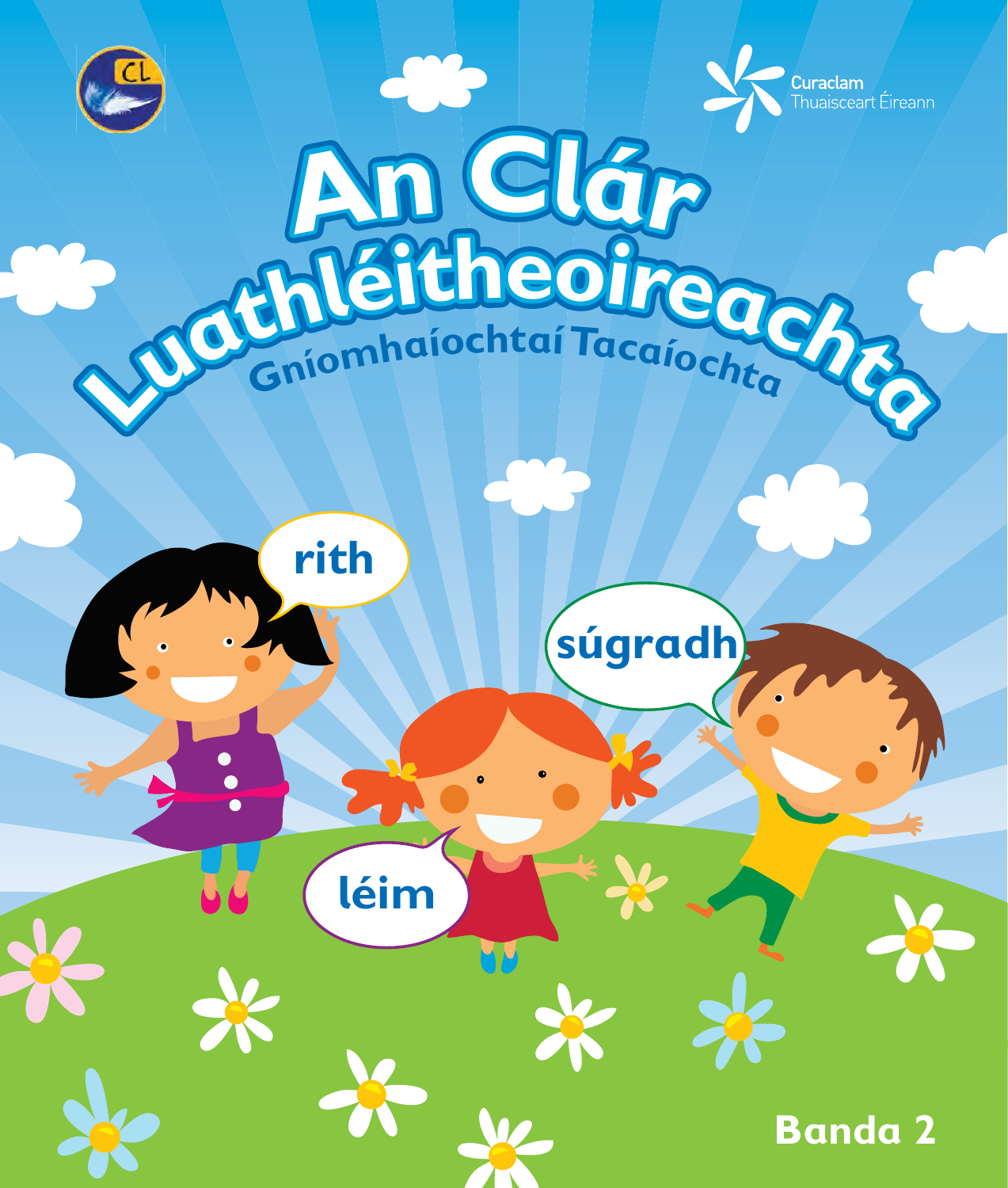# Clár

| <b>Réamhrá le CCEA</b>                                 | $\overline{2}$ |
|--------------------------------------------------------|----------------|
| Intreoir leis an Áisaonad                              | 3              |
| Scéim léitheoireachta CLEITE - Nótaí do Mhúinteoirí    |                |
| Cur Síos ar Thréithe Bhanda 2                          | 8              |
| Gach Leabhar Cláraithe                                 | 11             |
| Spriocfhocail agus Leabhair                            | 35             |
| Spriocfhocail Athráite Bhanda 1 agus 2                 | 36             |
| Measúnú                                                | 39             |
| Taifead Measúnaithe                                    | 43             |
| Scéim Léitheoireachta CLEITE - Nótaí do Thuismitheoirí | 44             |
| Intreoir do na Gníomhaíochtaí                          | 45             |
| Gníomhaíochtaí Cláraithe, Banda 2a                     | 46             |
| Gníomhaíochtaí Cláraithe, Banda 2b                     | 50             |
| Gníomhaíochtaí Cláraithe, Banda 2c                     | 54             |
| Gníomhaíochtaí, Banda 2a                               | 59             |
| Gníomhaíochtaí, Banda 2b                               | 119            |
| Gníomhaíochtaí, Banda 2c                               | 183            |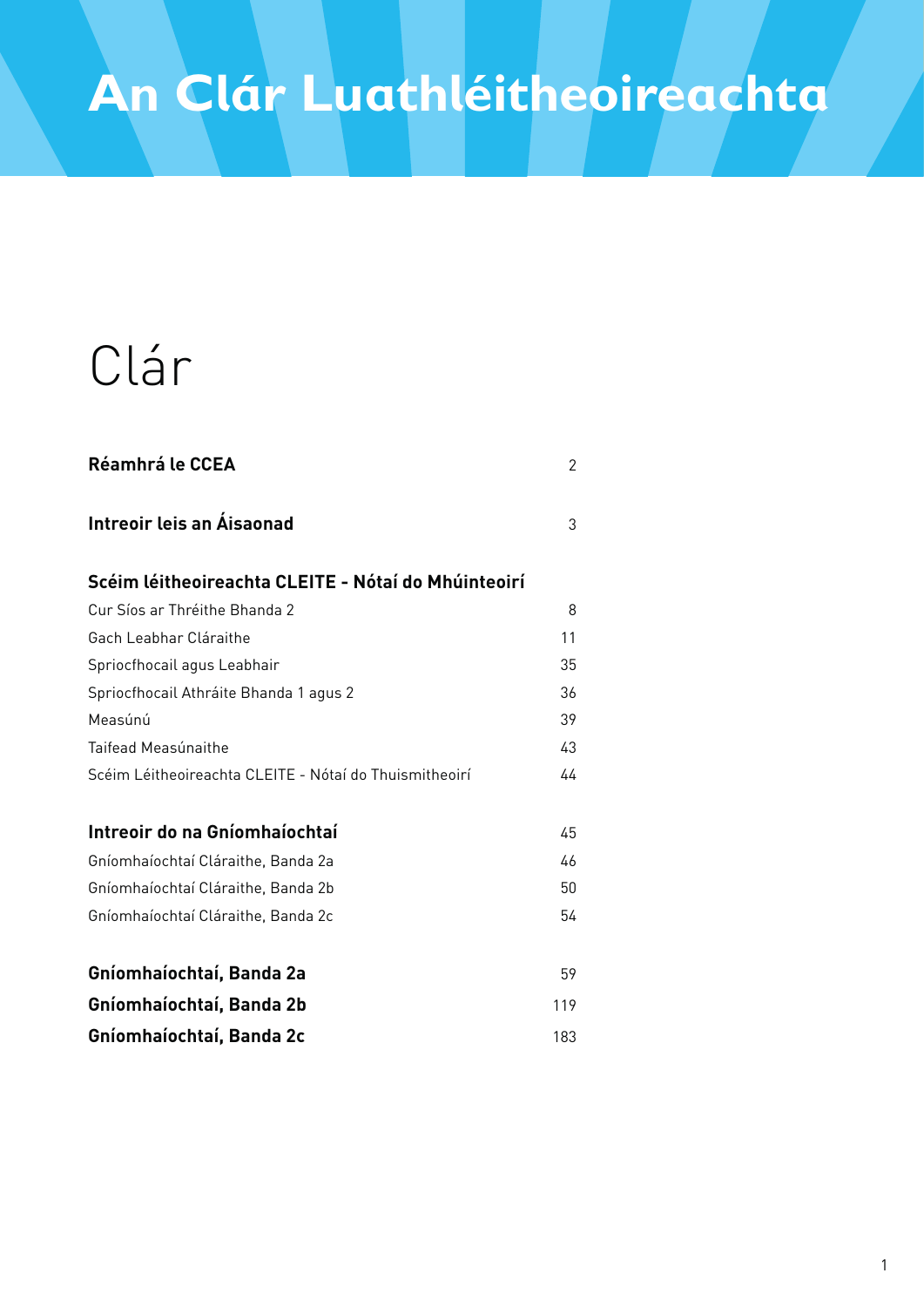# Réamhrá le CCEA

Tacaíonn na gníomhaíochtaí san acmhainn seo leis an Chlár Luathléitheoireachta, Banda 2. Is toradh ar chomhfhiontar í idir trí sholáthraí acmhainní don earnáil Ghaelscolaíochta thuaidh agus theas, mar atá an Chomhairle Curaclaim, Scrúdúcháin & Measúnaithe (CCEA), Béal Feirste, an tÁisaonad, Coláiste Ollscoile Naomh Muire, Béal Feirste agus an Chomhairle um Oideachas Gaelscolaíochta & Gaeltachta (COGG), Baile Átha Cliath. Is acmhainn ar leith í a thacaíonn leis an Chlár Luathléitheoireachta, CLEITE. Is clár leabhar é CLEITE atá déanta ag an Áisaonad le maoiniú agus tacaíocht ó COGG. Tá na gníomhaíochtaí tacaíochta seo anois á soláthar ag CCEA mar chuid dá clár tacaíochta féin don earnáil ó thuaidh.

Sa dóigh gur féidir an acmhainn seo a úsáid ar bhonn uile-oileánda, aontaíodh ar an fhoclóir atá i mBanda 2 roimh ré idir COGG agus an tÁisaonad agus lean CCEA de sin. Rinneadh iarracht mórcheisteanna canúna a laghdú oiread agus ab fhéidir. Cuirtear gníomhaíochtaí comhroghnacha ar fáil anseo dá réir.

Tá Gníomhaíochtaí Bhanda 2 ar fáil fosta go díreach ar shuíomh gréasáin Churaclam Thuaisceart Éireann www.nicurriculum.org.uk nó ar www.ccea.org.uk mar ar féidir le múinteoirí agus le tuismitheoirí araon na háiseanna éagsúla a bhreathnú nó a íoslódáil. Tá deis ag tuismitheoirí fosta, mar sin, a bheith páirteach i bhfoghlaim a gcuid páistí fosta agus an acmhainn seo ar fáil ar líne dóibh ach sin a dhéanamh i gcomhar leis an mhúinteoir.

Tá an acmhainn seo á soláthar ag COGG don earnáil ó dheas.

Arna dhearadh agus arna tháirgeadh ag CCEA. Tá CCEA fíorbhuíoch den Áisaonad as cead a fháil ábhar na ngníomhaíochtaí seo a fhoilsiú.

Gach ceart ar cosaint. Ní féidir cuid ar bith den acmhainn seo a athfhoilsiú i gcruth ar bith nó ar dhóigh ar bith gan cead a fháil roimh ré ó CCEA agus ón Áisaonad.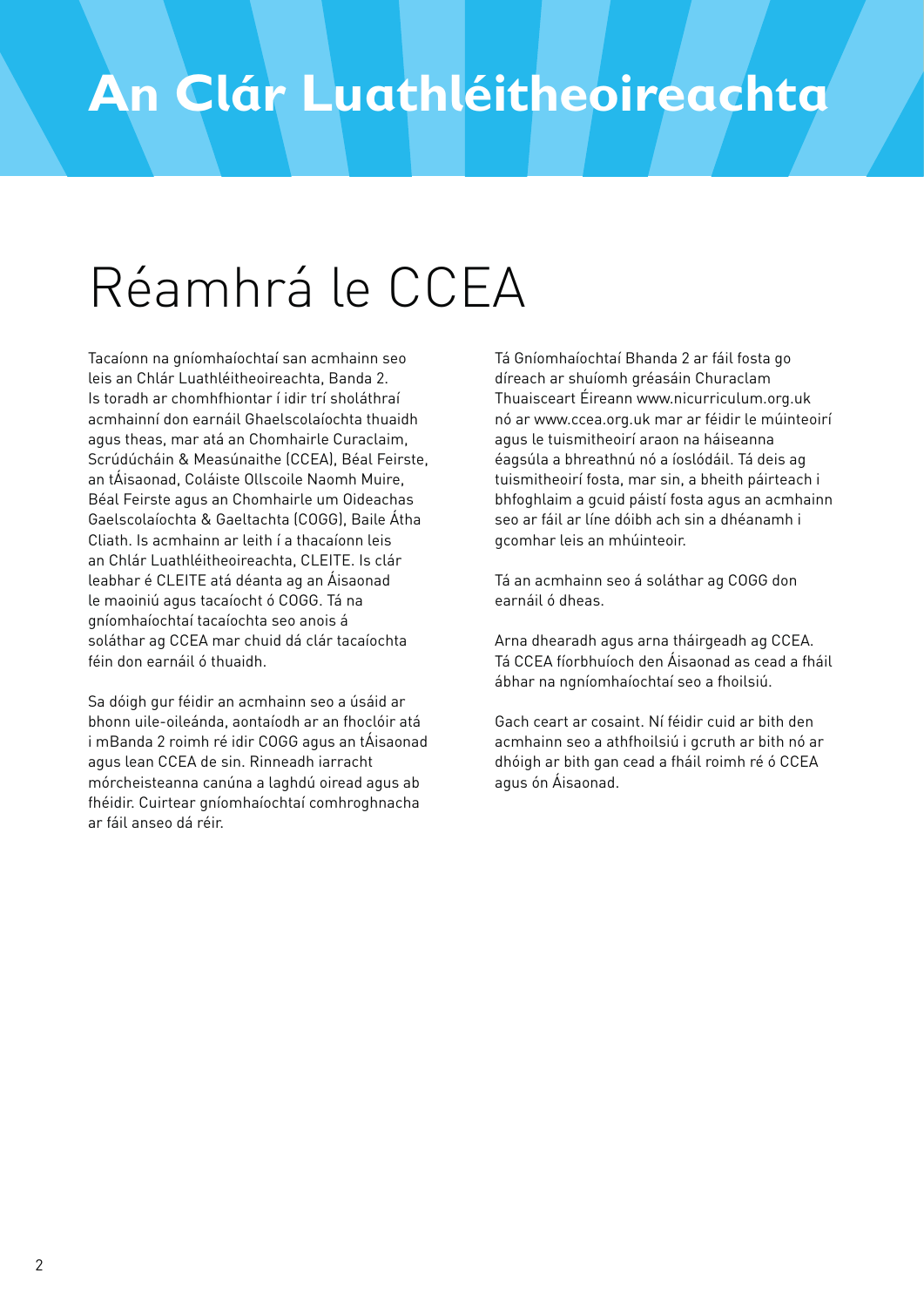# Intreoir leis an Áisaonad

#### **Foghlaim na Léitheoireachta**

Is é seo an dara Banda sa chlár léitheoireachta *Cleite.* Mar a bhí amhlaidh i mBanda 1, tá 60 leabhar ann, idir fhicsean agus neamhfhicsean agus an sprioc ann go mbeidh taithí leathan léitheoireachta ag luathléitheoirí.

Le léamh go líofa, ní mór scileanna éagsúla a chomhordú.Tá an cleachtadh agus an daingniú ríthábhachtach agus leis sin a dhéanamh, tá réimse leathan leabhar de dhíth. Rinneadh iarracht sa chlár seo, mar sin, aghaidh a thabhairt ar na straitéisí éagsúla léitheoireachta atá de dhíth ar an túsléitheoir agus go leor ábhar léitheoireachta a sholáthar ansin leis na scileanna ar fad a dhaingniú.

Sa Bhanda seo, tógtar ar, agus cuirtear leis na scileanna ar tosaíodh orthu sa chéad Bhanda trí athrá agus athchleachtadh.

#### **Stair an Chláir**

Mar chuid d'obair reatha an Áisaonaid, cuirtear ceistneoir chuig Gaelscoileanna ar bhonn rialta agus is ón eolas a bhailítear leis an aiseolas seo, chomh maith le hobair le fócasghrúpaí a bhaineann leis na bliainghrúpaí éagsúla, a shocraítear clár oibre an Áisaonaid. Is é a iarradh ar an Áisaonad mar sin, díriú ar thús na léitheoireachta sa Ghaelscolaíocht de réir bliainghrúpa. Seo tosaíocht a shainaithin an earnáil féin.

An chéad chéim a bhí ann ná amharc ar an soláthar a bhí ann agus na bearnaí a aimsiú sa ghné seo den léitheoireacht. Aithníodh nach raibh leabhair ann a dhírigh ar thús na léitheoireachta ina raibh athrá ar spriocfhocail áirithe agus spriocfhrásaí áirithe, chomh maith le focail fuaime agus focail suime á láimhseáil go comhthreomhar.

Shocraigh an tÁisaonad múinteoirí na Bonnchéime a thabhairt le chéile le barúlacha a bhailiú agus le moltaí a fháil ar an chur chuige is éifeachtaí leis an sprioc seo a chomhlíonadh. Bhí níos mó ná fiche scoil páirteach sa lá plé seo chomh maith le léachtóirí Choláiste Ollscoile Naomh Muire, na comhairleoirí ó na Boird Oideachais agus Comhairle na Gaelscolaíochta. Bailíodh eolas an lá sin agus cuireadh ainmneacha chun tosaigh don mheitheal a chuirfeadh tús leis an tionscadal. Chomh maith leis sin, cuireadh ceistneoir chuig scoileanna maidir le mórcheisteanna a tháinig aníos sa phlé agus tháinig freagraí agus moltaí ó chóir a bheith gach scoil san earnáil.

Mothaíodh go raibh ganntanas de leabhair tharraingteacha ann a bhain le ficsean agus neamhfhicsean ag leibhéal an-simplí. Bhí rún againn oiread leabhar ag an leibhéal seo a chur ar fáil agus a thiocfadh linn, le cleachtadh a thabhairt do na túsléitheoirí. Mhol muid clár gasta ach le rogha leathan a dhéanfadh bliainghrúpa nó dhó, ag brath ar chumas na bpáistí. Ba mhian linn clár a d'ullmhódh páistí do gach leabhar a chuirfí rompu sna blianta ina dhiaidh sin. Má thugtar scileanna díchódaithe agus scileanna tuisceana in éineacht lena chéile, déanfar léitheoirí neamhspleácha de pháistí.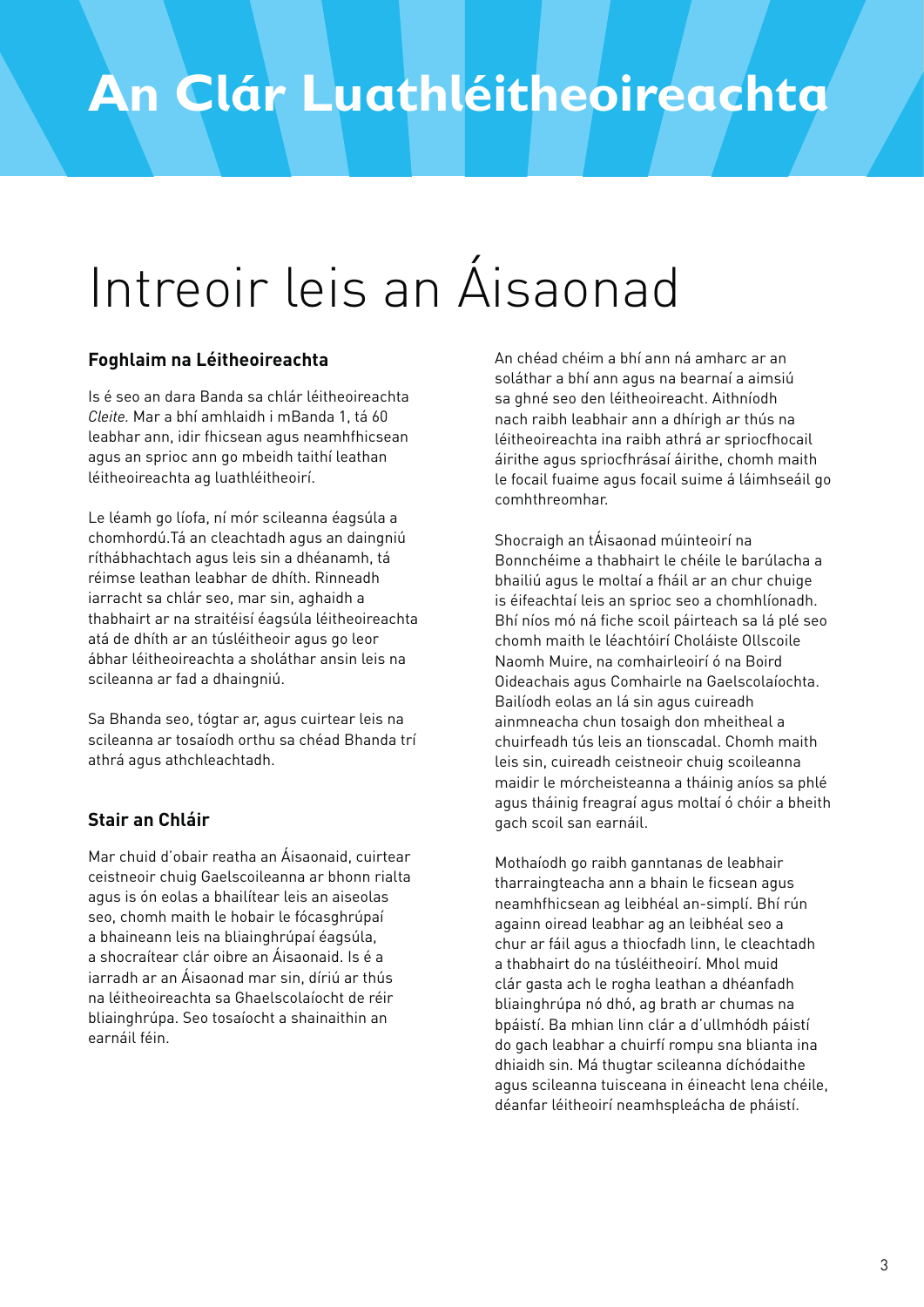#### **An Clár Luathléitheoireachta**

Sraith leabhar do luathbhlianta na Gaelscolaíochta atá ann. Tuigtear go mbeidh dúshraith ag na páistí sa léitheoireacht chomhpháirteach, sa léitheoireacht mhúnlaithe agus sa léitheoireacht faoi threoir, roimh thosú agus go comhthreomhar le húsáid na leabhar seo. Ba cheart go mbeadh tuiscint ag na páistí ar struchtúr téacsanna, teanga leabhar agus gurb é cuspóir na léitheoireachta ciall a bhaint as prionta roimh thosú ar na leabhair seo. Ba cheart, fosta, fiosracht a chothú i dtaobh focal, a gcuid fuaimeanna agus patrún agus an dóigh a bhfuil focail déanta mar dhúshraith. (*Reading, Language and Literacy in the Foundation Stage, Curaclam Thuaisceart Éireann, CCEA*). Tógann an 60 leabhar sa Bhanda seo ar na scileanna ar tosaíodh orthu i mBanda 1. Ba cheart, mar sin, Banda 1 a léamh roimh thosú ar Bhanda 2. Is clár leanúnach é seo agus tógtar ar na scileanna léitheoireachta ar an dóigh seo.

Is sraith í seo, fosta, atá dírithe ar pháistí sa chóras tumoideachais agus ba cheart go mbeadh dúshraith mhaith theanga acu roimh thosú ar an léitheoireacht neamhspleách. Tá an tuiscint an-tábhachtach sa léitheoireacht agus ní fiú scileanna nó straitéisí díchódaithe nó aitheanta focal a chothú sna páistí mura dtuigeann siad ciall na bhfocal seo. Cuimhnigh, mar sin, gur gné an-tábhachtach de na critéir a bhaineann le páistí a bheith réidh don léitheoireacht é sealbhú na Gaeilge.

Rinneadh go leor staidéir ar chur chuige na léitheoireachta, go háirithe sa dara teanga, mar chuid den tionscadal seo, agus roghnaíodh an cur chuige is fearr, dar linn, leis an sprioc a bhaint amach. Is é sin léitheoirí neamhspleácha a chruthú a bheas ábalta a gcuid scileanna léitheoireachta a úsáid sna hachair foghlama ar fad. Ba mhaith linn grá a chothú sna páistí do léitheoireacht na Gaeilge agus is chuige sin a raibh sé d'aidhm againn leabhair shuimiúla spreagúla a dhéanamh a mbeadh fonn ar pháistí iad a léamh.

#### **An Dara Banda, an Banda Dearg – 60 leabhar**

Socraíodh, mar threoir, go leanfaí moltaí *Book Bands for Guided Reading (UK Reading Recovery National Network, 2007).* Ach, ar a bharr sin, éisteadh le barúlacha na múinteoirí ar an ghrúpa a bhfuil taithí fhada acu ag teagasc na léitheoireachta sna luathbhlianta agus sa chóras tumoideachais Gaelscolaíochta. Triaileadh na dréachtaí i ranganna mhúinteoirí an ghrúpa agus is mar gheall ar na trialacha seo a aimsíodh leibhéal na teanga sa Bhanda seo. Tá 60 leabhar i mBanda 2 chomh maith, agus rinneadh trí chuid de arís mar a rinneadh sa chéad Bhanda, 2(a), 2(b) agus 2(c). Tá dhá nó trí líne téacs sna leabhair 2(a) agus iad rialta maidir le leagan amach agus suíomh na bhfocal agus furasta a thuar. Faoi 2(c), tá ceithre nó cúig líne téacs ann agus cuid de na habairtí athraithe maidir le struchtúr agus suíomh na bhfocal. Tá na leabhair seo níos deacra a thuar agus caithfidh an léitheoir na scileanna éagsúla léitheoireachta a úsáid lena léamh. Tá na pictiúir i mBanda 2 ag teacht leis na focail suime go fóill ach tá rudaí eile iontu chomh maith. Arís, caithfidh an léitheoir na scileanna eile léitheoireachta a úsáid chomh maith le pictiúrleid. Tógtar arís ar úsáid an tséimhithe i mBanda 2(a) agus tá rogha ann idir leaganacha le séimhiú nó le hurú in 2(b) agus 2(c). Tógtar ar ghnéithe eile teanga; siollaí, rím, fleiscín, *d'* san aimsir chaite roimh ghuta, an uimhir iolra, inscní, úsáid aidiachtaí san iolra agus san uatha, focail bheaga i bhfocail mhóra. Clúdaíodh eolas measartha bunúsach ar Fhónaic na Gaeilge i mBanda 1 agus tógtar air sin sa Bhanda seo. Amharctar ar na litreacha dúbailte sa Ghaeilge chomh maith leis na fuaimeanna **ch**, **mh**, **th**, **bh**, **fh**, **ph**, *(gc, ng, bhf sna leaganacha comhroghnacha),* na leaganacha caola agus leathana de **s**, **d**, **t**, **bh**, na fuaimeanna **ia** agus **ua**, ar fuaimeanna fónaice thar a bheith coitianta iad sa Ghaeilge, agus cuirtear tús le hamharc ar na féidearthachtaí éagsúla leis na fuaimeanna **í** agus **ú**.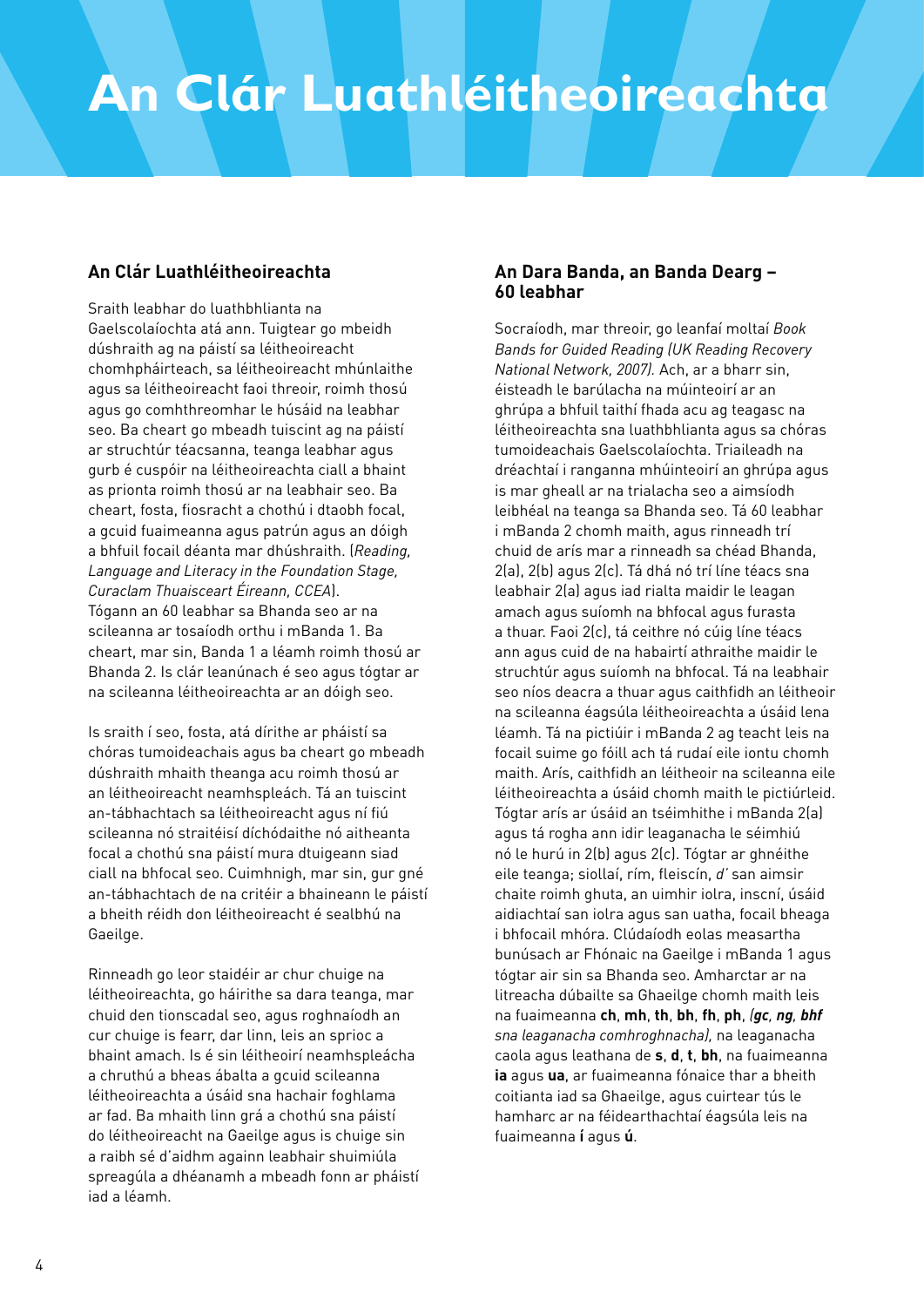#### **Roghnú na Leabhar**

Is trí mhionscrúdú a dhéanamh ar shamplaí Béarla den chineál seo leabhar a shocraigh muid nárbh fhiú an chuid is mó de na leabhair seo a dhéanamh ó bhun. Bhí caighdeán an-ard pictiúr agus an-tábhacht leis na pictiúir sna leabhair seo agus mheas muid gurbh fhearr iad seo a úsáid nuair ab fhéidir é. D'aithin muid go raibh oiread tábhachta leis na pictiúir agus a bhí leis an téacs. Chuaigh muid trí na céadta leabhar agus roghnaigh muid leabhair a bhí ag teacht leis an sprioc a bhí againn maidir le foclóir agus téacs agus chruthaigh muid ár dtéacs féin a bhí ag teacht leis na pictiúir. Ní aistriúchán iad na leabhair seo, níl ann ach gur úsáid muid na pictiúir agus an leagan amach. Rinne an tÁisaonad socrú le foilsitheoirí éagsúla a bhí roghnaithe againn. Ní i gcónaí a bhí an córas seo éifeachtach agus shocraigh muid ar chuid de na leabhair a bhain le gnéithe áirithe den Ghaeilge a scríobh agus a dhéanamh ó bhun. D'fhostaigh muid grianghrafadóir, thug treoir chuimsitheach dó agus ghlac sé pictiúir do na leabhair áirithe sin.

Na foilsitheoirí a roghnaigh muid ná: *Sails – Carroll Heinemann* (x30 leabhar) '*The Sails Literacy Series develops analytical thinking skills, decoding and comprehension skills, understanding of fiction and non-fiction, understanding of purpose, structure and genre*.' Thaitin leagan amach na scéime seo linn agus lean muid an sampla seo lenár gclár féin. Tá uimhir an leabhair agus an spriocfhocal léirithe ar an chlúdach cúil, rud a spreag muid i leagan amach ár gcláir féin.

*Collins Big Cats – Harper Collins* (x10 leabhar) Tá na pictiúir sna leabhair seo an-tarraingteach agus spreagúil. Chomh maith leis sin, tá nótaí an mhúinteora taobh istigh de chlúdach cúil na leabhar. Shocraigh muid ar a leithéid a chur ar fáil sa chlár seo chomh maith le nótaí tuismitheora i mBéarla.

*Literacy Links – Kingscourt* (x6 leabhar) Is leabhair bheaga shimplí iad seo a bhfuil pictiúir shoiléire iontu. Tá an tsraith seo ag Kingscourt curtha i mbandaí do léitheoireacht an Bhéarla agus bhí na pictiúir sna leabhair áirithe seo ag teacht leis an sprioc a bhí againn féin le léitheoireacht na Gaeilge.

*Fireflies - Oxford Reading Tree* (x2 leabhar) '*Oxford Reading Tree integrates speaking and listening, high quality phonics teaching and language comprehension. It is a whole language approach and a story method – not a vocabulary controlled scheme but key words frequently repeated*.' Lean muid an teoiric atá ag ORT a léiríonn nach bhfuil focail mar *killer-whale, tomato sauce, spaceman* níos deacra ag páistí ná *as, we, can, you, srl.* Cuidíonn siad le ciall agus tuiscint agus tá tacaíocht sna pictiúir. Rinne muid iarracht a leithéid a dhéanamh i nGaeilge.

#### *Mitchell/Kane –* (x12 leabhar)

Is iad seo na leabhair a chruthaigh muid ó bhun agus muid ag díriú ar ghnéithe áirithe den Ghaeilge. Ba mhian linn grianghraif de na Gaelscoileanna ar fad a bhí páirteach i scríobh na leabhar a bheith iontu. Ar an dóigh seo, tá an Ghaeilge le feiceáil sa timpeallacht, sna pictiúir agus in éadaí scoile, mar shampla. Tá na gnéithe seo tábhachtach le páistí óga a spreagadh sa léitheoireacht. Rinneadh iarracht sna leabhair seo suimeanna na bpáistí Gaelscoile a léiriú. Is féidir gnéithe áirithe de theanga na Gaeilge a iniúchadh sna téacsanna seo agus focail ar leith a roghnú le scil léitheoireachta a dhaingniú, *m.sh.* baineann an leabhar ina bhfuil *teacht* mar spriocfhocal le tithe agus an focal *teach* ann go minic.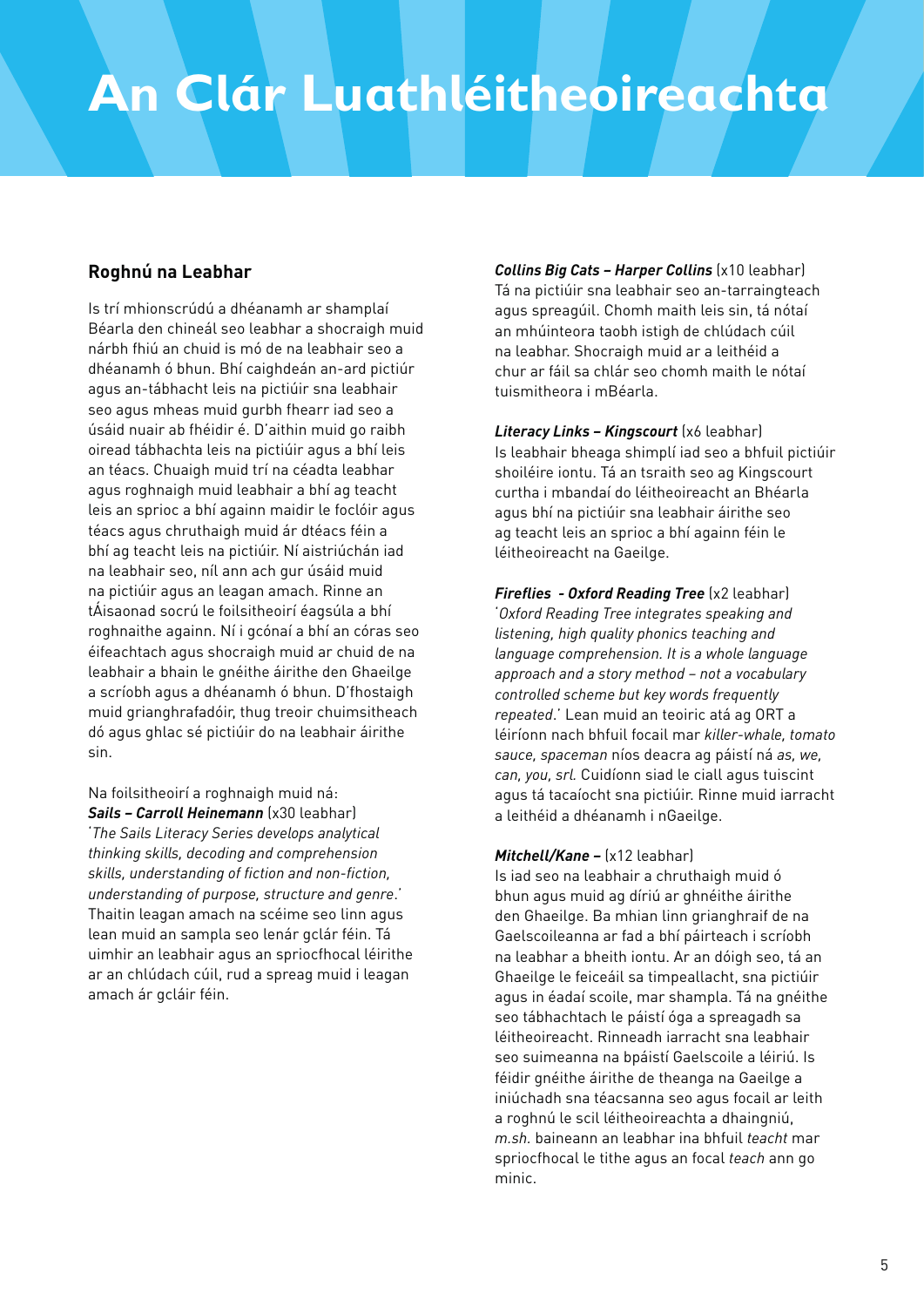Tá leaganacha comhroghnacha ann de chuid de na leabhair seo agus struchtúr le séimhiú nó urú mar rogha chomh maith leis na frásaí *thig liom* nó *is féidir liom*.

#### **Struchtúr an Cláir**

- Tá idir fhicsean agus neamhfhicsean (thart faoi 60% ficsean, 40% neamhfhicsean) ann ó thaobh téacsanna de - neamhfhicsean bunaithe ar rudaí coitianta/taithí na bpáistí agus ar rudaí atá i dtéamaí curaclaim.
- Tá bandaí ann. Tá 60 leabhar sa bhanda seo agus bhí 60 leabhar sa bhanda roimhe seo.
- Mar a bhí amhlaidh le Banda 1, tá trí chuid déanta de Bhanda 2. Banda 2(a), Banda 2(b) agus Banda 2(c). Tá na leabhair in ord deacrachta agus tá uimhir agus ord na leabhar ar chúl gach leabhair.

#### **An Teanga**

- Tá spriocfhocal le gach leabhar agus dhá leabhar ar gach spriocfhocal. Clúdaíodh 30 spriocfhocal sa chéad bhanda agus clúdaítear 30 spriocfhocal sa dara Banda. Tá na focail seo athráite sna leabhair iartheachtacha, mar chleachtadh agus daingniú.
- Tá focail fuaime sa chéad Bhanda chomh maith, is é sin focail atá furasta a dhíchódú ina bhfuil litir amháin a sheasann d'fhuaim amháin. Tógtar ar an eolas seo i mBanda 2. Tá béim ar na litreacha dúbailte mar fhuaimeanna agus ar na fuaimeanna coitianta **ch, bh, th, mh, fh, ph** *(gc, ng, bhf sna leaganacha comhroghnacha)*. Ansin, déantar na leaganacha caola agus leathana de **s, d, t, bh,** na fuaimeanna **ia** agus **ua** agus roghanna éagsúla de na fuaimeanna **í** agus **ú**.
- · Tá focail suime ann atá léirithe i gcónaí sna pictiúir. Cuirfidh sé seo le stóras focal agus daingniú teanga na bpáistí agus tógfar ar scil na bpictiúrleideanna, na dtúsfhuaimeanna agus leideanna eile atá na páistí a thógáil de réir a chéile. Is cinnte go bhfuil tacaíocht de dhíth ar na páistí na leideanna agus na scileanna seo a úsáid leis na focail seo a léamh. Ní bheidh na páistí ábalta na focail

seo a scríobh. Beidh tacaíocht de dhíth ar an léitheoir na focail seo a rá nó a léamh i nGaeilge agus déanfar sin le gníomhaíochtaí roimh ré, le siúl trí phictiúir an leabhair roimh ré leis an fhoclóir a phlé agus leis na leideanna eile léitheoireachta a úsáid; focail a bhriseadh ina siollaí, tús, lár nó deireadh a léamh, focail bheaga a aithint iontu, cosúlachtaí a aithint le focail eile, patrún nó cruth an fhocail a aithint.

- ǧ Tá athrá ar fhrásaí a bheadh ag na páistí ó bhéal agus éagsúlacht de fhrásaí ann le cuidiú le comhréir agus struchtúr na Gaeilge.
- Tá an séimhiú ann sa Bhanda seo. Tá sampla de **mo** agus séimhiú, an tuiseal gairmeach le séimhiú, agus **sa** le séimhiú i mBanda 2(a). Leantar leis seo agus le samplaí de **ar an** agus séimhiú (nó urú) i mBanda 2(b) agus 2(c).
- · Tá éagsúlacht ann maidir le húsáid poncaíochta; comhartha ceiste, comhartha uaillbhreasa agus comharthaí cainte. Is daingniú é seo ar úsáid na poncaíochta i mBanda 1. Pléitear an chamóg i mBanda 2, i dtús báire le sos nó i línte dáin agus ansin le liostaí. Tá poncanna a léiríonn scéal ar leanúint thar leathanaigh ann chomh maith.

#### **An leagan amach**

- Tá an chlófhoireann chéanna in úsáid i mBanda 1 agus i mBanda 2 ar fad. Tá an cló rud beag níos lú i mBanda 2.
- Tá líne amháin téacs i mBanda 1(a) agus 1(b) agus dhá líne téacs in amanna i mBanda 1(c). Tá dhá nó trí líne téacs i mBanda 2(a) agus tá suas le 5 líne téacs i mBanda 2(c).
- · I mBanda 2, pléitear le leagan amach abairtí. In amanna tá dhá abairt ar líne amháin agus in amanna eile tá abairtí ann a théann thar dhá líne mar abairt leanúnach.
- Tá neart ábhar plé sna pictiúir agus tá na pictiúir mar shíneadh ar an téacs.
- Tá treoracha taobh istigh de chlúdach cúil/ tosaigh gach leabhair – don mhúinteoir agus don tuismitheoir.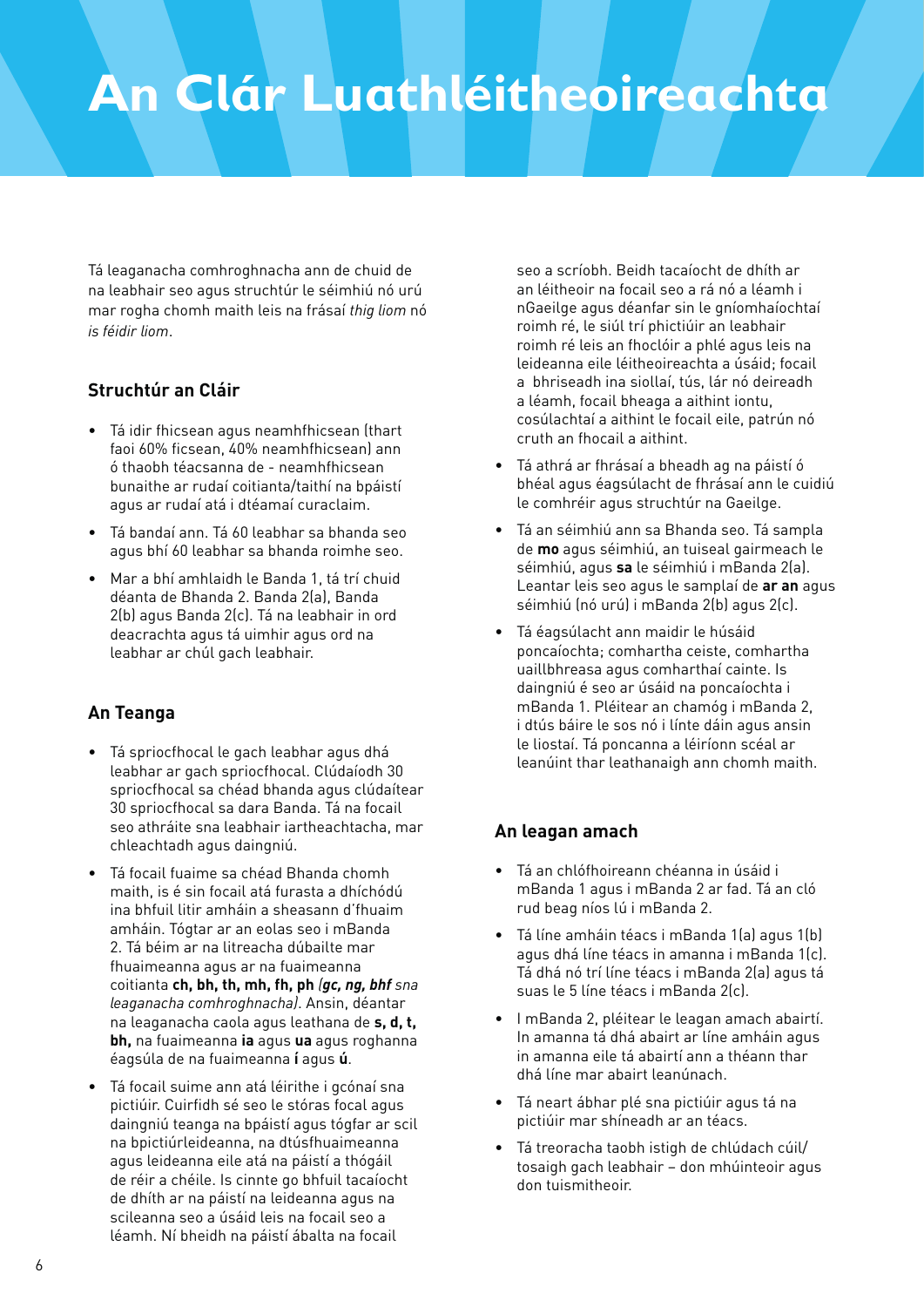#### **Measúnú**

Tá leathanach measúnaithe ann ar scileanna léitheoireachta an pháiste atá ag teacht leis na spriocanna a bhaineann le Banda 2 sa chlár seo. Is treoir é seo don mhúinteoir agus chuir muid córas na soilse tráchta i bhfeidhm mar scéim mharcála a bheas le feiceáil go soiléir, mar atá amhlaidh i mBanda 1. Chomh maith leis an taifead múinteora seo ar na scileanna ar fad léitheoireachta, leanadh de chleachtas Bhanda 1 le leathanaigh ar leith do na spriocfhocail i mBanda 2(a), 2(b) agus 2(c). Tá pictiúir ann le dathú ag an pháiste má tá sé/sí ábalta na spriocfhocail a léamh as comhthéacs. Cuirfidh an múinteoir marc in aice leis na focail nach bhfuil an páiste ábalta a léamh go fóill agus ní chuirfidh an páiste dath ar an phictiúr áirithe sin.

#### **Buíochas agus aitheantas**

Is é Grúpa Luathléitheoireachta an Áisaonaid a chuir an clár seo le chéile, idir cur chuige a shocrú, roghnú na dtéacsanna, scríobh na leabhar agus eagrú an chláir. Thriail siad na leabhair chomh maith ag staideanna éagsúla sna scoileanna, rud a thug treoir maidir le dul chun cinn na hoibre.

**Jacqueline de Brún, An tÁisaonad, Stiúrthóir an Chláir**

*Na múinteoirí*

**Dolores Barnes, Bunscoil Phobal Feirste**

**Deirdre Uí Choisneacháin, Bunscoil an tSléibhe Dhuibh**

**Orla Flanagan, Gaelscoil na bhFál**

**Seosaimhín Ní Ghribín, Bunscoil Bheann Mhadagáin**

**Clare O'Loughlin, Bunscoil Naomh Bríd**

**Joanne Uí Luachráin, Bunscoil Naomh Proinsias**

**Aoife Ní Phóilin, Gaelscoil na bhFál**

**Caitríona Nic Sheáin, Scoil an Droichid**

#### **Máiréad Nig Uaid, Scoil na Fuiseoige**

Ba mhaith linn buíochas a ghabháil le príomhoidí na scoileanna sin thuasluaite a thug tacaíocht dúinn trí ligean do na múinteoirí bheith saor ó dhualgais ranga le tacú leis an chlár seo agus leis na leabhair a thriail ina scoileanna. Ba mhaith linn buíochas a ghabháil chomh maith leis na daoine ar fad a thug comhairle agus tacaíocht dúinn le linn na hoibre seo. **Máire Nic Sheáin, Bunscoil an tSléibhe Dhuibh, Eibhlín Mhic Aoidh, Coláiste Ollscoile Naomh Muire, Pádraig Ó Duibhir, Coláiste Dhroim Conrach, Hilary McAvoy, Bord Oideachais agus Leabharlann Bhéal Feirste, Brídín Nic Uiginn, Séideán Sí, Catherine Gilliland, Coláiste Ollscoile Naomh Muire, Nuala Ní Chatháin, Bunscoil Naomh Pádraig, Máirín Nic Giolla Fhinnéin, Bunscoil Naomh Pádraig, Eileen Ní Shiail, Scoil na mBráithre Críostaí, Ard Mhacha, Lavinia McGrath, Scoil na mBráithre Críostaí, Ard Mhacha** agus leis na scoileanna a ghlac páirt sa lá plé agus a sheol ceistneoir chugainn. Is é **Fionntán Ó Mealláin** a ghlac na grianghraif agus a rinne an dearadh do na 19 leabhar a d'fhoilsigh Mitchell/Kane.

Ba mhaith linn buíochas a ghabháil leis na háiteanna seo a thug cead dúinn grianghraif a ghlacadh; Gaeltacht Bhóthar Seoighe Gaelscoil na bhFál Ionad Uíbh Eachach P.E.C., Ollscoil na Banríona Goodfellows

Is iad **Ciarán Ó Pronntaigh** agus **Gabhán Ó Dochartaigh** a rinne eagarthóireacht ar an chlár.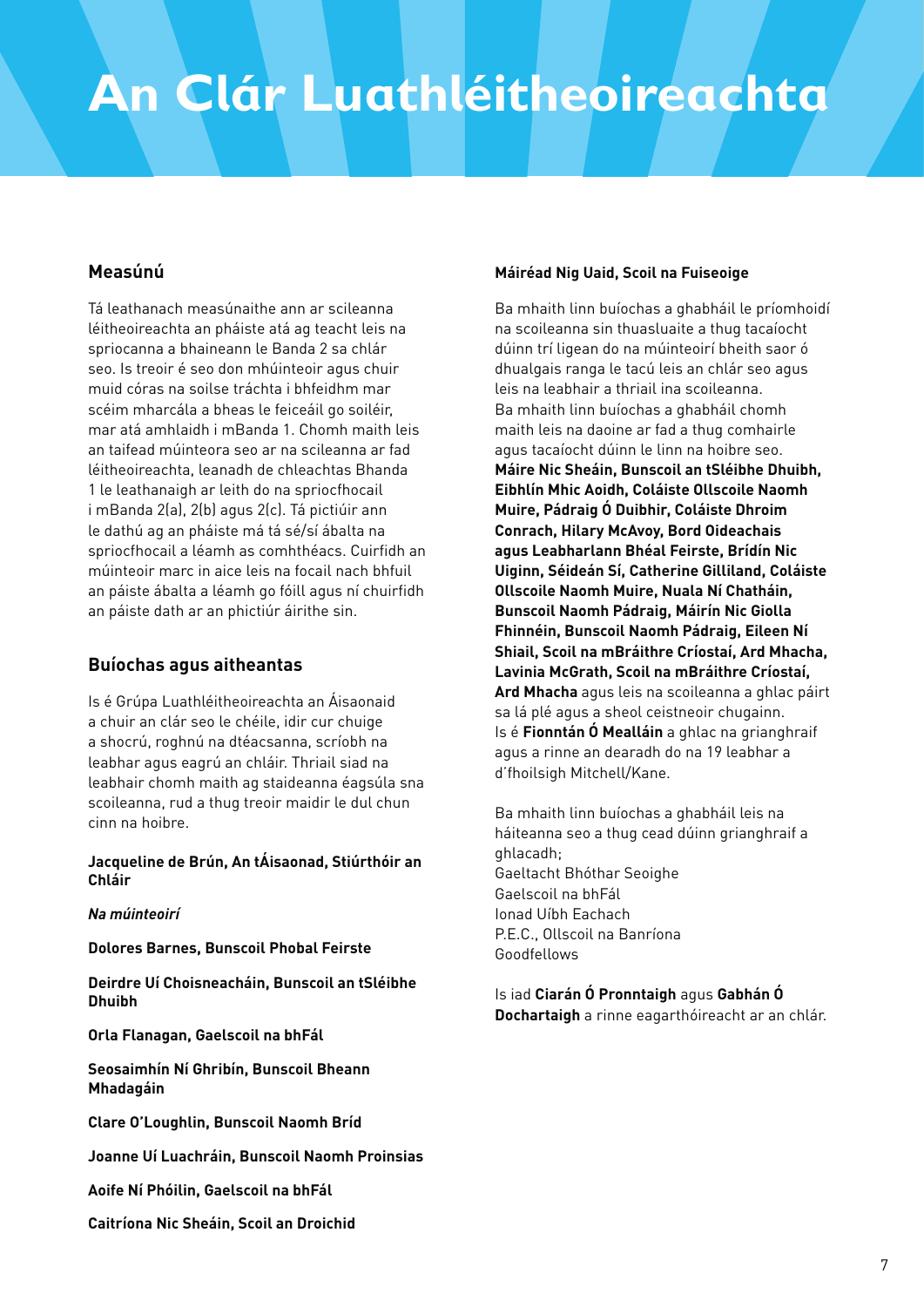## **Cur Síos ar Thréithe**

Banda  $2a$ 

|            | Spriocanna<br><b>Foghlama</b>                              | An téacs/na<br>pictiúir                                    | agus an cineál<br>Ciall an téacs<br>scéil/seánra                          | Comhréir<br>Frásaí/                                    | -Focail Radhairc<br>Spriocthocail                       | Cód lag teacht<br>fóineolaíoch/<br>le Fónaic na<br>Gaeilge)<br><b>Eolas</b>         | Poncaíocht                        |
|------------|------------------------------------------------------------|------------------------------------------------------------|---------------------------------------------------------------------------|--------------------------------------------------------|---------------------------------------------------------|-------------------------------------------------------------------------------------|-----------------------------------|
| Banda 2(a) | Teideal, clúdach,<br>srl. a aimsiú                         | 2, 3 líne téacs -<br>furasta a thuar                       | scéalta a leanann<br>patrún simplí<br>Ficsean 60%,                        | Abairtí/frásaí ar<br>eolas ó bhéal<br>Abairtí/frásaí   | Focail atá ar eolas<br>ó bhéal a úsáid                  | Aird ar rím, siollaí<br>agus fuaimeanna<br>sna focail le                            | Ceannlitir agus<br>lánstad        |
|            | Tuigeann go léitear<br>ó chlé go deas                      | bhéal<br>Abairtí gairide<br>a aithníonn na<br>léitheoirí ó | deireadh soiléir<br>- tús, lár agus                                       | le cleachtadh/<br>daingniú                             | s focail theibí iad<br>radhairc eile 2(a)<br>10 bhfocal | éitheoireacht<br>tacú leis an                                                       | Comhartha ceiste<br>Comharthaí    |
|            | Meaitseáil aon go<br>haon a dhaingniú<br>Focail radhairc a | euj<br>Clófhoireann<br>2 abairt ar<br>chéanna              | 40% le téamaí ADTO<br>Neamhfhicsean<br>Leabhair eolais,<br>treoracha, srl | Séimhiú i bhfrásaí<br>Athrá maidir le<br>focail/frásaí | Bhanda 1, 2(a)<br>Spriocfhocail<br>seo                  | Focail atá furasta<br>Focail CGC a<br>a dhíchódú                                    | Comharthaí cainte<br>uaillbhreasa |
|            | léamh                                                      | amháin                                                     | le clár, innéacs,<br>lipéid, srl.                                         | bhéal-a mhamaí,<br>atá ar eolas ó                      | a athúsáid lena<br>ndaingniú x 40                       | dhíchódú trí<br>fhóinéimí a                                                         | Corrshampla de<br>chamóg le sos,  |
|            | Focail fuaime a<br>léamh                                   | Abairtí ag dul thar<br>dhá líne                            | Roinnt leabhar ina<br>bhfuil rím                                          | Uimhir iolra atá ar<br>sa charr, mo phóca              | Na focail seo a<br>focal                                | nascadh agus ciall<br>a bhaint astu                                                 | sa chuntas agus i<br>ndánta       |
|            | Pictiúr/túsfhuaim/<br>leid eile le focail<br>suime a léamh | Pictiúir ag tacú<br>Tacaíocht sna<br>pictiúir              | Bolgáin chainte                                                           | béim, aidiachtaí,<br>eolas ó bhéal<br>Fleiscín, d',    | athrá - cleachtadh<br>agus daingniú                     | Ansin, fuaimeanna<br>sa Ghaeilge - nn,<br>eile atá coitianta<br>ll, rr, ch, ph, bh, |                                   |
|            | smaointeoireachta/<br>Scileanna                            | agus ag cur leis<br>an scéal                               |                                                                           | frásaí aitheanta<br>réamhfhocail le                    |                                                         | ء<br>E                                                                              |                                   |
|            | anailíseacha a<br>spreagadh                                |                                                            |                                                                           |                                                        |                                                         | s, t, d caol agus<br>Cuirtear tús le<br>leathan                                     |                                   |
|            | agus tuisceana a<br>díchódaithe<br>dhaingniú<br>Scileanna  |                                                            |                                                                           |                                                        |                                                         | Tús le ua, ia i<br>bhfocail                                                         |                                   |
|            | Seánraí a thuiscint                                        |                                                            |                                                                           |                                                        |                                                         |                                                                                     |                                   |
|            |                                                            |                                                            |                                                                           |                                                        |                                                         |                                                                                     |                                   |
|            |                                                            |                                                            |                                                                           |                                                        |                                                         |                                                                                     |                                   |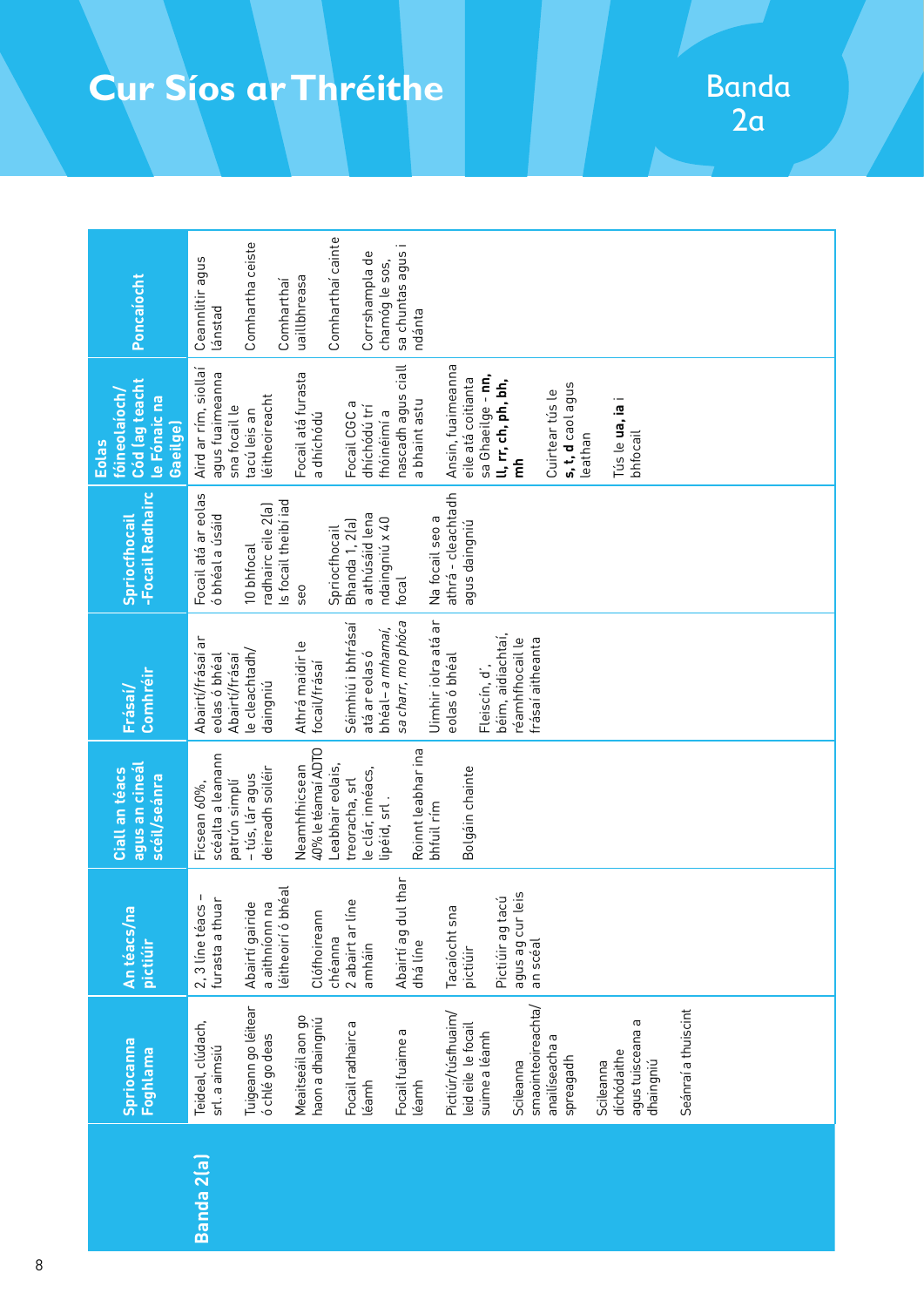## **Cur Síos ar Thréithe**

Banda<br>2b

|            | <b>Spriocanna</b><br><b>Foghlama</b>                                                                                                                                                                                                                                                                                                                                                                                | An téacs/na<br>pictiúir                                                                                                                                                                                                                                                                                                              | agus an cineál<br>Ciall an téacs<br>scéil/seánra                                                                                                                                                                                                                           | Comhréir<br>Frásaí/                                                                                                                                                                                                                                                                                                                                          | <b>Focail Radhairc</b><br>Spriocthocail-                                                                                                                                                                                                            | Cód (ag teacht<br>fóineolaíoch/<br>Le Fónaic na<br>Gaeilge)<br><b>Eolas</b>                                                                                                                                                                                                                                                                                                                          | Poncaiocht                                                                                                                                          |
|------------|---------------------------------------------------------------------------------------------------------------------------------------------------------------------------------------------------------------------------------------------------------------------------------------------------------------------------------------------------------------------------------------------------------------------|--------------------------------------------------------------------------------------------------------------------------------------------------------------------------------------------------------------------------------------------------------------------------------------------------------------------------------------|----------------------------------------------------------------------------------------------------------------------------------------------------------------------------------------------------------------------------------------------------------------------------|--------------------------------------------------------------------------------------------------------------------------------------------------------------------------------------------------------------------------------------------------------------------------------------------------------------------------------------------------------------|-----------------------------------------------------------------------------------------------------------------------------------------------------------------------------------------------------------------------------------------------------|------------------------------------------------------------------------------------------------------------------------------------------------------------------------------------------------------------------------------------------------------------------------------------------------------------------------------------------------------------------------------------------------------|-----------------------------------------------------------------------------------------------------------------------------------------------------|
| Banda 2(b) | smaointeoireachta/<br>m.sh. focail bheaga<br>Seánraí a thuiscint<br>Seifteanna a úsáid,<br>nó leid eile a úsáid<br>a aimsiú i bhfocail<br>Meaitseáil aon go<br>Pictiúr, túsfhuaim<br>haon a dhaingniú<br>agus tuisceana a<br>Focail radhairc a<br>le focail suime a<br>Focail fuaime a<br>ᡕᠣ<br>anailíseacha<br>díchódaithe<br>spreagadh<br>dhaingniú<br>Scileanna<br>Scileanna<br>mhóra<br>léamh<br>léamh<br>léamh | Abairtí ag dul thar<br>thuar<br>bhéal<br>2, 3, 4 líne téacs<br>agus ag cur leis<br>tacú<br>euj<br>Abairtí gairide<br>a aithníonn na<br>Tacaíocht sna<br>$\subseteq$<br>Clófhoirean<br>léitheoirí ó<br>ach abairtí<br>2 abairt ar<br>- furasta a<br>Pictiúir ag<br>athraíonn<br>chéanna<br>an scéal<br>dhá líne<br>amháin<br>pictiúir | 40% le téamaí ADTO<br>innéacs, lipéid, srl.<br>Roinnt leabhar ina<br>scéalta a leanann<br>Leabhair eolais,<br>Neamhfhicsean<br>Bolgáin chainte<br>deireadh soiléir<br>- tús, lár agus<br>ina bhfuil clár,<br>patrún simplí<br>treoracha, srl<br>Ficsean 60%.<br>bhfuil rím | Uimhir iolra atá ar<br>mhamaí, sa charr,<br>eolas ó bhéal-a<br>Abairtí/frásaí ar<br>béim, aidiachtaí<br>réamhfhocail le<br>frásaí aitheanta<br>mo phóca, ar an<br>Athrá maidir le<br>bhfrásaí atá ar<br>chat/ar an gcat<br>Séimhiú/urú i<br>le cleachtadh/<br>eolas ó bhéal<br>Abairtí/frásaí<br>eolas ó bhéal<br>focail/frásaí<br>Fleiscín, d',<br>daingniú | Focail atá ar eolas<br>athrá - cleachtadh<br>Is focail theibí iad<br>radhairc eile 2(b).<br>lena ndaingniú x<br>Bhanda 1, 2(a),<br>Na focail seo a<br>2(b) a athúsáid<br>agus daingniú<br>Spriocthocail<br>10 bhfocal<br>50 focal<br>ó bhéal<br>seo | Ansin, fuaimeanna<br>nascadh agus ciall<br>litreacha dúbailte,<br>eile atá coitianta -<br>Focail a dhíchódú<br>-s, d, t caol agus<br>Focail atá furasta<br>Tús le cineálacha<br>ch, bh, fh, th, mh<br>Rím, siollaí agus<br>fuaimeanna sna<br>Athchleachtadh<br>ia/ua i bhfocail<br>a bhaint astu<br>a dhíchódú a<br>bh caol agus<br>- fóinéimí a<br>èagsúla í<br>eathan<br>eathan<br>focail<br>úsáid | Comharthaí cainte<br>Comhartha ceiste<br>Camóga le liostaí<br>Camóga le sos a<br>Ceannlitir agus<br>uaillbhreasa<br>Comharthaí<br>lánstad<br>léiriú |
|            |                                                                                                                                                                                                                                                                                                                                                                                                                     |                                                                                                                                                                                                                                                                                                                                      |                                                                                                                                                                                                                                                                            |                                                                                                                                                                                                                                                                                                                                                              |                                                                                                                                                                                                                                                     |                                                                                                                                                                                                                                                                                                                                                                                                      |                                                                                                                                                     |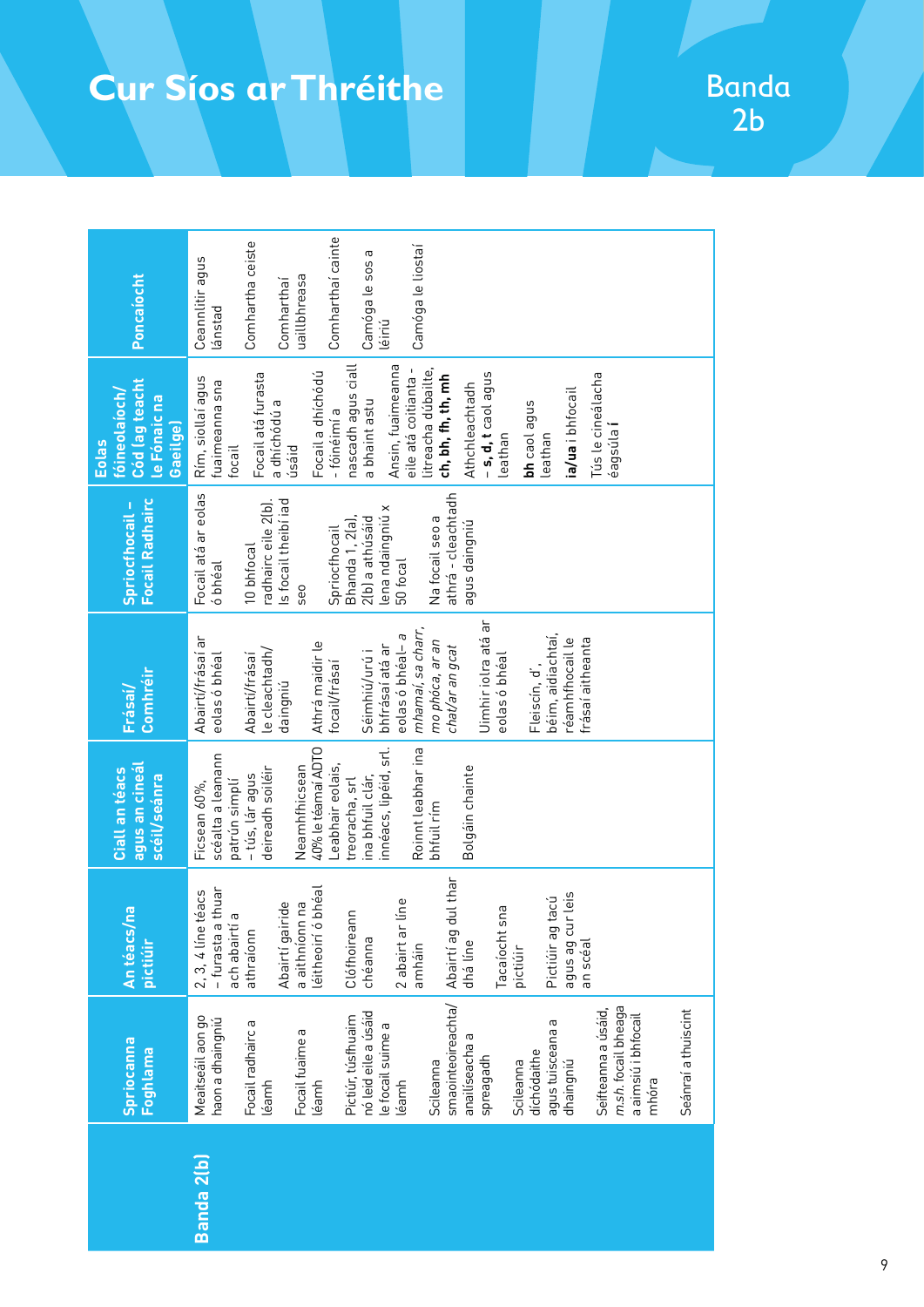## **Cur Síos ar Thréithe**

Banda  $2c$ 

| <b>Spriocanna</b><br>Foghlama                                                                                                                                                                                                                                                                                                                                                                                   | <b>na</b><br>An téacs/<br>pictiúir                                                                                                                                                                                                                                                                                                              | agus an cineál<br>Ciall an téacs<br>scéil/seánra                                                                                                                                                                                                                                         | Comhréir<br>Frásaí/                                                                                                                                                                                                                                                                                                                                                | <b>Spriocthocail</b><br>x10                                                                                                                                                                                                                                             | Cód (ag teacht<br>fóineolaíoch/<br>le Fónaic na<br>Gaeilge)<br>Eolas                                                                                                                                                                                                                                                                                                           | Poncaiocht                                                                                                                             |
|-----------------------------------------------------------------------------------------------------------------------------------------------------------------------------------------------------------------------------------------------------------------------------------------------------------------------------------------------------------------------------------------------------------------|-------------------------------------------------------------------------------------------------------------------------------------------------------------------------------------------------------------------------------------------------------------------------------------------------------------------------------------------------|------------------------------------------------------------------------------------------------------------------------------------------------------------------------------------------------------------------------------------------------------------------------------------------|--------------------------------------------------------------------------------------------------------------------------------------------------------------------------------------------------------------------------------------------------------------------------------------------------------------------------------------------------------------------|-------------------------------------------------------------------------------------------------------------------------------------------------------------------------------------------------------------------------------------------------------------------------|--------------------------------------------------------------------------------------------------------------------------------------------------------------------------------------------------------------------------------------------------------------------------------------------------------------------------------------------------------------------------------|----------------------------------------------------------------------------------------------------------------------------------------|
| smaointeoireachta/<br>Seánraí a thuiscint<br>nó leid eile a úsáid<br>úsáid, m.sh. focail<br>bheaga a aimsiú i<br>Pictiúr, túsfhuaim<br>Meaitseáil aon go<br>haon a dhaingniú<br>agus tuisceana a<br>Focail radhairc a<br>le focail suime a<br>Focail fuaime a<br>bhfocail mhóra<br>anailíseacha a<br>Seifteanna a<br>díchódaithe<br>spreagadh<br>Scileanna<br>Scileanna<br>dhaingniú<br>léamh<br>léamh<br>léamh | lul thar<br>- furasta a thuar<br>bhéal<br>téacs<br>r leis<br>tacú<br>Line<br>na<br>Abairtí gairide<br>Tacaíocht sna<br>Clófhoireann<br>$\sigma$<br>ach abairtí<br>a aithníonn<br>éitheoirí ó<br>Abairtí ag d<br>agus ag cur<br>an scéal<br>2 abairt ar<br>3, 4, 5 line<br>Pictiúir ag<br>athraíonn<br>chéanna<br>dhá líne<br>amháin<br>pictiúir | innéacs, lipéid, srl.<br>Roinnt leabhar ina<br>scéalta a leanann<br>Leabhair eolais,<br>Neamhfhicsean<br>deireadh soiléir<br>Bolgáin chainte<br>le téamaí ADTO<br>- tús, lár agus<br>treoracha, srl.<br>40% ag teacht<br>ina bhfuil clár,<br>patrún simplí<br>Ficsean 60%,<br>bhfuil rím | Uimhir iolra atá ar<br>Fleiscín, d', béim,<br>mhamaí, sa charr,<br>Séimhiú/urú - ar<br>eolas ó bhéal-a<br>Abairtí/frásaí ar<br>réamhfhocail le<br>frásaí aitheanta<br>mo phóca, ar an<br>Athrá maidir le<br>chat/ar an gcat<br>le cleachtadh/<br>$oll$ -, $ró$ - roimh<br>eolas ó bhéal<br>Abairtí/frásaí<br>eolas ó bhéal<br>focail/frásaí<br>daingniú<br>fhocail | athrá - cleachtadh<br>Focail atá ar eolas<br>s focail theibí iad<br>radhairc eile 2(c)<br>ó bhéal a úsáid<br>Bhanda 1, 2(a),<br>Na focail seo a<br>ndaingniú x 60<br>agus daingniú<br>athúsáid lena<br>Spriocfhocail<br>$2(b)$ , $2(c)$ a<br>10 bhfocal<br>focal<br>seo | nascadh agus ciall<br>Ansin, fuaimeanna<br>litreacha dúbailte,<br>eile atá coitianta -<br>Focail a dhíchódú<br>Focail atá furasta<br>Rím, siollaí agus<br>éagsúla í agus ú<br>fuaimeanna sna<br>Athchleachtadh<br>$-$ s, d, t, bh caol<br>ia/ua i bhfocail<br>ch, th, bh, mh<br>a bhaint astu<br>agus leathan<br>a dhíchódú a<br>- fóinéimí a<br>Cineálacha<br>úsáid<br>focail | Comharthaí cainte<br>Comhartha ceiste<br>Camóga le liostaí<br>Ceannlitir agus<br>Camóga le sos<br>uaillbhreasa<br>Comharthaí<br>ánstad |
|                                                                                                                                                                                                                                                                                                                                                                                                                 |                                                                                                                                                                                                                                                                                                                                                 |                                                                                                                                                                                                                                                                                          |                                                                                                                                                                                                                                                                                                                                                                    |                                                                                                                                                                                                                                                                         |                                                                                                                                                                                                                                                                                                                                                                                |                                                                                                                                        |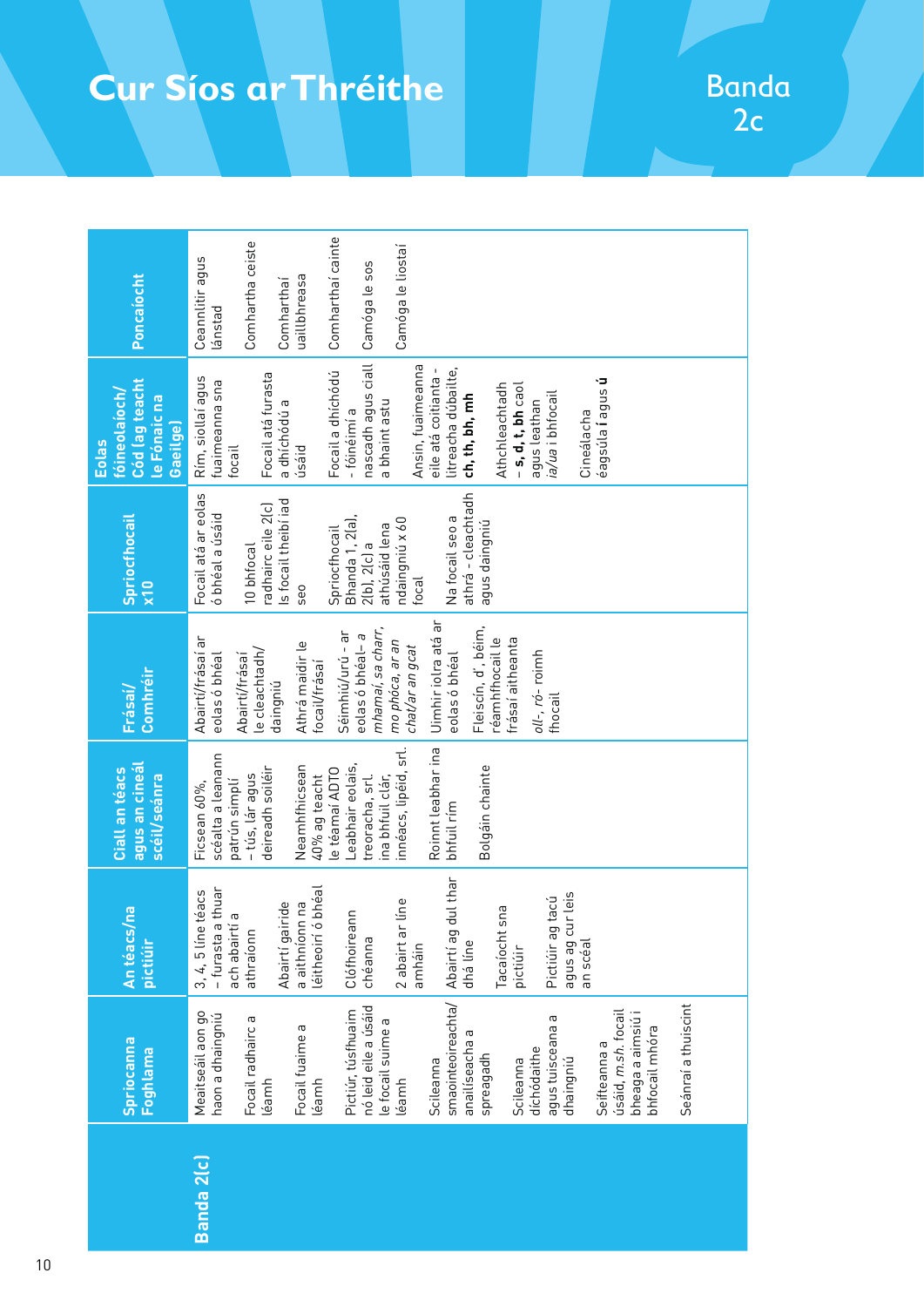| <b>Teideal</b>                                            | <b>Spriocfhocal</b> | <b>Focail</b><br><b>Fuaime</b>                                                       | <b>Focail</b><br>radhairc-<br>athráite                                   | <b>Focail suime</b><br>(léirithe sa<br>phictiúr)                                                              | <b>Focail i</b><br>gComhthéacs  | <b>Poncaíocht</b><br>agus téacs                                                                                                                                                          | <b>Pointe foghlama</b>                                                                                                                                                                                                                                                                                              |
|-----------------------------------------------------------|---------------------|--------------------------------------------------------------------------------------|--------------------------------------------------------------------------|---------------------------------------------------------------------------------------------------------------|---------------------------------|------------------------------------------------------------------------------------------------------------------------------------------------------------------------------------------|---------------------------------------------------------------------------------------------------------------------------------------------------------------------------------------------------------------------------------------------------------------------------------------------------------------------|
| 1<br>Ag Cuidiú le<br>Daidí<br>ficsean                     | agus                | tá<br>mé<br>an<br>tábla<br>spád<br>mór<br>mála<br>qo<br>gasta<br>sa chistin<br>pizza | agus<br>agam<br>ag<br>anois                                              | Daidí<br>scuab<br>ag obair<br>ag glanadh<br>ag péinteáil<br>ag súgradh<br>ag rith<br>siopa<br>liosta<br>teach | mise                            | Ceannlitir agus<br>lánstad<br>Camóg le sos a<br>léiriú i ndiaidh<br>anois<br>Dhá líne téacs<br>ar gach dara lch.<br>- abairt ar gach<br>líne.<br>Líon focal - 83                         | Líon na siollaí sna<br>focail suime<br>Fuaim chéanna ag<br>deireadh - liosta,<br>gasta, mála, siopa,<br>mise<br>Focail le ag,<br>ag súgradh, ag<br>péinteáil, ag<br>glanadh<br>An deireadh -<br>súgradh, glanadh<br>Focail le á – t <b>á</b> ,<br>tábla, spád, mála<br>t caol, teach, cistin,<br>péin <b>t</b> eáil |
| $\overline{2}$<br>Am Luí<br>ficsean,<br>leabhar le<br>rím | agus                | Carla<br>a dó<br>sásta<br>ina<br>stop<br>é<br>ó<br>an<br>urlár<br>am<br>Connla       | níl<br>bhí<br>ann<br>arsa<br>anois<br>isteach<br>siad<br>tá<br>ar<br>sin | léim<br>Daidí<br>ina suí<br>ina luí                                                                           | mise<br>a haon<br>a trí<br>suas | Camóga ag<br>deireadh línte<br>– dán<br>Camóga sa<br>chuntas<br>Comharthaí<br>cainte<br>Comharthaí<br>uaillbhreasa<br>Dhá líne téacs ar<br>gach lch.<br>Téacs le rím<br>Líon focal - 122 | Rím le focail le<br>fuaim í, ina luí, ina<br>suí, bhí, trí, Daidí<br>Leagan amach<br>dáin<br>Cairt le heachtraí<br>agus toradh<br>$ar + sa = arsa$<br>$is + teach = isteach$<br>t caol, <i>is<b>t</b>each</i> , <b>t</b> rí                                                                                         |
| 3<br>Mór agus<br>Beag<br>neamhfhicsean                    | beag                | $\acute{\text e}$<br>mór<br>trom<br>Ĺ<br>frog<br>glas<br>ard<br>amharc               | is<br>seo<br>sé<br>aqus<br>amharc<br>sí<br>tá                            | srónbheannach<br>pearóid<br>eilifint<br>sioráf<br>féileacán<br>liath                                          |                                 | Ceannlitir agus<br>lánstad<br>Abairtí gairide<br>– níos mó ná<br>abairt amháin ar<br>líne amháin<br>Líne nó dhá líne<br>téacs ar gach<br>lch.<br>Líon focal - 52                         | Líon na siollaí sna<br>focail suime<br>Aidiachtaí a úsáid<br>Inscne na<br>n-ainmhithe<br>s caol - sí, seo, sé                                                                                                                                                                                                       |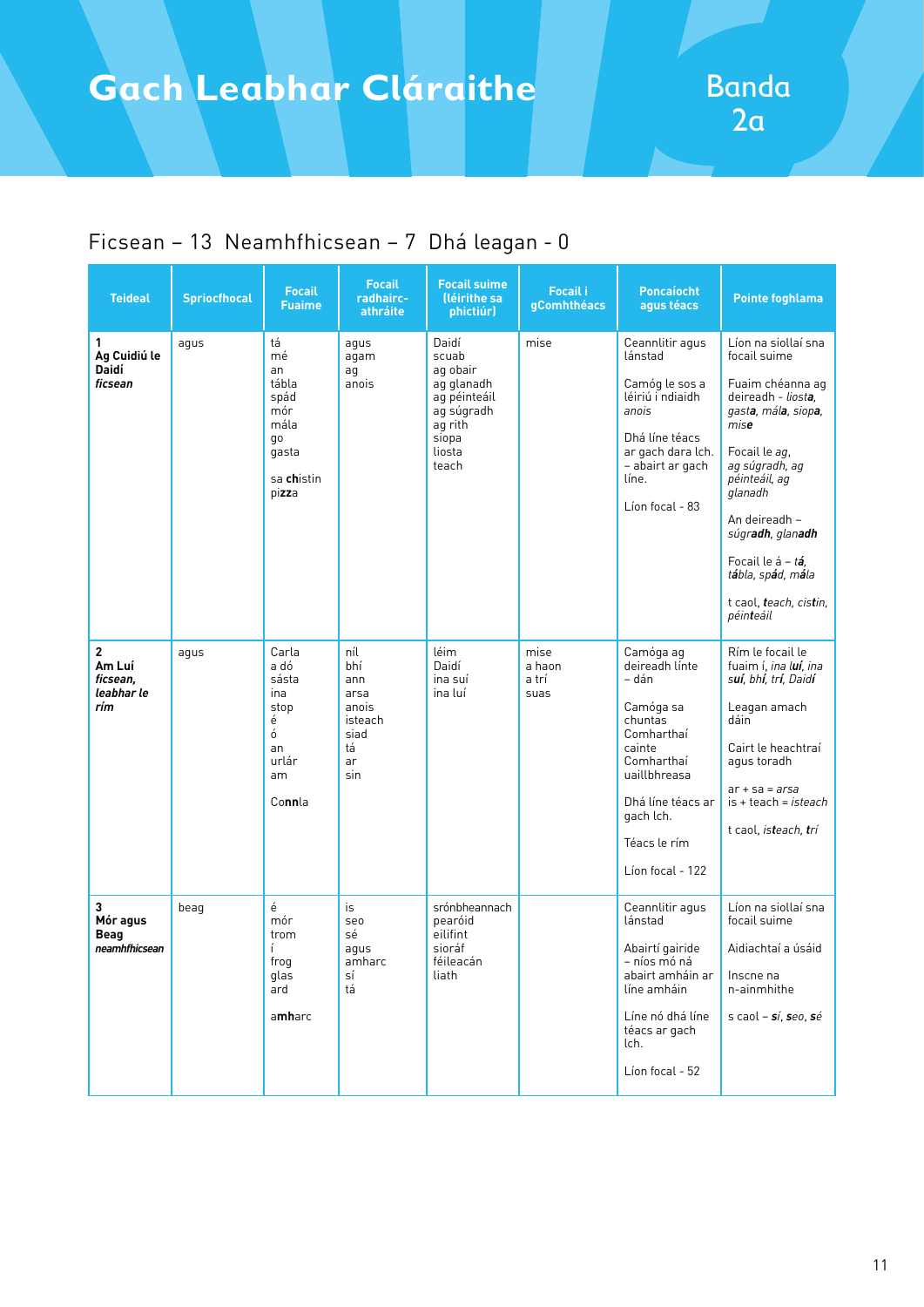## **Gach Leabhar Cláraithe | Banda**

| <b>Teideal</b>                             | <b>Spriocfhocal</b> | <b>Focail</b><br><b>Fuaime</b>                                | <b>Focail</b><br>radhairc-<br>athráite                                      | <b>Focail suime</b><br>(léirithe sa<br>phictiúr)                                       | <b>Focail i</b><br>gComhthéacs | Poncaíocht<br>agus téacs                                                                                                                                                                                        | <b>Pointe foghlama</b>                                                                                                                                                                                           |
|--------------------------------------------|---------------------|---------------------------------------------------------------|-----------------------------------------------------------------------------|----------------------------------------------------------------------------------------|--------------------------------|-----------------------------------------------------------------------------------------------------------------------------------------------------------------------------------------------------------------|------------------------------------------------------------------------------------------------------------------------------------------------------------------------------------------------------------------|
| 4<br>Na Gabhair<br>ficsean                 | beag                | an<br>le<br>ba<br>glas<br>a<br>mór<br>сé<br>mo<br>é<br>Troll  | ar<br>ba mhaith<br>liom<br>leis<br>seo<br>atá                               | droichead<br>qabhar<br>féar<br>ithe<br>measartha                                       | suas<br>mo dhroichead          | Comharthaí<br>ceiste<br>Comharthaí<br>uaillbhreasa - le<br>hiontas<br>Comharthaí<br>cainte<br>Lipéid<br>Trí líne téacs ar<br>gach dara lch.<br>Abairtí níos faide<br>ag dul thar dhá<br>líne<br>Líon focal - 89 | mo + séimhiú<br>Litreacha dúbailte<br>- troll<br>Réamhfhocail - ar<br>an droichead, faoin<br>droichead<br>An dá s – <b>s</b> ua <b>s</b> ,<br>glas/leis, seo<br>(pléigh an difear)                               |
| 5<br>Barra agus<br>an Poll<br>ficsean      | rinne               | cé<br>mar<br><b>Bran</b><br>tusa<br>ní<br>há<br>Barra<br>poll | ar<br>ann<br>bhí<br>an<br>arsa<br>seo<br>sin<br>beag<br>is<br>é<br>ag<br>mé | cailín<br>talamh<br>coinín<br>iora rua<br>fear<br>obair<br>ithe<br>súgradh<br>tochailt | D'amharc<br>mise<br>anseo      | Comharthaí<br>ceiste<br>Comharthaí<br>uaillbhreasa<br>Comharthaí<br>cainte<br>Bolgán cainte<br>Lipéid<br>Dhá nó trí líne<br>téacs ar gach<br>dara lch.<br>Abairtí ag dul<br>thar dhá líne<br>Líon focal - 95    | Líon na siollaí sna<br>focail suime<br>Litreacha dúbailte<br>poll, Barra, rinne<br>$an + seo = anseo$<br>Focail le ag<br>mé/mise<br>tú/tusa<br>An dá s, sin, seo,<br>mise/súgradh, tusa<br>ú, talamh,<br>súgradh |
| 6<br>Tá Nead ag<br>an Éan<br>neamhfhicsean | rinne               | le<br>clábar<br>forc                                          | tá<br>an<br>ag<br>seo<br>sé<br>ann<br>agus<br>an bhfuil?                    | nead<br>éan<br>duilleoga<br>féar<br>cleití<br>líon damháin<br>alla                     |                                | Comhartha<br>ceiste<br>Dhá nó trí líne<br>téacs<br>Abairtí ag dul<br>thar dhá líne<br>Lipéid<br>Innéacs<br>Líon focal - 106                                                                                     | Lipéid/Innéacs i<br>leabhair<br>Uimhir iolra, cleití,<br>duilleoga<br>Litreacha dúbailte.<br>ri <b>nn</b> e, a <b>nn</b>                                                                                         |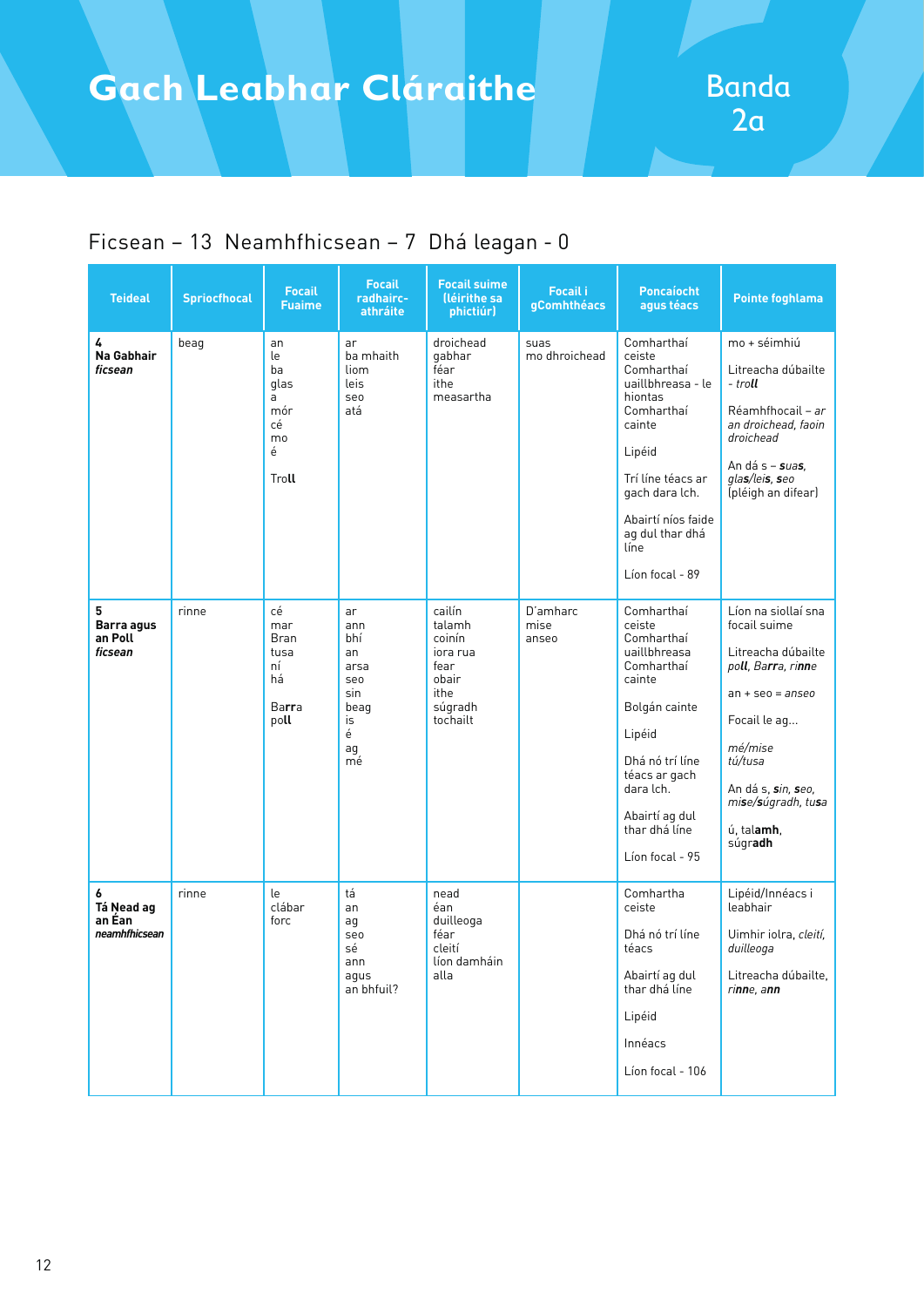| <b>Teideal</b>                           | <b>Spriocfhocal</b> | <b>Focail</b><br><b>Fuaime</b>                                                                                   | <b>Focail</b><br>radhairc-<br>athráite                                                 | <b>Focail suime</b><br>(léirithe sa<br>phictiúr)                                                                     | <b>Focail i</b><br>gComhthéacs              | <b>Poncaíocht</b><br>agus téacs                                                                                                                                                                              | Pointe foghlama                                                                                                                                                                                                             |
|------------------------------------------|---------------------|------------------------------------------------------------------------------------------------------------------|----------------------------------------------------------------------------------------|----------------------------------------------------------------------------------------------------------------------|---------------------------------------------|--------------------------------------------------------------------------------------------------------------------------------------------------------------------------------------------------------------|-----------------------------------------------------------------------------------------------------------------------------------------------------------------------------------------------------------------------------|
| 7<br>An Teach<br><b>Nua</b><br>ficsean   | chuir               | Róbat<br>folcadán<br>é<br>ná<br>sorn<br>stop<br>bocht                                                            | ag<br>tá<br>ann<br>sin<br>anois<br>arsa<br>sa                                          | teach<br>Daideo<br>seomra<br>folctha<br>leaba<br>seomra suí<br>seomra leapa                                          | nua<br>cuir<br>ansin<br>anseo<br>sa chistin | Comharthaí<br>uaillbhreasa<br>Comharthaí<br>cainte<br>Lipéid<br>Dhá nó trí líne<br>téacs ar gach<br>dara lch.<br>Abairtí ag dul<br>thar dhá líne<br>Líon focal - 96                                          | ch, chuir, sa<br>chistin.<br>chuir agus cuir<br>Orduithe, ná cuir<br>An dá s, <b>s</b> eomra,<br>sin/sa, sorn<br>An dá t, <i>cis<b>t</b>in</i> ,<br>teach/róbat, tá                                                         |
| 8<br>Barra agus<br>an Bruscar<br>ficsean | chuir               | bosca<br>lán<br>hé<br>сé<br>bruscar<br>banana<br>mála<br>hí<br>tusa<br>Barra<br>ann<br>canna<br>poll<br>mo phóca | arsa<br>sé<br>ann<br>níl<br>seo<br>iad<br>tá<br>sa<br>atá<br>an<br>aqus<br>amharc<br>é | bosca bruscair<br>claibín                                                                                            | anseo<br>ansin<br>sa pháirc                 | Comharthaí<br>uaillbhreasa<br>Comharthaí<br>ceiste<br>Comharthaí<br>cainte<br>Struchtúr le<br>ceist agus<br>freagra<br>Dhá nó trí líne<br>téacs ar gach<br>lch.<br>Líon focal - 134                          | Líon na siollaí<br>sna focail suime/<br>fuaime<br>mo + séimhiú<br>Litreacha dúbailte.<br>Barra, ann, canna,<br>poll<br>An fhuaim ph, sa<br>pháirc, mo phóca                                                                 |
| 9<br>Sa Siopa<br>ficsean                 | fuair               | a<br>le<br>mo<br>mála                                                                                            | bhí<br>chuir<br>iad<br>mé<br>sa<br>é                                                   | siopa<br>mo mhamaí<br>meacain<br>dhearga<br>tralaí<br>pónairí<br>piorraí<br>mealbhacán<br>uisce<br>brioscaí<br>císte | nuair                                       | Comhartha<br>uaillbhreasa le<br>héim<br>Dhá líne téacs ar<br>gach dara lch.<br>Abairtí ag dul<br>thar dhá líne<br>Bearna san<br>insint, léirithe<br>ag poncanna -ag<br>dul thar dhá lch.<br>Líon focal - 111 | Béim ar an<br>túsfhuaim<br>Líon na siollaí sna<br>focail suime<br>fuair/nuair<br>ua, fuair, nuair<br>Glasraí agus<br>torthaí - teanga<br>An dá s, <b>s</b> a,<br>brioscaí/císte,<br><b>s</b> iopa<br>An dá t, tralaí, císte |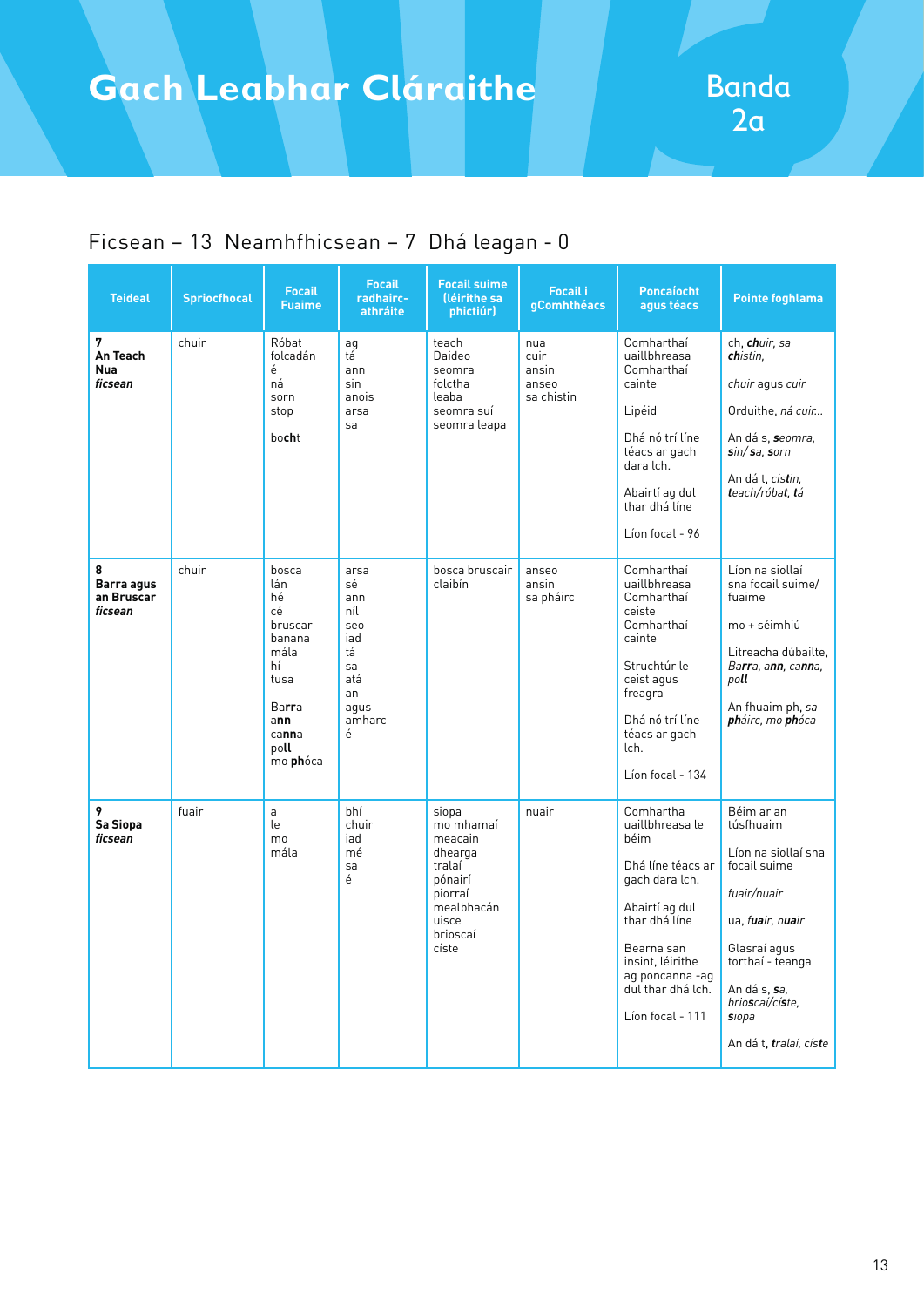## **Gach Leabhar Cláraithe | Banda**

| <b>Teideal</b>                              | <b>Spriocfhocal</b> | <b>Focail</b><br><b>Fuaime</b>                                                                                                                               | <b>Focail</b><br>radhairc-<br>athráite                                                                                              | <b>Focail suime</b><br>(léirithe sa<br>phictiúr)                                                       | <b>Focail i</b><br>gComhthéacs                     | <b>Poncaíocht</b><br>agus téacs                                                                                                                                            | <b>Pointe foghlama</b>                                                                                                                                                                                                                                                                                                           |
|---------------------------------------------|---------------------|--------------------------------------------------------------------------------------------------------------------------------------------------------------|-------------------------------------------------------------------------------------------------------------------------------------|--------------------------------------------------------------------------------------------------------|----------------------------------------------------|----------------------------------------------------------------------------------------------------------------------------------------------------------------------------|----------------------------------------------------------------------------------------------------------------------------------------------------------------------------------------------------------------------------------------------------------------------------------------------------------------------------------|
| 10<br>Rinne mé<br>Cístí<br>neamhfhicsean    | fuair               | í<br>sna<br>do<br>go<br>Ьí<br>na<br>mór<br>rud<br>tábla<br>naprún<br>plúr<br>im<br>púdar<br>bácála<br>spúnóg<br>cúrama <b>ch</b><br>qach<br>cása <b>nn</b> a | rinne<br>is<br>mé<br>tá<br>sa<br>maith<br>liom<br>seo<br>agus<br>chuir<br>ar<br>iad<br>isteach<br>bhí<br>agam<br>an                 | cístí<br>teach<br>babhla<br>crúiscín<br>siúcra<br>ubh<br>bainne<br>Daidí<br>oigheann<br>ithe<br>mheasc | inniu<br>ansin<br>ag cuidiú<br>réidh<br>sa bhabhla | Comharthaí<br>uaillbhreasa<br>Camógale liosta<br>Bolgáin chainte<br>Líne, dhá líne nó<br>trí líne téacs ar<br>gach lch.<br>Líon focal - 136                                | Líon na siollaí sna<br>focail suime<br>Treoracha a<br>leanúint in ord<br>An fhuaim ch<br>Litreacha dúbailte<br>n <sub>n</sub><br>An dá t, teach,<br>cístí, isteach/tábla                                                                                                                                                         |
| 11<br>Luchóga sa<br><b>Teach</b><br>ficsean | tháinig             | turtar<br>trá<br>go<br>as<br>gasta<br>san<br>le<br>mór<br>mall<br>poll<br>qach<br>sa pholl                                                                   | bhí<br>ar<br>sí<br>ag<br>sa<br>an<br>amharc<br>anois<br>seo<br>raibh<br>siad<br>dul<br>isteach<br>cá bhfuil?<br>rinne<br>na<br>agus | Mamaí<br>uisce<br>sa ghaineamh<br>uibheacha<br>ubh<br>babaí<br>portáin<br>na héin<br>siúl              | suas<br>síos                                       | Comhartha<br>uaillbhreasa le<br>héim<br>Comhartha<br>ceiste<br>Líne, dhá líne nó<br>trí líne téacs ar<br>gach lch.<br>Abairtí ag dul<br>thar dhá líne<br>Líon focal - 113  | Pictiúir seichimh<br>le plé<br>sa + séimhiú,<br>sa pholl, sa<br>ghaineamh<br>Litreacha dúbailte,<br>poll, mall<br>Uimhir iolra, na<br>héin, portáin<br>ia, siad<br>ua, suas<br>an dá s, síos, siúl,<br>seo, $s$ í/sa, as,<br>gasta, suas<br>an dá t, turtar, trá,<br>portáin/isteach<br>bh, bhí, ubh<br>uibheacha lach<br>raibh) |
| 12<br>An Turtar<br>neamhfhicsean            | tháinig             | na<br>cé<br>cat<br>u-ó<br>mí-á-ú<br>qo<br>gasta<br>luchóga<br>sa <b>ch</b> ófra<br>sa pholl<br>san<br>fholcadán                                              | isteach<br>siad<br>bhí<br>ag<br>an<br>sa<br>amharc<br>ann                                                                           | teach<br>seomra leapa<br>leaba<br>seomra<br>folctha<br>súgradh                                         | rua<br>sa chistin                                  | Comharthaí<br>uaillbhreasa<br>Comharthaí<br>ceiste<br>Bolgán cainte<br>Dhá nó trí líne<br>téacs ar gach<br>dara lch.<br>Abairtí ag dul<br>thar dhá líne<br>Líon focal - 79 | Líon na siollaí sna<br>focail suime<br>Seomraí<br>An fhuaim ch<br>Na focail is agus<br>teach san fhocal<br>isteach<br>An dá s, seomra,<br>siad, cistin/san, sa,<br><b>s</b> úgradh<br>An dá t, cat, teach<br>ia, siad<br>ua, rua                                                                                                 |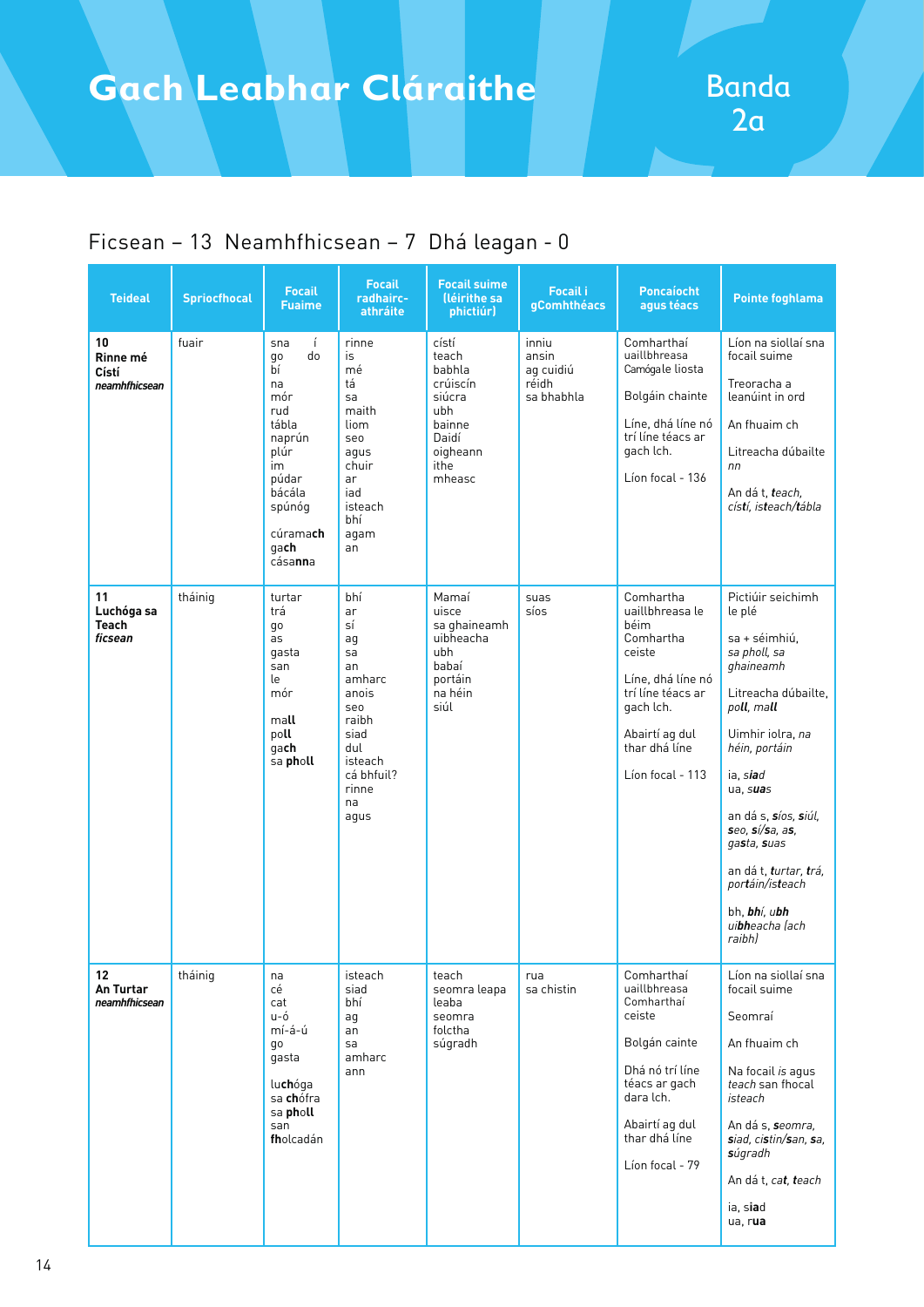| <b>Teideal</b>                      | <b>Spriocfhocal</b> | <b>Focail</b><br><b>Fuaime</b>                                                                      | <b>Focail</b><br>radhairc-<br>athráite                                                                            | <b>Focail suime</b><br>(léirithe sa<br>phictiúr)                                                                                  | <b>Focail i</b><br>gComhthéacs                                  | Poncaíocht<br>agus téacs                                                                                                                                                                                                                                  | Pointe foghlama                                                                                                                                                                                                                                                     |
|-------------------------------------|---------------------|-----------------------------------------------------------------------------------------------------|-------------------------------------------------------------------------------------------------------------------|-----------------------------------------------------------------------------------------------------------------------------------|-----------------------------------------------------------------|-----------------------------------------------------------------------------------------------------------------------------------------------------------------------------------------------------------------------------------------------------------|---------------------------------------------------------------------------------------------------------------------------------------------------------------------------------------------------------------------------------------------------------------------|
| 13<br>Déan Pictiúr<br>neamhfhicsean | déan                | mór<br>ard<br>le<br>go<br>na<br>cé<br>do<br>crann<br>donn<br>scamall<br>sa chra <b>nn</b><br>fómhar | liom<br>go bhfuil<br>agat<br>anois<br>an bhfuil<br>aqus<br>amharc<br>ar<br>sé<br>atá<br>sa<br>an<br>Ĺ<br>é<br>seo | pictiúr<br>páipéar<br>siosúr<br>duilleoga<br>buí<br>qliú<br>dearg<br>oráiste<br>gráinneog<br>iora rua<br>cnónna<br>cnó<br>ag ithe | cinnte<br>beaga<br>déanta<br>cuir<br>sa phictiúr<br>do phictiúr | Comhartha<br>ceiste<br>Camóga le liosta<br>Dhá líne téacs ar<br>gach dara lch.<br>Abairtí ag dul<br>thar dhá líne<br>Téacs treorach<br>Líon focal - 103                                                                                                   | Líon na siollaí sna<br>focail suime<br>déan/déanta<br>chuir/cuir<br>beag/beaga<br>sa + séimhiú<br>do + séimhiú<br>ll, scamall,<br>duilleoga<br>nn, crann,<br>gráinneog, cnónna,<br>ci <b>nn</b> te, do <b>nn</b><br>an dá d, donn, do,<br>duilleoga/déan,<br>déanta |
| 14<br>Mac<br>ficsean                | déan                | Mac<br>na<br>bróga<br>ná<br>Úna<br>sásta<br>сé<br>pláta<br>cat<br>tar<br>bocht<br>amach             | seo<br>is<br>é<br>an<br>beag<br>déan<br>arsa<br>sin<br>leat<br>amach<br>leis<br>liom<br>sé<br>ar<br>mé            | coileán<br>Mamaí<br>leabhar<br>stocaí<br>bróga tí<br>leaba<br>dinnéar<br>cairt Rebus                                              | arís<br>liomsa<br>sa ghairdín<br>ansin<br>d'ith<br>liomsa       | Comharthaí<br>ceiste<br>Comharthaí<br>uaillbhreasa<br>Comharthaí<br>cainte<br>Dhá nó trí líne<br>téacs ar gach<br>lch.<br>Níos mó ná<br>abairt amháin ar<br>líne amháin<br>Abairtí ag dul<br>thar dhá líne<br>Cairt Rebus le<br>léamh<br>Líon focal - 137 | Líon na siollaí<br>sna focail<br>suime/fuaime<br>d', san fhocal d'ith<br>$an + sin = ansin$<br>$ar + sa = arsa$<br>liom+sa<br>Focail bheaga i<br>bhfocail, bróga,<br>leaba, amach,<br>amach<br>d caol, déan,<br>dinnéar, d'ith                                      |
| 15<br>Cara ag<br>Cuidiú<br>ficsean  | chuig               | cá<br>Cara<br>sconsa<br>cat<br>san<br>mór<br>bí<br>le<br>ann<br>cúrama <b>ch</b><br>sa <b>charr</b> | cá bhfuil?<br>aq<br>dul<br>sí<br>tá<br>an<br>atá<br>sa<br>chuig<br>anois<br>siad                                  | rith<br>gabhar<br>uisce<br>siúl<br>simléar<br>éan<br>beacha<br>iasc                                                               | suas<br>sa ghairdín                                             | Comharthaí<br>ceiste<br>Comharthaí<br>uaillbhreasa<br>Bolgán cainte<br>Struchtúr le<br>ceist agus<br>freagra<br>Trí líne téacs ar<br>gach dara lch.<br>Abairtí ag dul<br>thar dhá líne<br>Líon focal - 106                                                | Líon na siollaí sna<br>focail suime<br>Na siollaí san<br>fhocal sconsa<br>An dá s, sconsa,<br>san, sa, suas,<br>iasc/sí, siad, siúl,<br>simléar<br>ia, siad, iasc                                                                                                   |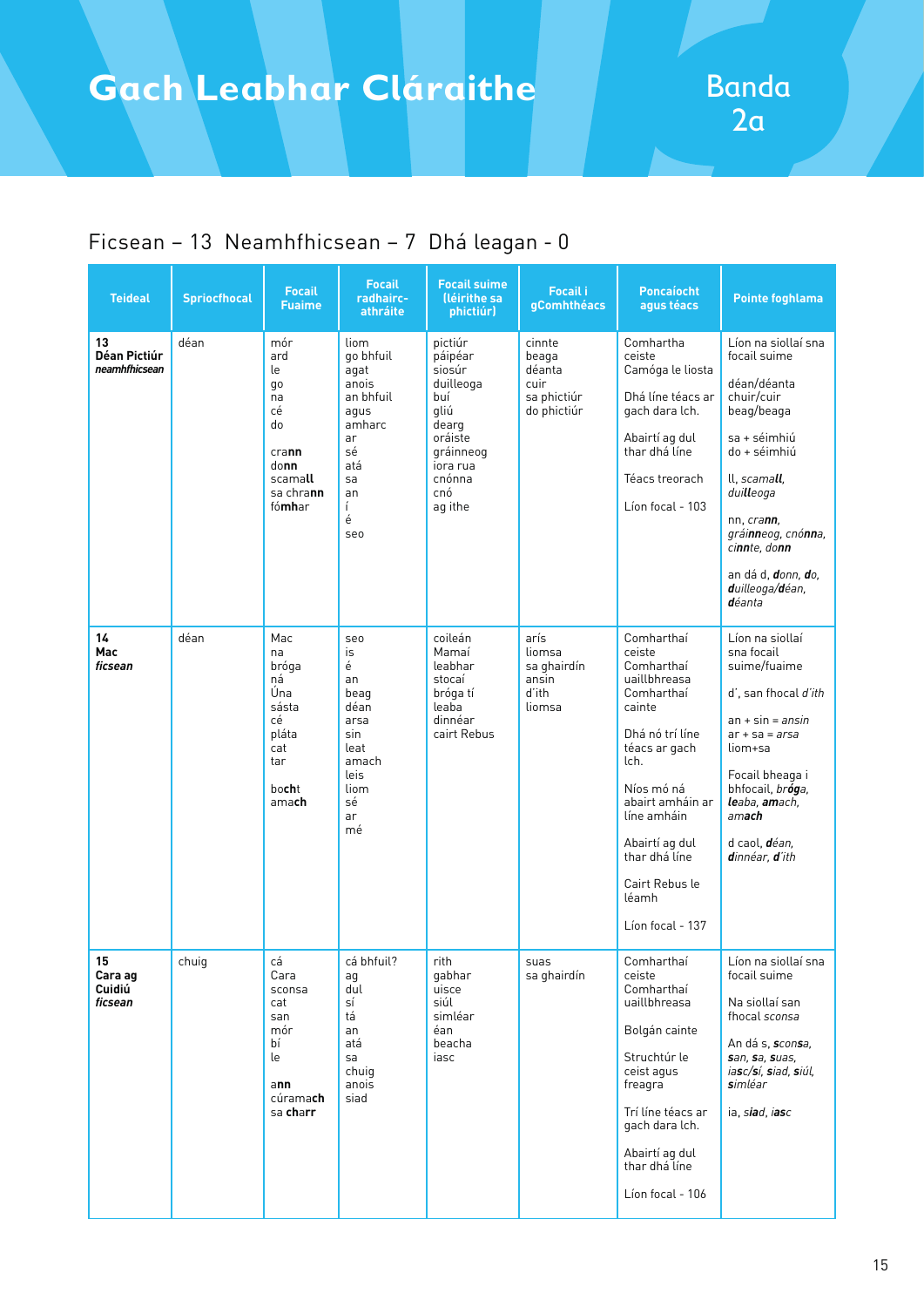## **Gach Leabhar Cláraithe | Banda**

| <b>Teideal</b>                                                            | <b>Spriocfhocal</b> | <b>Focail</b><br><b>Fuaime</b>                                                                                     | <b>Focail</b><br>radhairc-<br>athráite                                                                                                          | <b>Focail suime</b><br>(léirithe sa<br>phictiúr)                                                     | <b>Focail i</b><br>gComhthéacs                                                                  | <b>Poncaíocht</b><br>agus téacs                                                                                                                                                                   | Pointe foghlama                                                                                                                                                                                                     |
|---------------------------------------------------------------------------|---------------------|--------------------------------------------------------------------------------------------------------------------|-------------------------------------------------------------------------------------------------------------------------------------------------|------------------------------------------------------------------------------------------------------|-------------------------------------------------------------------------------------------------|---------------------------------------------------------------------------------------------------------------------------------------------------------------------------------------------------|---------------------------------------------------------------------------------------------------------------------------------------------------------------------------------------------------------------------|
| 16<br><b>Go Mall san</b><br><b>Oíche</b><br>ficsean,<br>leabhar le<br>rím | chuig               | cé<br>a<br>na<br>mór<br>ina<br>don<br>qan<br>le<br>qo<br>sona<br>poll<br>donna<br>sa chrann<br>ulchabhán<br>bhocht | bhí<br>aq<br>ann<br>ar<br>tháinig<br>sí<br>sa<br>tá<br>beag<br>seo<br>maith<br>ba mhaith<br>dul<br>anois<br>ar                                  | gráinneog<br>buí<br>coiníní<br>sionnach<br>teach<br>ina luí                                          | ag siúl<br>amuigh<br>lorg<br>tí<br>ansin<br>ar bith<br>a luí<br>duilleoga                       | Comharthaí<br>ceiste<br>Comharthaí<br>uaillbhreasa<br>Camóga le scíth/<br>dán<br>Líne amháin<br>téacs ar gach<br>lch.<br>Téacs le rím<br>Struchtúr le<br>ceist agus<br>freagra<br>Líon focal - 75 | ch, sa chrann,<br>ulchabhán<br>bh, bhocht,<br>ulcha <b>bh</b> án<br>$an + sin = ansin$<br>Uimhir iolra<br>duilleoga donna/<br>coiníní (beaga)<br>An dá s, sona, sa/<br>sí, seo, anois, siúl                         |
| 17<br>Rudaí Móra<br>neamhfhicsean                                         | nach                | mór<br>go hard<br>móra<br>roth<br>long                                                                             | seo<br>sé<br>ag<br>sí<br>ar<br>an<br>tá<br>sa<br>é<br>í                                                                                         | eitilt<br>eitleán<br>eitleáin<br>héileacaptar<br>spéir<br>traein<br>rothaí<br>leoraí<br>uisce<br>buí | an t-eitleán                                                                                    | Comharthaí<br>ceiste lle ceist<br>reitriciúill<br>Lipéid<br>Innéacs<br>Líon focal - 79                                                                                                            | Siollaí sna focail<br>suime<br>eitilt/eitleán/<br>eitleáin<br>fleiscín, an<br>t-eitleán<br>an dá t, traein, tá/<br>eitilt, eitleán                                                                                  |
| 18<br>Αg<br>lascaireacht<br>ficsean                                       | nach                | ba<br>mór<br>sásta<br>Mamó<br>mó<br>сé<br>lú<br>blasta<br>amharc<br>santach<br>nach                                | tháinig<br>chuia<br>ba mhaith<br>liom<br>arsa<br>aq<br>an<br>Ĺ<br>fuair<br>bhí<br>beag<br>is<br>amharc<br>raibh<br>sin<br>bhí<br>atá<br>ar<br>é | Mamaí<br>uisce<br>iasc<br>Daidí<br>Daideo<br>faoileán<br>dinnéar<br>cairt mapála<br>iascaireacht     | síos<br>liomsa<br>an t-iasc<br>jasc Mhamaí<br>iasc Dhaidí<br>iasc Mhamó<br>iasc Dhaideo<br>misc | Comharthaí<br>ceiste lle ceist<br><i>reitriciúill</i><br>Comharthaí<br>uaillbhreasa<br>Comharthaí<br>cainte<br>Lipéid<br>Focail agus<br>pictiúir a<br>mheaitseáil<br>Líon focal - 124             | Siollaí sna focail<br>suime<br>mh, a <b>mh</b> arc, iasc<br>mhamaí, iasc<br>mhamó<br>liom/liomsa<br>fleiscín, an t-iasc<br>Séimhiú - jasc<br>Mhamaí<br>an dá d, Daidí,<br>Daideo/Daidí,<br>Dai <b>d</b> eo, dinnéar |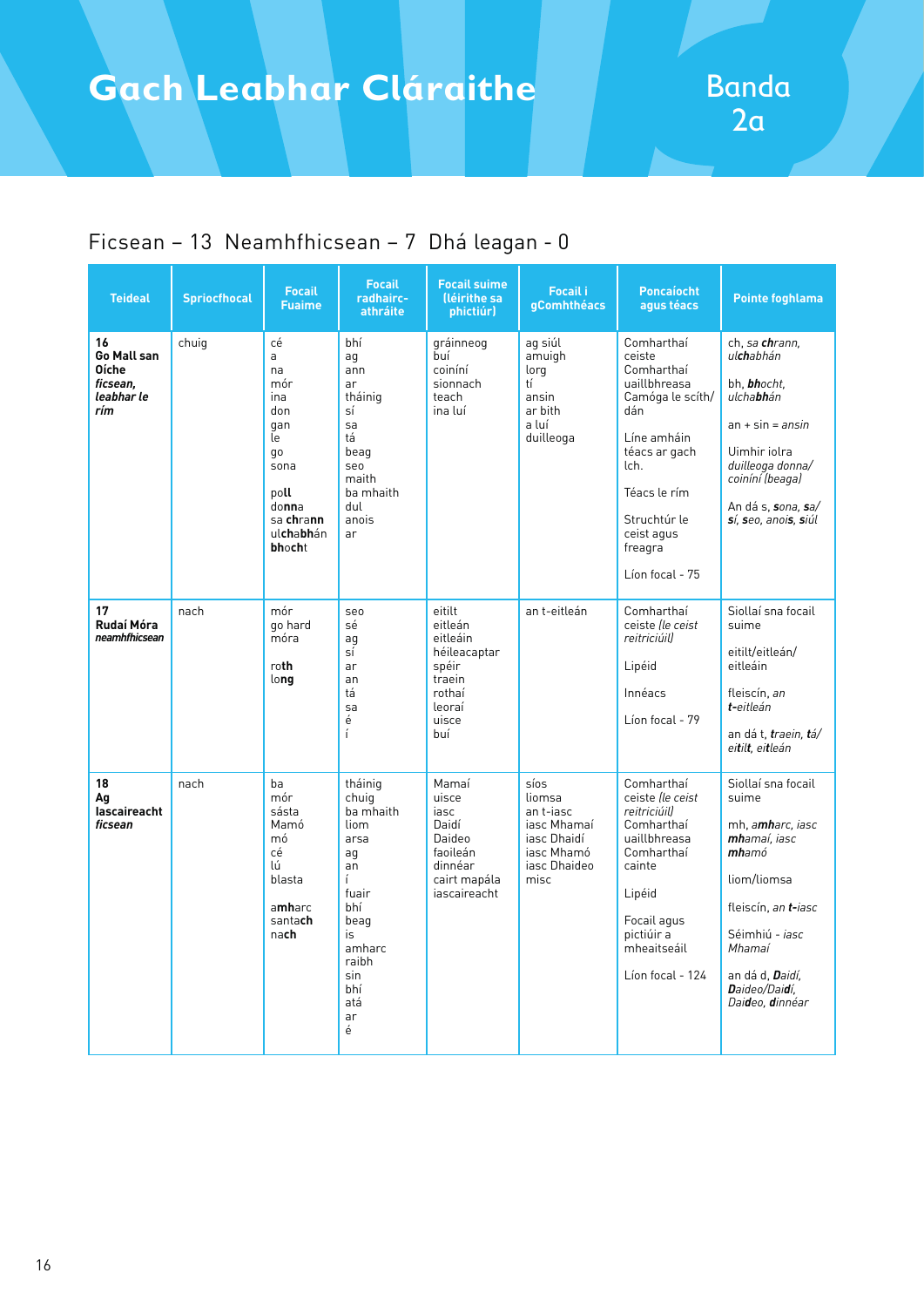| <b>Teideal</b>                           | <b>Spriocfhocal</b> | <b>Focail</b><br><b>Fuaime</b>                                                                                    | <b>Focail</b><br>radhairc-<br>athráite                                                                            | <b>Focail suime</b><br>(léirithe sa<br>phictiúr)                                                                                 | <b>Focail i</b><br><b>gComhthéacs</b>  | <b>Poncaíocht</b><br>aqus téacs                                                                                                                                                      | <b>Pointe foghlama</b>                                                                                                                                             |
|------------------------------------------|---------------------|-------------------------------------------------------------------------------------------------------------------|-------------------------------------------------------------------------------------------------------------------|----------------------------------------------------------------------------------------------------------------------------------|----------------------------------------|--------------------------------------------------------------------------------------------------------------------------------------------------------------------------------------|--------------------------------------------------------------------------------------------------------------------------------------------------------------------|
| 19<br>Ag<br>Athchúrsáil<br>neamhfhicsean | muid                | rud<br>le<br>bosca<br>mór<br>glas<br>lán<br>móra<br>glasa<br>sa charr<br>qach<br>sa <b>bh</b> osca<br>domn<br>ann | bhí<br>ag<br>an<br>sa<br>amharc<br>isteach<br>ann<br>chuir<br>seo<br>fuair<br>nach<br>maith<br>siad               | athchúrsáil<br>Daidí<br>páipéar<br>qorm<br>adhmad<br>aloine<br>cairtchláir<br>liath<br>duilleoga<br>ag obair<br>málaí<br>buidéil |                                        | Comharthaí<br>uaillbhreasa<br>Lipéid<br>Dhá nó trí líne<br>téacs ar gach<br>lch.<br>Dhá abairt ar<br>líne amháin<br>Líon focal - 121                                                 | Líon na siollaí sna<br>focail suime<br>Dathanna<br>ch, gach,<br>ath <b>ch</b> úrsála sa<br>charr, cairtchláir<br>nn, donn, ann                                     |
| 20<br>Micí<br>ficsean                    | muid                | le<br>Micí<br>cosán<br>san<br>sa charr<br>sa chlábar<br>salach<br><b>linn</b>                                     | bhí<br>agus<br>tháinig<br>isteach<br>is<br>sa<br>an<br>atá<br>maith<br>liom<br>arsa<br>chuig<br>dul<br>nach<br>ag | Daidí<br>uisce<br>teach<br>súgradh<br>siúl                                                                                       | mise<br>sa pháirc<br>an pháirc<br>síos | Comharthaí<br>uaillbhreasa<br>Comharthaí<br>cainte<br>Dhá nó trí líne<br>téacs ar gach<br>dara lch.<br>Abairtí ag dul<br>thar dhá líne<br>Léarscáil le<br>lipéid<br>Líon focal - 102 | ch, sa charr, sa<br>chlábar, salach,<br>nach, teach<br>focail le ag, ag<br>súgradh, ag siúl<br>an dá s, siúl, mise,<br>uisce, síos/sa, san,<br>arsa, salach, cosán |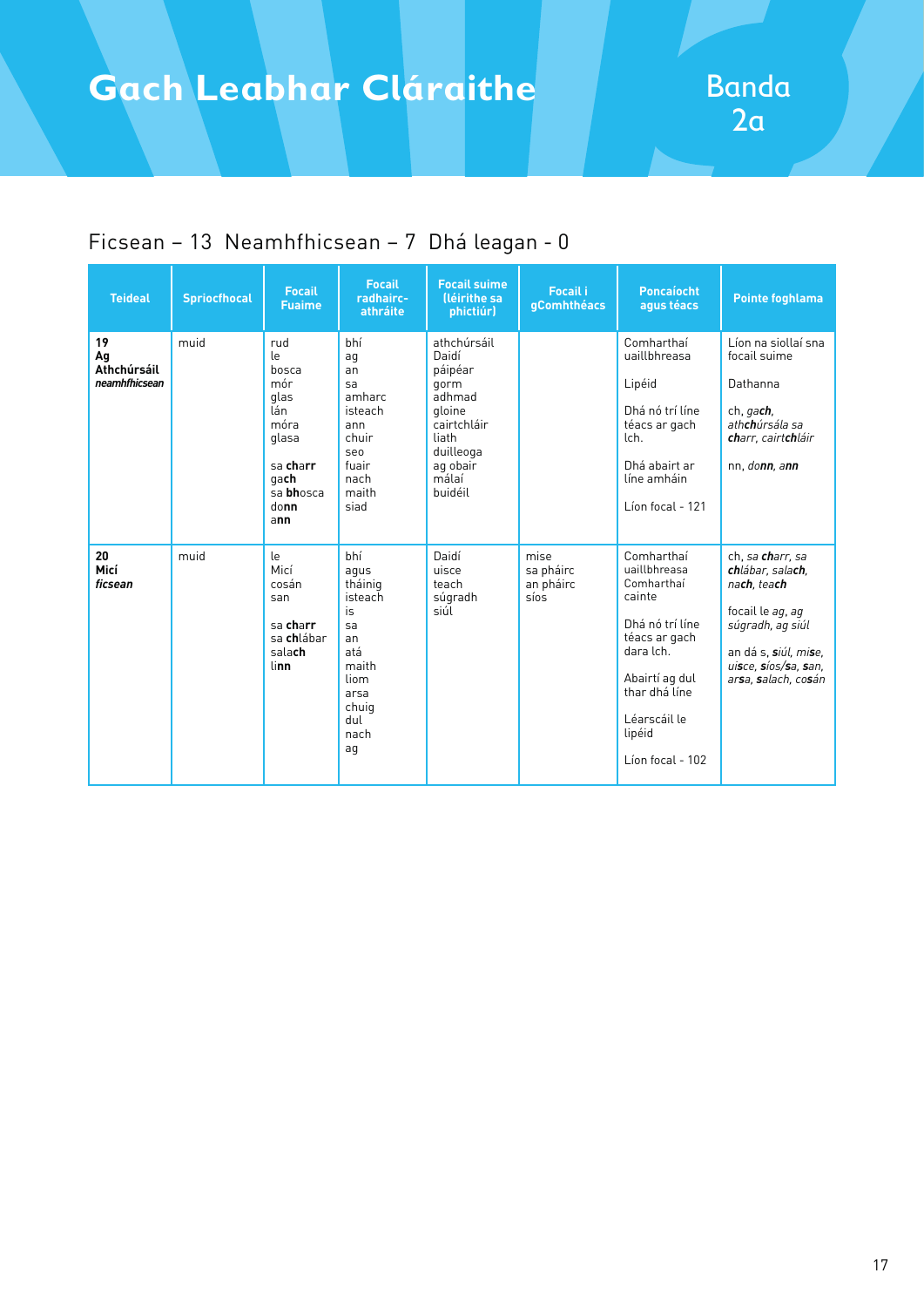| <b>Teideal</b>                                                                                              | <b>Spriocfhocal</b> | <b>Focail</b><br>fuaime                                                                                                                    | <b>Focail</b><br>radhairc-<br>athráite                                                                                                          | <b>Focail suime</b><br>(léirithe sna<br>pictiúir)                                                | <b>Focail i</b><br>gComhthéacs                                                                             | <b>Poncaíocht agus</b><br>téacs                                                                                                                                                                    | Pointe foghlama                                                                                                                                                                                                                                                                                                           |
|-------------------------------------------------------------------------------------------------------------|---------------------|--------------------------------------------------------------------------------------------------------------------------------------------|-------------------------------------------------------------------------------------------------------------------------------------------------|--------------------------------------------------------------------------------------------------|------------------------------------------------------------------------------------------------------------|----------------------------------------------------------------------------------------------------------------------------------------------------------------------------------------------------|---------------------------------------------------------------------------------------------------------------------------------------------------------------------------------------------------------------------------------------------------------------------------------------------------------------------------|
| 1<br>Tá Teach ag<br>an Chat/Tá<br>Teach ag an<br>gCat<br>ficsean,<br>leabhar le<br>rím<br><b>Dhá Leagan</b> | chuaigh             | go<br>qasta<br>cat<br>sásta<br>ba<br>tusa<br>trom<br>fan<br>slán<br>nach<br>sa chrann<br>ar an <b>bh</b> rat<br>ag an chat                 | chuig<br>tháinig<br>nach<br>bhí<br>an<br>sa<br>tá<br>é<br>ba<br>mhaith<br>liom<br>dul<br>sin<br>leat<br>seo<br>isteach                          | nead<br>talamh<br>teach                                                                          | an t-éan<br>suas<br>imigh<br>ar ais<br>liomsa<br>a luí<br>ar an mbrat<br>chuig an chat<br>chuig an gcat    | Comharthaí<br>ceiste<br>Comharthaí<br>uaillbhreasa<br>Comharthaí<br>cainte<br>Líne nó dhá líne<br>téacs ar gach<br>lch.<br>Téacs le rím<br>Léarscáil le<br>heochair<br>Líon focal - 108            | Fleiscín, an t-éan<br>liom/liomsa<br>teach/isteach<br>ch. nach. sa<br>chrann, chuig an<br>chat, teach<br>ua, s <b>ua</b> s, ch <b>ua</b> igh<br>an dá t, <i>lea<b>t</b>, <b>t</b>rom,</i><br>ca <b>t</b> , bra <b>t</b> , sás <b>t</b> a<br>talamh/isteach,<br>teach, an t-éan<br>urú -mb, gc, ar an<br>gcat, ar an mbrat |
| 2<br>Cá bhfuil mo<br>theach?<br>ficsean                                                                     | chuaigh             | cá<br>tú<br>mo<br>bus<br>cnoc<br>stop<br>do<br>ní<br>bí<br>stad<br>сé<br>slán<br>turas<br>Arracht<br>sa bhus<br>bóthar<br>cúrama <b>ch</b> | isteach<br>cá bhfuil<br>ag<br>dul<br>arsa<br>chuig<br>sé<br>beag<br>seo<br>é<br>arsa<br>an<br>ba mhaith<br>liom<br>leis<br>mé<br>sa<br>tá<br>ar | tiománaí<br>cnoc<br>teach<br>buí<br>bándearg                                                     | mo theach<br>do theach<br>mo theachsa<br>liomsa<br>síos<br>suas<br>ansin<br>d'amharc                       | Comharthaí<br>ceiste<br>Comharthaí<br>uaillbhreasa<br>Comharthaí<br>cainte<br>Bolgáin chainte<br>Líon focal - 160                                                                                  | mo/do theach<br>mo theachsa<br>(béim)<br>$ar + sa = arsa$<br>$an + sin = ansin$<br><b>d'</b> amharc (d'ith,<br>ďóll<br>é, sé, cé, (mé)<br>ch, teach, arracht,<br>cúrama <b>ch</b><br>ua, suas, chuaigh                                                                                                                    |
| 3<br>An Ubh<br><b>Bheag Bhán</b><br>ficsean.<br>leabhar le<br>rím                                           | amach               | go<br>sona<br>lá<br>as<br>fad<br>slán<br>tú<br>mo<br>amach<br>sa pholl<br>a <b>gh</b> rá<br>ulchabhán                                      | bhí<br>chuaigh<br>sí<br>leis<br>agus<br>isteach<br>cá bhfuil<br>ag<br>an<br>sa<br>Ĺ<br>ar<br>dul<br>chuig<br>sin<br>tháinig<br>beag             | ubh<br>nead<br>cnoc<br>coinín<br>an<br>t-ulchabhán<br>spéir<br>talamh<br>buí<br>ina luí<br>sicín | ubh bheag<br>bhán<br>ansin<br>pic<br>peic<br>poc<br>síos<br>arís<br>suas<br>mo mhamaí<br>mo chroí<br>ansin | Comharthaí<br>uaillbhreasa<br>Comharthaí<br>cainte<br>Comharthaí<br>ceiste<br>Bearnaí san<br>insint, poncanna<br>lena léiriú<br>Dhá líne téacs ar<br>gach lch.<br>Téacs le rím<br>Líon focal - 137 | mo + séimhiú<br>an + fleiscín<br>rím – nead/fad,<br>bhán/slán, pholl/<br>dul<br>Focail bheaga i<br>bhfocail – a gh <b>rá</b> ,<br>arís, amach,<br>is <b>teach</b> , slán<br>An dá s, sa, slán,<br>sona, suas,<br>agus/sicín, sí, leis,<br><i>síos</i><br>ua, suas, chuaigh                                                |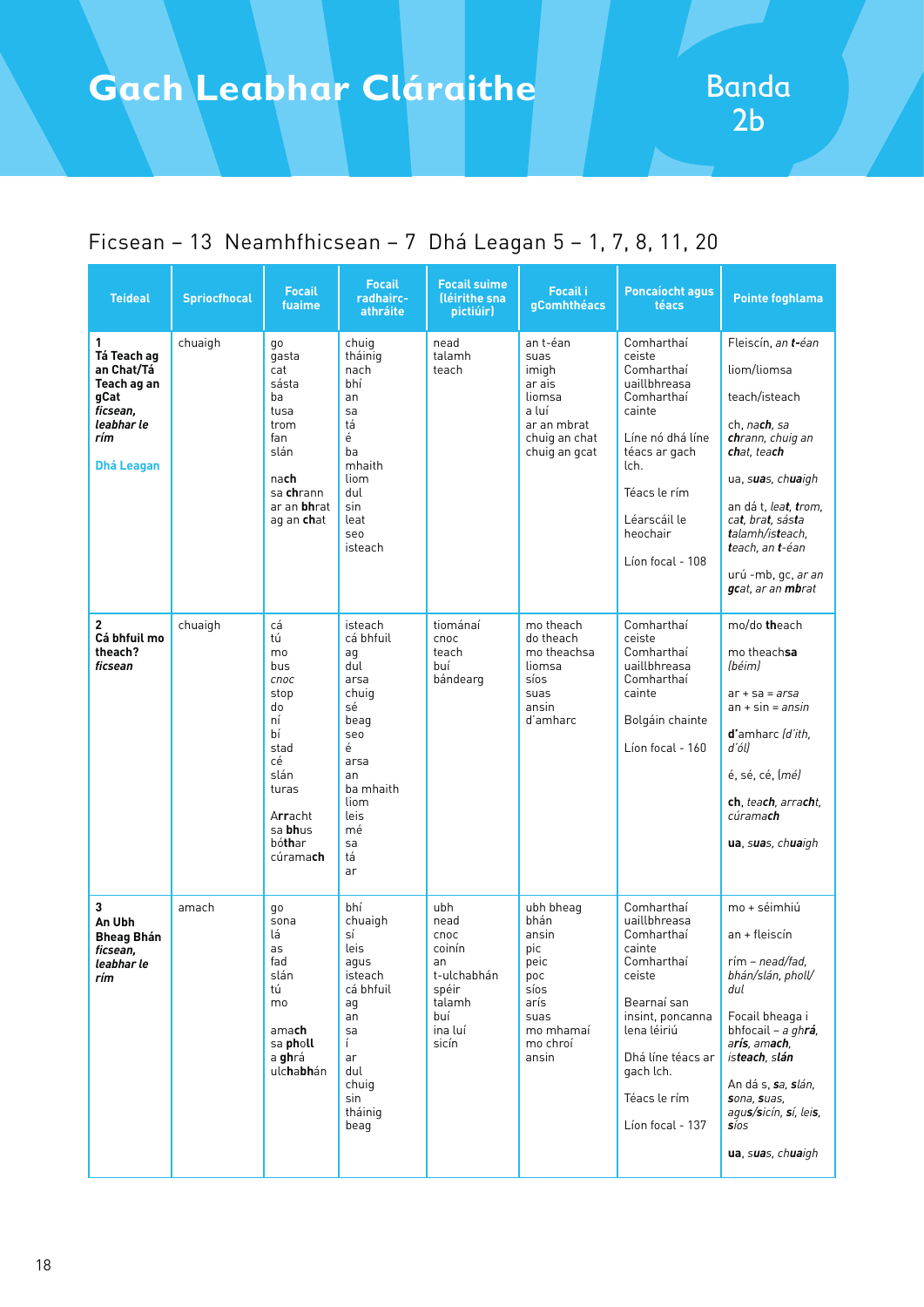| <b>Teideal</b>                   | <b>Spriocfhocal</b> | <b>Focail</b><br>fuaime                                                                                                            | <b>Focail</b><br>radhairc-<br>athráite                                                                                                                         | <b>Focail suime</b><br>(léirithe sna<br>pictiúir)                                                                                               | <b>Focail i</b><br>gComhthéacs                                                           | <b>Poncaíocht agus</b><br>téacs                                                                                                                                                                                             | <b>Pointe foghlama</b>                                                                                                                                                                                                                              |
|----------------------------------|---------------------|------------------------------------------------------------------------------------------------------------------------------------|----------------------------------------------------------------------------------------------------------------------------------------------------------------|-------------------------------------------------------------------------------------------------------------------------------------------------|------------------------------------------------------------------------------------------|-----------------------------------------------------------------------------------------------------------------------------------------------------------------------------------------------------------------------------|-----------------------------------------------------------------------------------------------------------------------------------------------------------------------------------------------------------------------------------------------------|
| 4<br>Ag Dul<br>Amach<br>ficsean  | amach               | na<br>mór<br>ocras<br>lón<br>bruscar<br>slán<br>móra<br>sa <b>charr</b><br>amach<br>sa bhosca<br>clocha                            | chuaigh<br>sé<br>an<br>ar<br>sa<br>tháinig<br>chuig<br>ar<br>ann<br>isteach<br>leis<br>cá bhfuil<br>dul<br>chuir<br>ag<br>bhí                                  | cnoc<br>uisce<br>ag siúl<br>Seán<br>bosca bruscair                                                                                              | suas<br>sa choill<br>ansin<br>bruscair                                                   | Comharthaí<br>ceiste<br>Comharthaí<br>uaillbhreasa<br>Comharthaí<br>cainte<br>Camóg le sos<br>Dhá nó trí líne<br>téacs ar gach<br>dara lch.<br>Abairtí ag dul<br>thar dhá líne<br>Léarscáil le<br>lipéid<br>Líon focal - 87 | Na siollaí sna<br>focail suime/i<br>gcomhthéacs<br>rr, carr<br>ch, sa <b>ch</b> oill, sa<br>charr<br>bh, sa <b>bh</b> osca, cá<br><b>bhfuil</b><br>$an + sin = ansin$<br>$is + teach = isteach$<br>s caol, siúl, Seán,<br>leis<br>ua, suas, chuaigh |
| 5<br>Déan Dráma<br>neamhfhicsean | thóg                | na<br>bosca<br>cárta<br>pota<br>rópa<br>dráma<br>rud<br>tábla<br>mór<br>a dó<br>сé<br>glas<br>Troll<br>gránna<br>sa bhosca<br>nach | an bhfuil<br>seo<br>an<br>agat<br>mé<br>é<br>rinne<br>muid<br>fuair<br>chuir<br>ar<br>aqus<br>nach<br>iad<br>leis<br>beag<br>anois<br>sin<br>ba mhaith<br>liom | scuab<br>péint<br>qliú<br>téip<br>bataí<br>siosúir<br>páipéar<br>uisce<br>pictiúr<br>droichead<br>gabhair<br>qabhar<br>féar                     | rudaí<br>deas<br>anseo<br>measartha<br>a haon<br>a trí<br>arís<br>mo dhroichead<br>anseo | Comharthaí<br>ceiste<br>Comharthaí<br>uaillbhreasa<br>Camóga le liosta<br>Dhá nó trí líne<br>téacs ar gach<br>lch.<br>Bolgáin chainte<br>Abairtí ag dul<br>thar dhá líne<br>Lipéid<br>Líon focal - 183                      | Siollaí sna focail<br>suime/fuaime<br>mo + séimhiú<br>na téarmaí, mór,<br>measartha, beag<br>gabhar/gabhair<br>mé, cé, é<br>an dá d, dráma,<br>ru <b>d</b> , a <b>d</b> ó,<br>droichead/déan,<br>muid, deas<br>ua, scuab                            |
| 6<br>An Fear<br>Grinn<br>ficsean | thóg                | na<br>hata<br>srón<br>go<br>sróna<br>ina<br>mór<br>mála<br>corcra<br>glas<br>ann<br>poll<br>amach<br>sa <b>mh</b> ála              | sé<br>agus<br>chuaigh<br>chuig<br>ann<br>an<br>arsa<br>chuir<br>isteach<br>anois<br>agam<br>níl<br>tá<br>é<br>Ĺ<br>an<br>sa                                    | fear grinn<br>peann luaidhe<br>scríobh<br>liosta<br>siopaí<br>siopa<br>léine<br>léinte<br>hataí<br>buí<br>oráiste<br>bándearg<br>dearga<br>gorm | deasa<br>anseo<br>d'amharc                                                               | Comharthaí<br>uaillbhreasa<br>Comharthaí<br>cainte<br>Bearna san<br>insint, léirithe ag<br>poncanna<br>Dhá nó trí líne<br>téacs ar gach<br>lch.<br>Liostaí<br>Líon focal - 163                                              | Siollaí sna focail<br>suime<br>uatha/iolra, <i>srón/</i><br>sróna, hata/hataí,<br>léine/léinte.<br>siopa/siopaí<br>na dathanna<br>$is + teach = isteach$<br>$an + seo = anseo$<br>d'amharc (d'ól,<br>d'ith)                                         |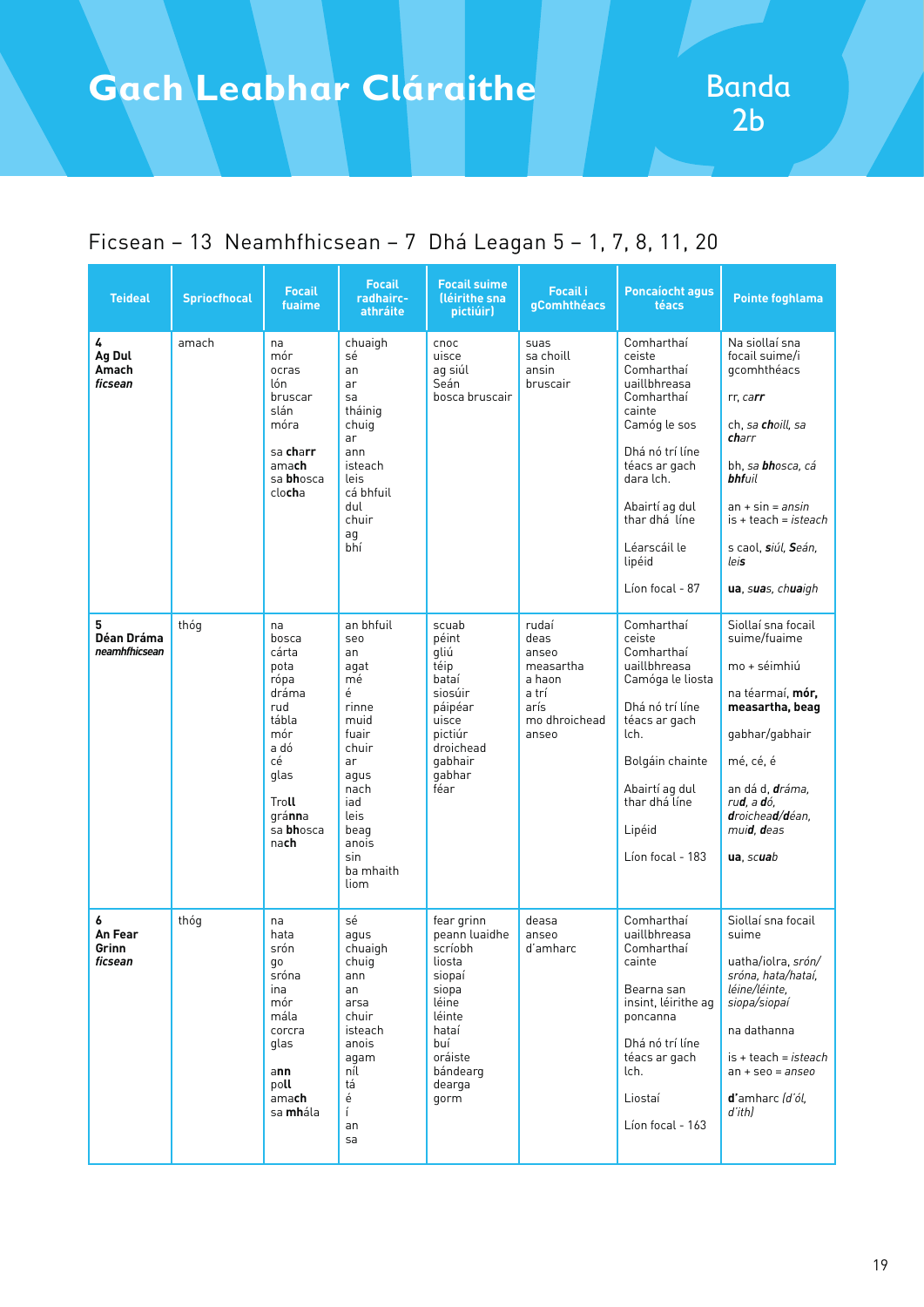| <b>Teideal</b>                                              | <b>Spriocfhocal</b> | <b>Focail</b><br>fuaime                                                                       | <b>Focail</b><br>radhairc-<br>athráite                                                       | <b>Focail suime</b><br>(léirithe sna<br>pictiúir)                                                                                                                                           | <b>Focail i</b><br>gComhthéacs                                                                                                                                                                    | <b>Poncaíocht agus</b><br>téacs                                                                                                                                                                                      | <b>Pointe foghlama</b>                                                                                                                                                                                                                                                                                                                                           |
|-------------------------------------------------------------|---------------------|-----------------------------------------------------------------------------------------------|----------------------------------------------------------------------------------------------|---------------------------------------------------------------------------------------------------------------------------------------------------------------------------------------------|---------------------------------------------------------------------------------------------------------------------------------------------------------------------------------------------------|----------------------------------------------------------------------------------------------------------------------------------------------------------------------------------------------------------------------|------------------------------------------------------------------------------------------------------------------------------------------------------------------------------------------------------------------------------------------------------------------------------------------------------------------------------------------------------------------|
| 7<br>An<br>tSeachtain<br>neamhfhicsean<br><b>Dhá Leagan</b> | thig/féidir         | mór<br>spórt<br>ní<br>cur<br>linn<br>sa <b>ch</b> lós<br>ar ball<br>Satharn                   | sé<br>dul<br>amach<br>is maith<br>chuig<br>is<br>an<br>tá<br>sa<br>é<br>seo<br>muid<br>anois | grianmhar<br>gaofar<br>fliuch<br>scoil<br>ag cur<br>sneachta<br>ag obair<br>súgradh                                                                                                         | inniu<br>Luan<br>An Mháirt<br>An Chéadaoin<br>Déardaoin<br>Aoine<br>Domhnach<br>arís<br>an pháirc<br>an bpáirc<br>ar an chnoc ar<br>an gcnoc                                                      | Dhá líne téacs ar<br>gach lch.<br>Téacs ag dul<br>thar dhá líne<br>Níos mó ná<br>abairt amháin<br>ar líne amháin<br>Leabhar le flapaí<br>Tábla aimsire<br>Cairt balla le<br>siombailí/<br>lipéid<br>Líon focal - 116 | Laethanta na<br>seachtaine<br>An aimsir<br>Líon na siollaí sna<br>laethanta<br>ch, sa chlós,<br>sneachta,<br>Domhnach,<br>Chéadaoin, chnoc,<br>amach, fliuch<br>cnoc Ifuaim r - i<br>gCúige Uladh)<br>Déardaoin,<br>Céadaoin. Aoine<br>$\mathsf{u}\mathsf{a}$ , luan<br>ia, grianmhar<br>urú -bp, gc, chuig<br>an <b>bp</b> áirc, ar an<br>$g$ cnoc              |
| 8<br>Lámha<br>neamhfhicsean<br>Dhá Leagan                   | thig/féidir         | mo<br>ordóga<br>cá<br>le<br>i.<br>do<br>brící<br>puzal<br>druma<br>úll<br>lámha               | seo<br>iad<br>agam<br>agus<br>ar<br>agat<br>liom<br>déan<br>beag<br>tá<br>atá<br>an          | lámh<br>méara<br>méar<br>scríobh<br>leabhar<br>ríomhaire<br>péinteáil<br>péint<br>pictiúr<br>teach<br>cluichí<br>peil<br>iomáint<br>liathróid<br>láimhe<br>ithe<br>ól<br>ceapaire<br>bainne | dhá<br>cá mhéad<br>mo phictiúr<br>cuir<br>súgradh<br>liomsa<br>seinm<br>ar an fheadóg<br>ar an bhfeadóg<br>ar an<br>chláirseach<br>ar an<br>gcláirseach<br>ar an fhidil<br>ar an bhfidil<br>imirt | Comharthaí<br>ceiste<br>Bolgáin chainte<br>Dhá nó trí líne<br>téacs ar gach<br>lch.<br>Líon focal - 210                                                                                                              | Líon na siollaí sna<br>focail suime<br>lámh/lámha<br>méar/méara<br>chuir/cuir<br>liom/liomsa<br>Na frásaí – peil<br>a imirt, cluichí a<br>imirt, úll a ithe srl.<br>fh ciúin, ar an<br>fhidil, ar an<br>fheadóg<br>an dá d, fidil,<br><b>d</b> éan/cá mhéa <b>d</b> ,<br>feadóg, druma,<br>ordóga<br>urú -bhf, gc<br>ar an gcláirseach,<br>ar an <b>bhf</b> idil |
| 9<br><b>Na</b><br>Péisteanna<br>ficsean                     | chonaic             | na<br>hata<br>сé<br>i.<br>mo<br>sna<br>bróga<br>le<br>qo<br>crosta<br>a <b>ch</b> osa<br>nach | nach<br>iad<br>arsa<br>thóg<br>sé<br>agus<br>chuir<br>is<br>atá<br>sa<br>maith<br>rinne      | Peadar<br>péisteanna<br>Daidí<br>stocaí<br>Mamaí<br>crúiscín<br>gáire<br>picteagraf                                                                                                         | deas<br>sa chrúiscín<br>anseo                                                                                                                                                                     | Comharthaí<br>ceiste<br>Comharthaí<br>cainte<br>Dhá líne téacs ar<br>gach lch.<br>Picteagraf a<br>léiríonn eolas<br>Líon focal - 122                                                                                 | Siollaí sna focail<br>suime<br>ch, a <b>ch</b> osa, sa<br>chrúiscín, chuir,<br>nach<br>Litir mhór, Peadar,<br>Mamaí, Daidí<br>An dá d, Daidí,<br>Peadar/deas, Daidí                                                                                                                                                                                              |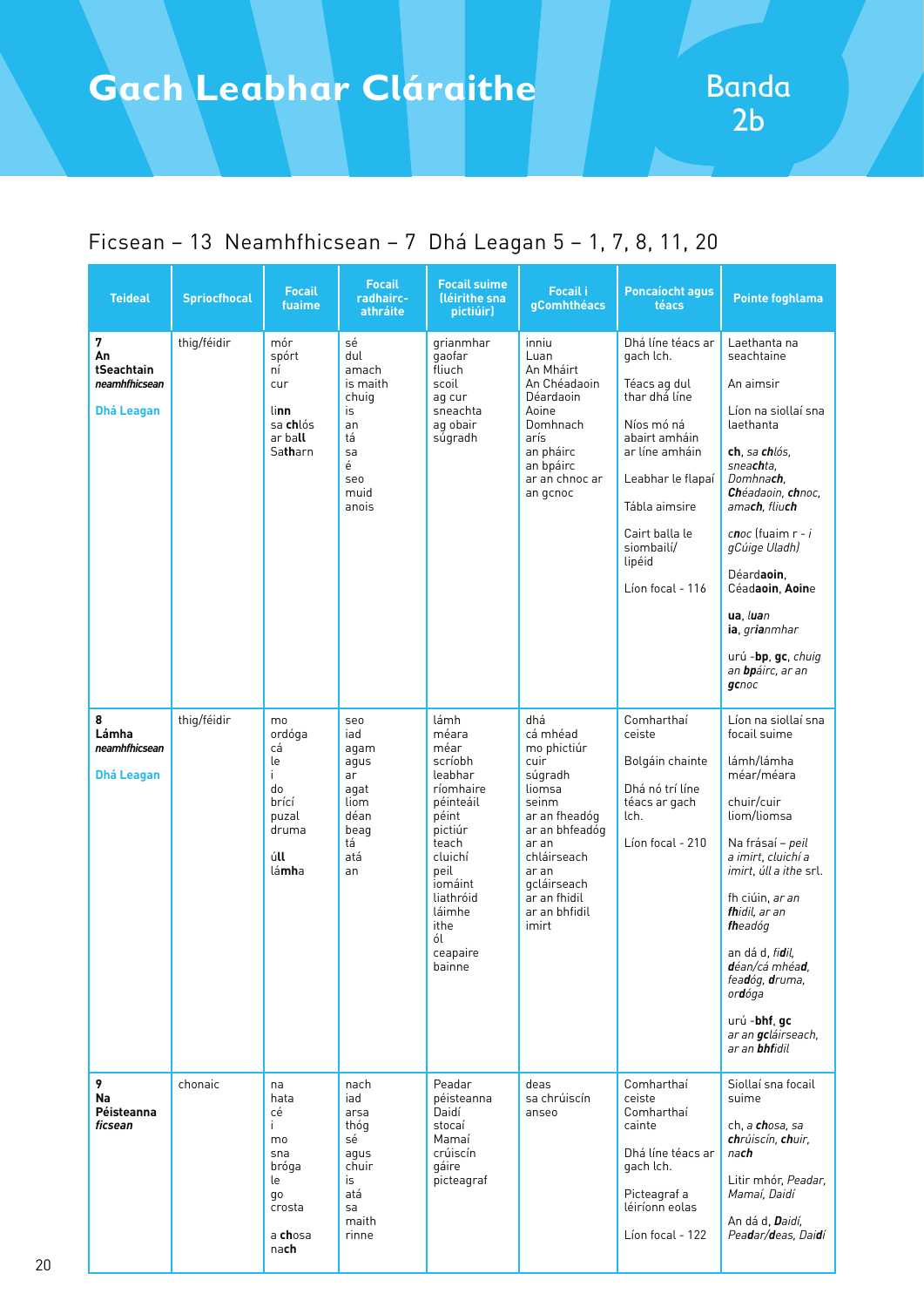| <b>Teideal</b>                                                     | <b>Spriocfhocal</b> | <b>Focail</b><br>fuaime                                                                                                             | <b>Focail</b><br>radhairc-<br>athráite                                                                                                    | <b>Focail suime</b><br>(léirithe sna<br>pictiúir)                                                                                                 | <b>Focail i</b><br>gComhthéacs                                                                                                                                        | <b>Poncaíocht agus</b><br>téacs                                                                                                                                        | <b>Pointe foghlama</b>                                                                                                                                                                                                                                                                                                       |
|--------------------------------------------------------------------|---------------------|-------------------------------------------------------------------------------------------------------------------------------------|-------------------------------------------------------------------------------------------------------------------------------------------|---------------------------------------------------------------------------------------------------------------------------------------------------|-----------------------------------------------------------------------------------------------------------------------------------------------------------------------|------------------------------------------------------------------------------------------------------------------------------------------------------------------------|------------------------------------------------------------------------------------------------------------------------------------------------------------------------------------------------------------------------------------------------------------------------------------------------------------------------------|
| 10<br>Turas sa<br><b>Charr</b><br>ficsean                          | chonaic             | stop<br>trá<br>sásta<br>sa charr<br>lo <b>ch</b><br>linn<br>carr<br>nach<br>amach                                                   | chuaigh<br>muid<br>amach<br>nach<br>siad<br>bhí<br>ann<br>ba mhaith<br>cá bhfuil<br>anois<br>seo<br>ar<br>atá<br>an<br>sa<br>ag           | faoileáin<br>ag eitilt<br>spéir<br>páistí<br>ag ithe<br>uachtar reoite<br>qaineamh<br>fir<br>ag obair<br>uisce<br>qorm<br>snámh<br>Mamaí<br>Daidí | sa pháirc<br>go crua                                                                                                                                                  | Comharthaí<br>ceiste<br>Comharthaí<br>cainte<br>Dhá nó trí líne<br>téacs ar gach<br>dara lch.<br>Abairtí ag dul<br>thar dhá líne<br>Líon focal - 85                    | Siollaí sna focail<br>suime<br>ch, lo <b>ch</b> , sa <b>ch</b> arr,<br>nach, amach<br>á, tr <b>á</b> , at <b>á</b> , s <b>á</b> sta<br>an dá s, sa, stop,<br>sásta, snámh/siad,<br>pái <b>s</b> tí, ui <b>s</b> ce, anoi <b>s</b><br>ia, siad<br>ua, crua, uachtar,<br>chuaigh                                               |
| 11<br>Seachtain le<br>Conall<br>neamhfhicsean<br><b>Dhá Leagan</b> | air                 | mo<br>ní<br>brón<br>mé<br>cúl<br>san<br>go hard<br>Conall<br>amach<br>áthas<br>rothar<br>linn<br>nach<br>sná <b>mh</b> a<br>Satharn | agus<br>ag<br>tá<br>dul<br>amach<br>thig/is féidir<br>liom<br>ar<br>an<br>nach<br>maith<br>fuair<br>chuig<br>isteach<br>ba mhaith<br>leat | súgradh<br>ag imirt<br>eagla<br>uisce<br>ag péinteáil<br>peil<br>a imirt<br>fearg<br>ag dreapadh                                                  | inniu<br>an Luan<br>an Mháirt<br>an Chéadaoin<br>Déardaoin<br>Aoine<br>Domhnach<br>sa ghairdín<br>cispheile<br>mo phictiúr<br>sa pháirc<br>suas<br>síos<br>a Chonaill | Comharthaí<br>uaillbhreasa<br>Bolgáin chainte<br>Dhá nó trí líne<br>téacs ar gach<br>lch.<br>Líon focal - 151                                                          | Siollaí i laethanta<br>na seachtaine<br>th, áthas, rothar,<br>Satharn, maith<br>mh, snámha, an<br><b>Mh</b> áirt<br>focail le ag, ag<br>imirt, ag dreapadh<br>srl.<br><b>dul</b> le túsfhuaim <b>g</b><br>(Cúige Uladh)<br>an dá s, <b>s</b> an, átha <b>s</b> ,<br>agus, súgradh,<br>Satharn,<br>snámha/uisce,<br>cispheile |
| 12<br>Cá bhfuil an<br>cat?<br>ficsean                              | air                 | cat<br>ocras<br>urlár<br>ná<br>tábla<br>mór<br>turas<br>luchóg<br>sa <b>ch</b> ófra<br>amharc                                       | cá bhfuil?<br>amharc<br>anois<br>seo<br>ar<br>sin<br>arsa<br>isteach<br>liom<br>tá<br>an<br>mé<br>sa                                      | rith<br>buicéad                                                                                                                                   | ná hith<br>sa bhuicéad<br>síos                                                                                                                                        | Comharthaí<br>ceiste<br>Comharthaí<br>uaillbhreasa<br>Comharthaí<br>cainte<br>Bolgáin chainte<br>Trí nó ceithre<br>líne téacs ar<br>gach dara lch.<br>Líon focal - 137 | Rím le hith agus<br>rith<br>ocras/turas-<br>deireadh céanna<br>$ar + sa = arsa$<br>$is + teach = isteach$<br>Focail bheaga i<br>bhfocail - tábla,<br>luchóg, anois,<br>isteach, síos, rith,<br>urlár                                                                                                                         |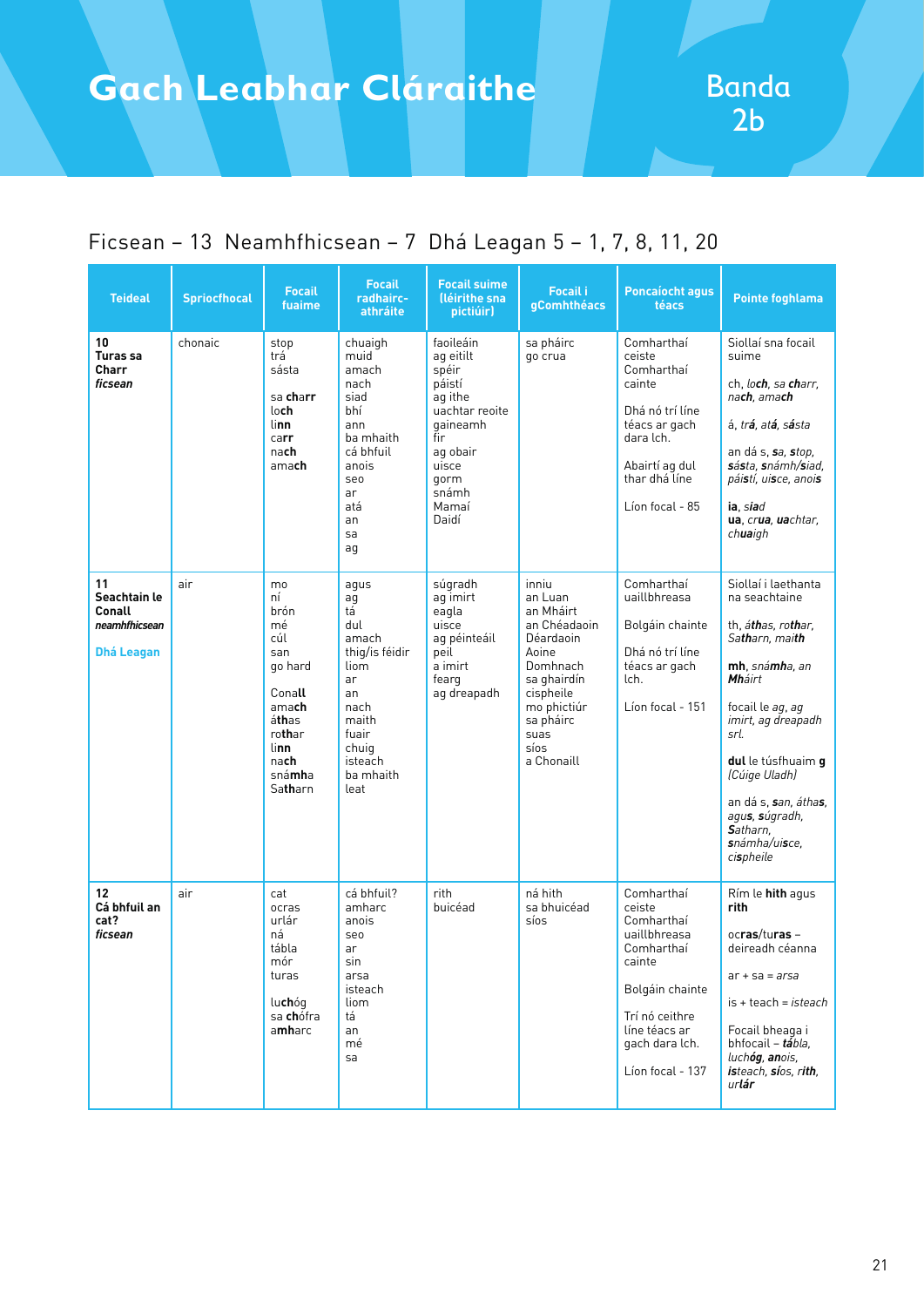| <b>Teideal</b>                             | <b>Spriocfhocal</b> | <b>Focail</b><br>fuaime                                                                                                                     | <b>Focail</b><br>radhairc-<br>athráite                                                                                                                 | <b>Focail suime</b><br>(léirithe sna<br>pictiúir)                                              | <b>Focail i</b><br>gComhthéacs                 | <b>Poncaíocht agus</b><br>téacs                                                                                                                                                                                             | <b>Pointe foghlama</b>                                                                                                                                                                                                                                                  |
|--------------------------------------------|---------------------|---------------------------------------------------------------------------------------------------------------------------------------------|--------------------------------------------------------------------------------------------------------------------------------------------------------|------------------------------------------------------------------------------------------------|------------------------------------------------|-----------------------------------------------------------------------------------------------------------------------------------------------------------------------------------------------------------------------------|-------------------------------------------------------------------------------------------------------------------------------------------------------------------------------------------------------------------------------------------------------------------------|
| 13<br>Barra agus<br>an Císte<br>ficsean    | níor                | é<br>cá<br>сé<br>a<br>hí<br>i.<br>qo<br>mo<br>tusa<br>cat<br>crosta<br>hamstar<br>Bran<br>blasta<br>turas<br>tús<br>Barra<br>nach           | cá bhfuil?<br>arsa<br>ar<br>bhí<br>nach<br>mé<br>an<br>é<br>ag                                                                                         | ith<br>ag snámh<br>ag rith<br>deireadh                                                         | mo chíste<br>mise<br>luí<br>d'ith<br>an t-iasc | Comharthaí<br>ceiste<br>Comharthaí<br>uaillbhreasa<br>Comharthaí<br>cainte<br>Dhá nó trí líne<br>téacs ar gach<br>dara lch.<br>Turas an scéil le<br>lipéid<br>Líon focal - 123                                              | Na focail mise,<br>tusa<br>D'ith, an d' san<br>aimsir chaite<br>roimh ghuta<br>Fleiscín -<br>an <b>t-</b> iasc<br>tusa, crosta, blasta,<br>mise, císte – an<br>deireadh céanna<br>tusa/tús<br>an dá t, tusa, cat,<br>tús, crosta,<br>blasta/císte.<br>an <b>t-</b> iasc |
| 14<br>An Rás<br><b>Sneachta</b><br>ficsean | níor                | go<br>gasta<br>stop<br>in<br>am<br>le<br>frog<br>bhog<br>sa chrann<br>luchóg<br>carr                                                        | tháinig<br>sé<br>isteach<br>chuaigh<br>agus<br>sí<br>sa<br>an                                                                                          | coinín<br>cnoc<br>sneachta<br>lacha<br>thit<br>carr<br>sleamhnáin<br>coileach<br>cearc<br>béar | síos<br>suas<br>arís<br>bhris                  | Comharthaí<br>uaillbhreasa<br>Camóga le sos<br>Trí líne téacs ar<br>gach dara lch.<br>Abairtí ag dul<br>thar dhá líne<br>Líon focal - 113                                                                                   | Siollaí sna focail<br>suime<br>bh, san fhocal<br>bhog<br>an dá bh,<br>bhog/bhris<br>an dá s, stop,<br>gasta, suas/sé, sí,<br>síos, arís, bhris<br>ach sna focail<br>sneachta, isteach,<br>coile <b>ach</b> , l <b>ach</b> a<br>ua, suas, chuaigh                        |
| 15<br>Turtar i<br>bhFolach<br>ficsean      | teacht              | Turtar<br>le<br>сé<br>tar<br>san<br>Da <b>mh</b> án<br>alla<br>ann<br>linn<br>sa <b>ch</b> ra <b>nn</b><br>a <b>mh</b> arc<br>ama <b>ch</b> | ar mhaith<br>leat<br>amach<br>arsa<br>níor<br>liom<br>seo<br>atá<br>anois<br>ann<br>níl<br>chuaigh<br>chuig<br>thóg<br>sé<br>agus<br>isteach<br>amharc | Pearóid<br>súgradh<br>Eilifint<br>splais<br>uisce<br>ina suí                                   | suas                                           | Comharthaí<br>ceiste<br>Comharthaí<br>uaillbhreasa<br>Comharthaí<br>cainte<br>Dhá nó trí líne<br>téacs ar gach<br>lch.<br>Bearna san<br>insint, léirithe le<br>poncanna<br>Léaráid leantach<br>an scéil<br>Líon focal - 126 | Siollaí sna<br>carachtair<br>mh, da <b>mh</b> án, ar<br>mhaith, amharc<br>Struchtúr le ceist<br>agus freagra<br>Litreacha dúbailte,<br>ann, linn, crann,<br>alla<br>An dá t, turtar, tar,<br>leat/teacht, eilifint<br>ua, suas, chuaigh                                 |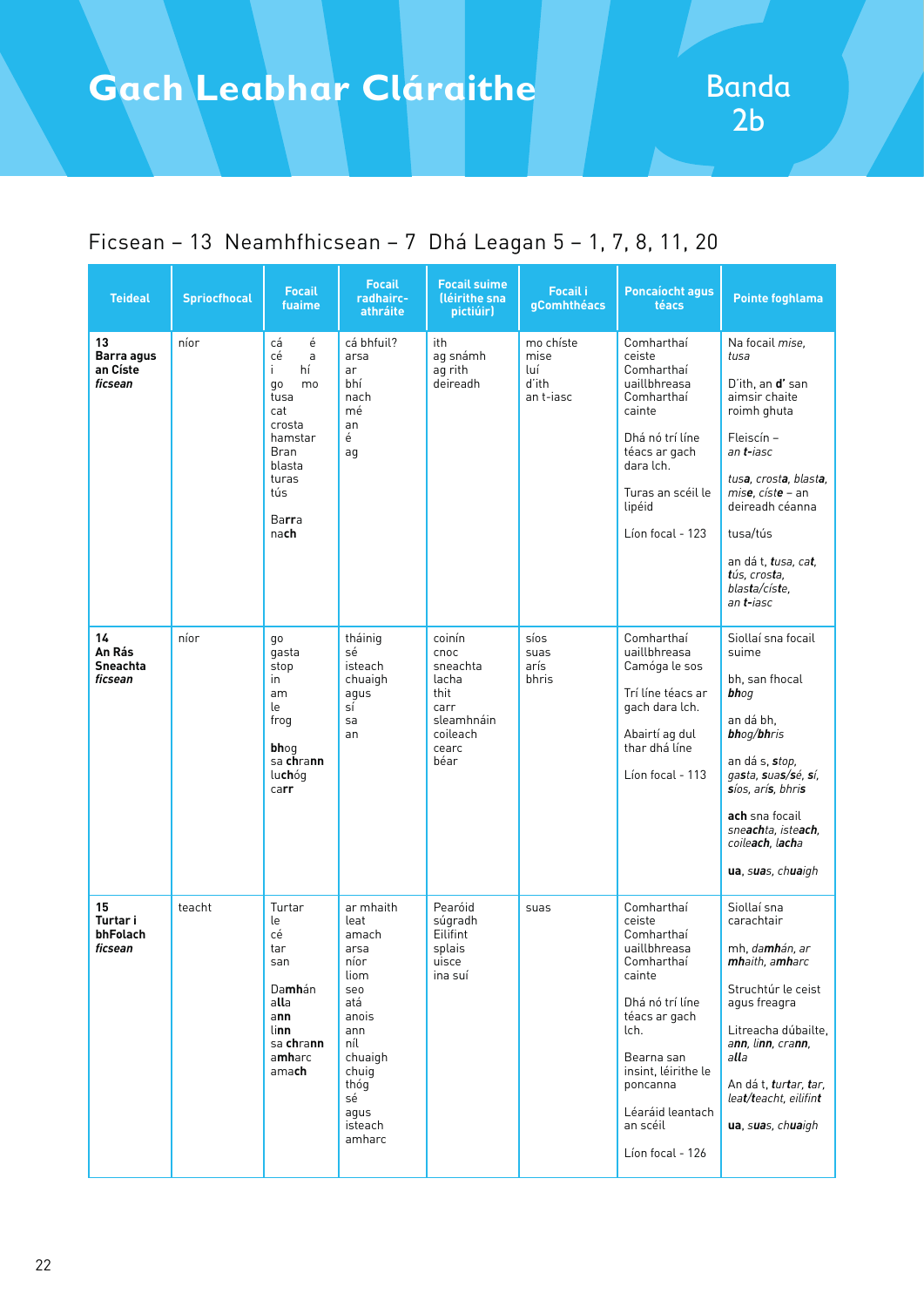| <b>Teideal</b>                                 | <b>Spriocfhocal</b> | <b>Focail</b><br>fuaime                                                                                                                                                                        | <b>Focail</b><br>radhairc-<br>athráite                                                                                                                                                                  | <b>Focail suime</b><br>(léirithe sna<br>pictiúir)                                                                                                                                    | <b>Focail i</b><br>gComhthéacs                                           | <b>Poncaíocht agus</b><br>téacs                                                                                                                                  | <b>Pointe foghlama</b>                                                                                                                                                                                                                                                                                                                                                              |
|------------------------------------------------|---------------------|------------------------------------------------------------------------------------------------------------------------------------------------------------------------------------------------|---------------------------------------------------------------------------------------------------------------------------------------------------------------------------------------------------------|--------------------------------------------------------------------------------------------------------------------------------------------------------------------------------------|--------------------------------------------------------------------------|------------------------------------------------------------------------------------------------------------------------------------------------------------------|-------------------------------------------------------------------------------------------------------------------------------------------------------------------------------------------------------------------------------------------------------------------------------------------------------------------------------------------------------------------------------------|
| 16<br><b>Mo Theach</b><br>neamhfhicsean        | teacht              | <b>Bran</b><br>le<br>Lapa<br>lena<br>Pól<br>ach<br>rothar                                                                                                                                      | ag<br>is<br>an<br>tá<br>maith<br>seo<br>leis<br>amach<br>liom                                                                                                                                           | teach<br>súgradh<br>bia<br>ithe<br>Cleite<br>Lile<br>siúl<br>Brídín/Brian<br>cairde<br>Tríona                                                                                        | sa ghairdín<br>le heitilt                                                | Dhá nó trí líne<br>téacs ar gach<br>dara lch.<br>Abairtí níos faide<br>le ach<br>Líon focal - 151                                                                | Ainmneacha na<br>gcarachtar<br>Na focail teacht/<br>teach/isteach/ach<br>Focail bheaga i<br>bhfocail, Bran,<br>lena, Pól, amach,<br>súgradh, rothar<br>ia. bia                                                                                                                                                                                                                      |
| 17<br><b>Bronntanas</b><br>ficsean             | thug                | Turtar<br>qo<br>mall<br>dó<br>go<br>Rón<br>snorcal<br>stoca<br>glas<br>ní<br>folt<br>snasta<br>Torcán<br>bronntanas<br>amach<br>ach<br>scáth                                                   | chonaic<br>bhí<br>sé<br>mé<br>sa<br>raibh<br>maith agat<br>arsa<br>air<br>ba mhaith<br>leis<br>dul<br>amach                                                                                             | ag siúl<br>scátaí<br>ag snámh<br>Céadchosach<br>ag súgradh<br>sneachta<br>céad<br><b>Iolar Maol</b><br>gruaig<br>folt gruaige<br>fliuch<br>scáth<br>fearthainne<br>ag siúl<br>balúin | sa choill                                                                | Comharthaí<br>uaillbhreasa<br>Comharthaí<br>cainte<br>Camóg le sos<br>Trí nó ceithre<br>líne téacs ar<br>gach dara lch.<br>Leabhar le flapaí<br>Líon focal - 131 | Siollaí sna focail<br>suime<br>Pléigh an focal<br>céadchosach<br>Pléigh an frása<br>go raibh maith<br>agat, le léamh go<br>nádúrtha<br>Pléigh na siollaí<br>sna focail torcán,<br>snorcal, turtar<br>th, thug, scáth<br>fearthainne, maith                                                                                                                                          |
| 18<br>Mo Lá<br><b>Breithe</b><br>neamhfhicsean | thug                | Nóra<br>cúpla<br>do<br>lá<br>le<br>do<br>mór<br>sásta<br>don<br>ón<br>rud<br>urlár<br>bí<br>na<br>cara<br>go<br>sona<br>bronntanas<br>ba <b>rr</b> óg<br>gach<br>cúramach<br>don chúpla<br>ann | is<br>muid<br>ba mhaith<br>liom<br>an bhfuil<br>ag<br>an<br>atá<br>dul<br>amach<br>chuig<br>tháinig<br>fuair<br>sí<br>bhí<br>chuir<br>sé<br>iad<br>seo<br>ann<br>raibh<br>maith agat<br>isteach<br>duit | Liam<br>Mamaí<br>lá breithe<br>císte<br>balúin<br>cóisir<br>scríobh<br>liosta<br>siopa<br>plátaí<br>cupáin<br>milseáin<br>deoch<br>ispíní<br>cairde<br>teach<br>píosa<br>duine       | mise<br>inniu<br>liomsa<br>le do thoil<br>a Mhamaí<br>ar ais<br>cá mhéad | Comhartha<br>ceiste<br>Comhartha<br>uaillbhreasa<br>Bolgáin chainte<br>Liosta<br>Dhá nó trí líne<br>téacs<br>Líon focal - 226                                    | Siollaí sna focail<br>suime<br>An iolra – <i>plátaí</i> ,<br>ispíní, siopaí, cístí,<br>cóisirí<br>Na siollaí san<br>fhocal <i>bronntanas</i><br>ch, don <b>ch</b> úpla,<br>ga <b>ch</b> , cúrama <b>ch</b> ,<br>deo <b>ch</b><br>A Mhamaí, A<br>Liam, <b>A</b> Nóra<br>An dá d, <i>duine</i> ,<br>duit, don, rud, cá<br>mhéa <b>d</b> , ia <b>d/d</b> eoch<br>ia, Liam, iad, (siad) |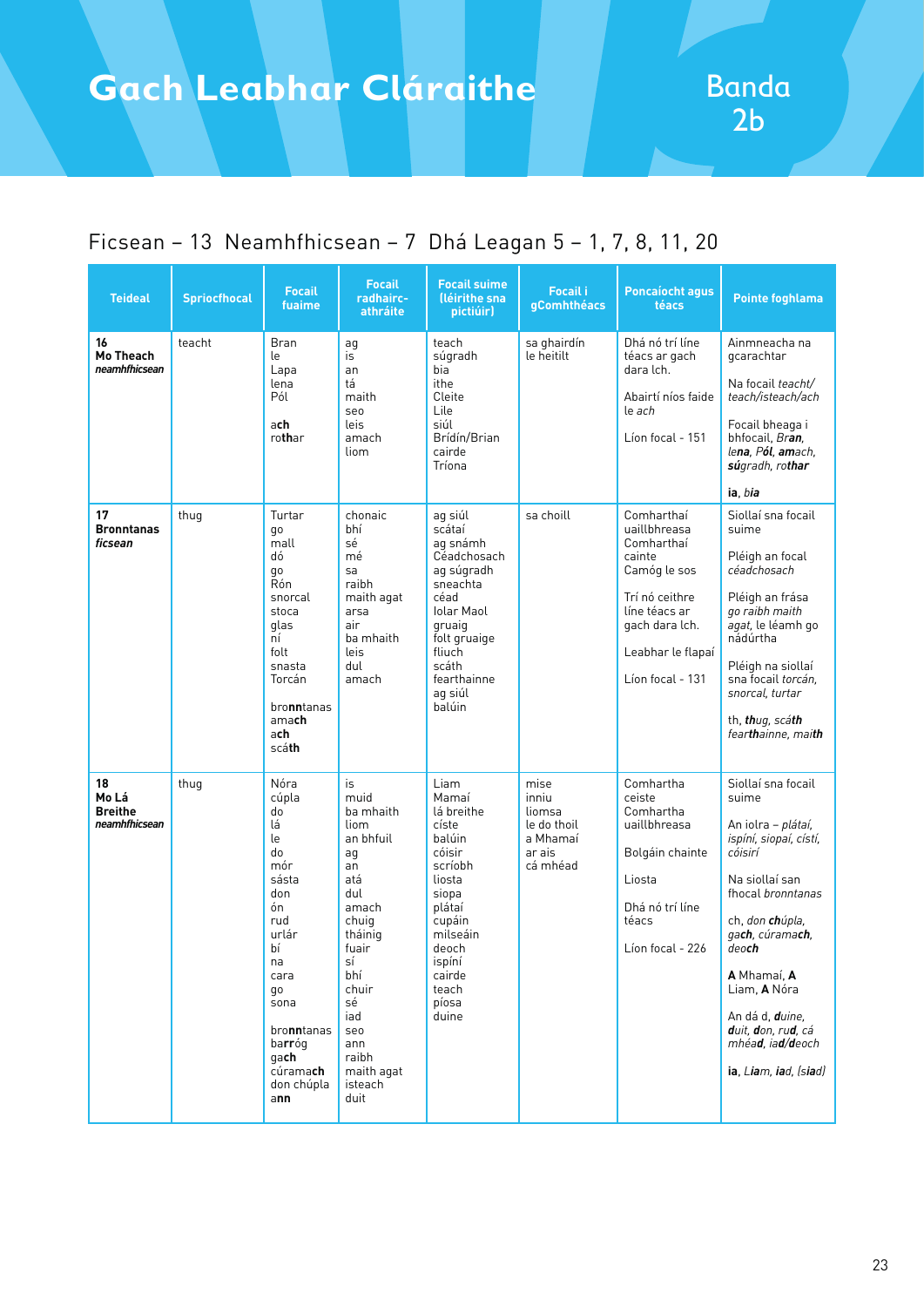| <b>Teideal</b>                                                                                  | <b>Spriocfhocal</b> | <b>Focail</b><br>fuaime                                                                | <b>Focail</b><br>radhairc-<br>athráite                                                                                                                                    | <b>Focail suime</b><br>(léirithe sna<br>pictiúir)                                                                                                         | <b>Focail i</b><br>gComhthéacs    | <b>Poncaíocht agus</b><br>téacs                                                                                                                                                            | <b>Pointe foghlama</b>                                                                                                                                                                                                                                                                             |
|-------------------------------------------------------------------------------------------------|---------------------|----------------------------------------------------------------------------------------|---------------------------------------------------------------------------------------------------------------------------------------------------------------------------|-----------------------------------------------------------------------------------------------------------------------------------------------------------|-----------------------------------|--------------------------------------------------------------------------------------------------------------------------------------------------------------------------------------------|----------------------------------------------------------------------------------------------------------------------------------------------------------------------------------------------------------------------------------------------------------------------------------------------------|
| 19<br>Mo Leabhar<br>neamhfhicsean                                                               | eile                | do<br>mo<br>le<br>Mamó<br>zú<br>go hard<br>na<br>li <b>nn</b><br>snámha<br>ann<br>qach | rinne<br>seo<br>is<br>mé<br>é<br>an<br>sa<br>tá<br>maith<br>chuaigh<br>aqus<br>chuig<br>fuair<br>beag<br>muid<br>bhí<br>chonaic<br>ann<br>chuir<br>isteach<br>anois       | pictiúr<br>leabhar<br>ag súgradh<br>siopa<br>teidí<br>buí<br>ag snámh<br>sioráf<br>séabra<br>leabharlann<br>anois<br>ag luascadh<br>luascáin<br>léarscáil | mise<br>deas                      | Dhá nó trí líne<br>téacs ar gach<br>dara lch.<br>Abairtí ag dul<br>thar dhá líne<br>Níos mó ná<br>abairt amháin ar<br>líne amháin<br>Líon focal - 147                                      | Na siollaí sna<br>focail suime<br>Na focail leis an<br>túsfhuaim ch.<br>chonaic, chuaigh,<br>chuir, chuig<br>Leabhar/<br>leabharlann<br>Pictiúr/<br>pictiúrlann, srl.<br>An dá s, sioráf,<br>mise, séabra,<br>anois, snámh,<br>siopa/deas,<br>súgradh<br>ua, fuair, luascadh,<br>luascáin, chuaigh |
| 20<br><b>Thig Liom</b><br>Léim/Is<br><b>Féidir Liom</b><br>Léim<br>ficsean<br><b>Dhá Leagan</b> | eile                | cé<br>na<br>thar<br>amharc<br>ar an<br>chrann/ar<br>an gcrann<br>sa chrann             | chonaic<br>thia/is<br>féidir<br>liom<br>arsa<br>leis<br>aq<br>an<br>níl<br>atá<br>amharc<br>ar<br>chuig<br>chuaigh<br>sí<br>anois<br>bhí<br>sa<br>sé<br>agus<br>níl<br>tá | moncaí<br>tíogar<br>léim<br>moncaithe<br>eilifint<br>chroith<br>eitilt                                                                                    | ina luí<br>ansin<br>ormsa<br>suas | Comharthaí<br>ceiste<br>Comharthaí<br>uaillbhreasa<br>Comharthaí<br>cainte<br>Dhá nó trí líne<br>téacs ar gach<br>lch.<br>Abairtí ag dul<br>thar dhá líne<br>Seicheamh<br>Líon focal - 154 | Líon na siollaí<br>- moncaí/na<br>moncaithe<br>$an + sin = ansin$<br>an dá t, atá/tíogar,<br>eilifint, eitilt<br>sí/moncaí/ina luí<br>$ur$ ú – gc, ar an<br>gcrann                                                                                                                                 |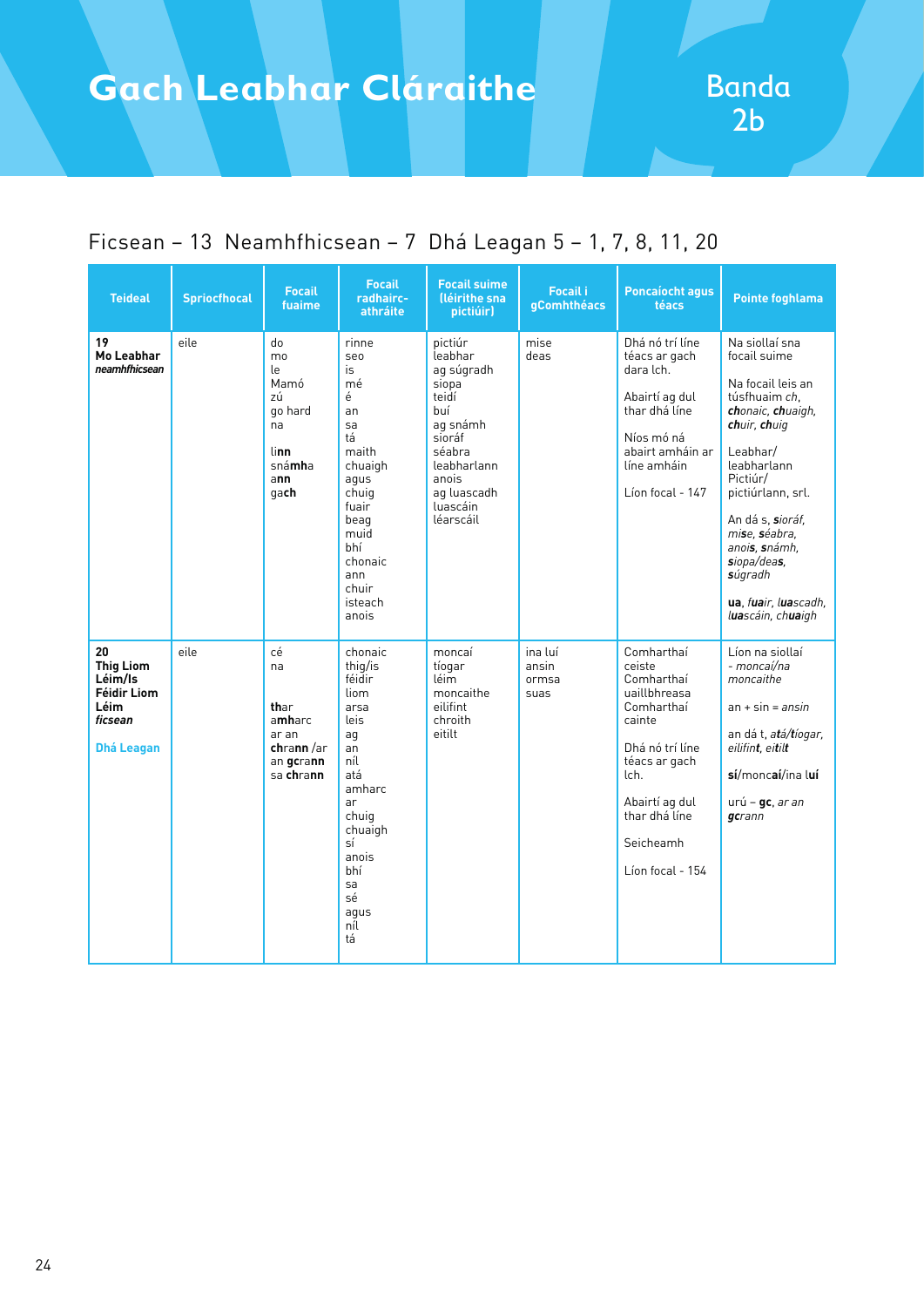| <b>Teideal</b>                        | <b>Spriocfhocal</b> | <b>Focail</b><br>fuaime                                 | <b>Focail</b><br>radhairc-<br>athráite                                                                           | <b>Focail suime</b><br>latá léirithe<br>sa phictiúr)                                                                                                               | <b>Focail i</b><br>gComhthéacs                                   | <b>Poncaíocht agus</b><br>téacs                                                                                                                                                                       | <b>Pointe foghlama</b>                                                                                                                                                                                                                                                                                                             |
|---------------------------------------|---------------------|---------------------------------------------------------|------------------------------------------------------------------------------------------------------------------|--------------------------------------------------------------------------------------------------------------------------------------------------------------------|------------------------------------------------------------------|-------------------------------------------------------------------------------------------------------------------------------------------------------------------------------------------------------|------------------------------------------------------------------------------------------------------------------------------------------------------------------------------------------------------------------------------------------------------------------------------------------------------------------------------------|
| $\mathbf{1}$<br>Béir<br>neamhfhicsean | bheith              | le<br>na<br>san<br>bán<br>ná<br>nó<br>donn<br>sa chrann | is<br>maith<br>seo<br>fuair<br>leis<br>tá<br>an<br>sa<br>iad<br>ar<br>ar mhaith<br>leat                          | béir<br>snámh<br>uisce<br>béar<br>dubh<br>ithe<br>iasc<br>ollbhéar<br>Meiriceánach<br>féar<br>duilleoga<br>dreapadh<br>spéaclach<br>rolladh<br>sneachta<br>súgradh | thuas<br>ina luí<br>múscail<br>béir bhána<br>sa pháirc           | Comhartha<br>ceiste<br>Comhartha<br>uaillbhreasa<br>Dhá nó trí líne<br>téacs ar gach<br>dara lch<br>Lipéid<br>Innéacs<br>Líon focal - 133                                                             | Líon na siollaí sna<br>focail suime<br>Focail le nn, donn,<br>sa chra <b>nn</b><br>béar/féar<br>béar/béir<br>oll roimh fhocail<br>- ollbhéar.<br>ollmhargadh,<br>ollmhór, ollphanda<br>suas/thuas<br>síos/thíos<br>an dá bh, bheith,<br>ollbhéar/béir<br><b>bh</b> ána<br>ia, iad<br>ua, thuas<br>ú, dreapadh,<br>rolladh, súgradh |
| 2<br>Daidí ag<br>Súgradh<br>ficsean   | bheith              | na<br>ná<br>tú<br>le<br>stop<br>úps                     | agus<br>is<br>tá<br>sa<br>é<br>an<br>mé<br>níl<br>maith<br>chonaic<br>siad<br>arsa<br>déan<br>leat<br>ar mhaith? | Daidí<br>páistí<br>luascáin<br>luascadh<br>rómhór<br>rópaí<br>dreapadh<br>sleamhnán<br>sleamhnú<br>léarscáil                                                       | sa pháirc<br>liomsa<br>síos<br>leo<br>liomsa<br>leatsa<br>rómhór | Comharthaí<br>uaillbhreasa<br>Comharthaí<br>cainte<br>Dhá nó trí líne<br>téacs ar gach<br>lch.<br>Abairtí ag dul<br>thar dhá líne<br>Cló trom le béim<br>Léarscáil le<br>heochair<br>Líon focal - 149 | Iolra - páistí, rópaí<br>$r$ ó + mór = rómhór<br>(róbheag, ródheas)<br>liom/liomsa<br>sleamhn <b>án</b> /<br>sleamhnú<br>luascán/luascadh<br>ua, luascán,<br>luascadh<br>ú.<br>ag luascadh,<br>ag dreapadh,<br>ag sleamhn <b>ú</b>                                                                                                 |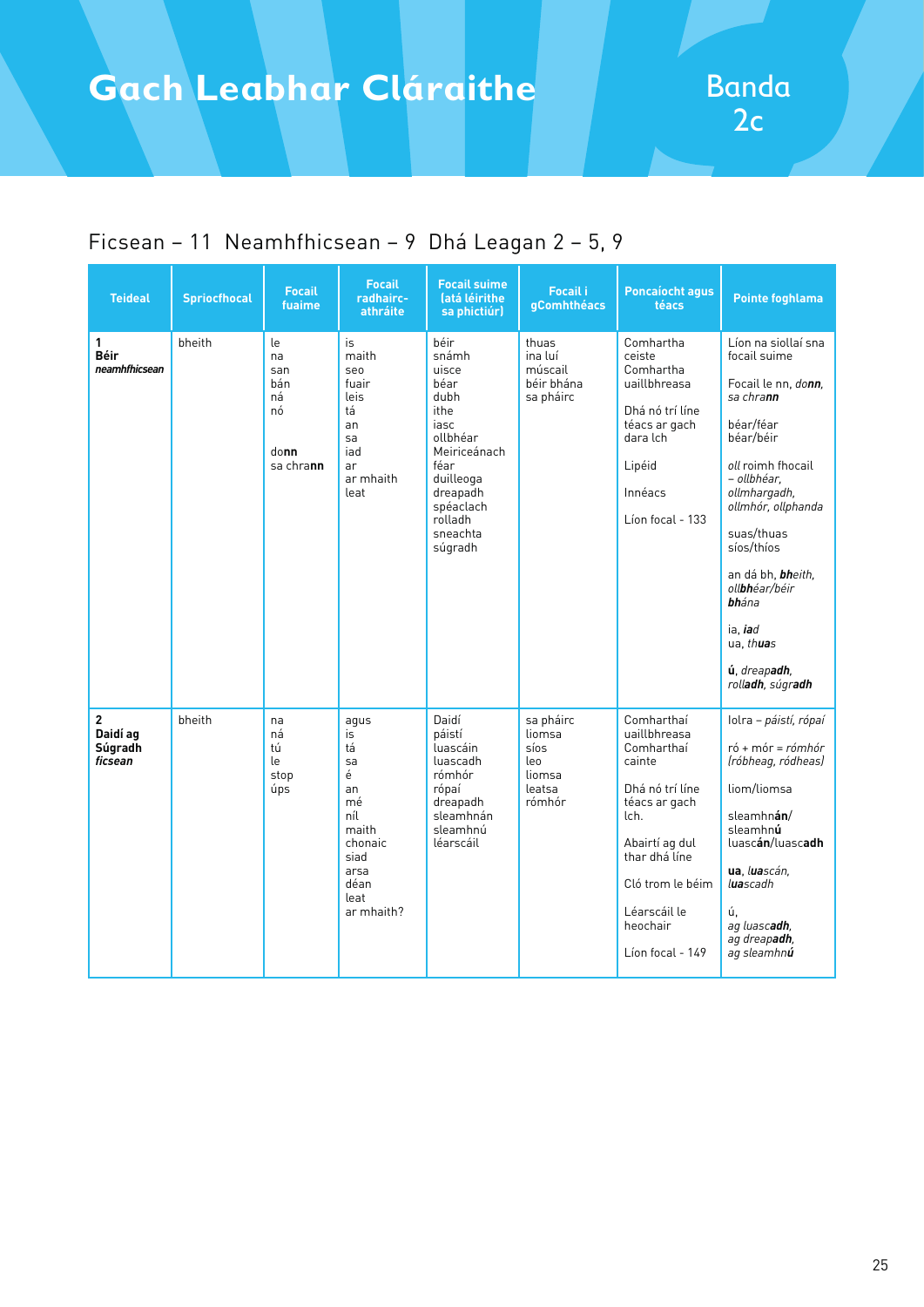| <b>Teideal</b>                        | <b>Spriocfhocal</b> | <b>Focail</b><br><b>fuaime</b>                                                                                                                                                       | <b>Focail</b><br>radhairc-<br>athráite                                                                                                                                                       | <b>Focail suime</b><br>latá léirithe<br>sa phictiúr)                                        | <b>Focail i</b><br>gComhthéacs                                         | <b>Poncaíocht agus</b><br><b>téacs</b>                                                                                                               | <b>Pointe foghlama</b>                                                                                                                                                                                                                                                                                                                     |
|---------------------------------------|---------------------|--------------------------------------------------------------------------------------------------------------------------------------------------------------------------------------|----------------------------------------------------------------------------------------------------------------------------------------------------------------------------------------------|---------------------------------------------------------------------------------------------|------------------------------------------------------------------------|------------------------------------------------------------------------------------------------------------------------------------------------------|--------------------------------------------------------------------------------------------------------------------------------------------------------------------------------------------------------------------------------------------------------------------------------------------------------------------------------------------|
| 3<br>Tá Ocras<br>0rm<br>neamhfhicsean | orm                 | don<br>go<br>mór<br>ocras<br>mo<br>clogad<br>lá<br>ní<br>le<br>rás<br>fada<br>am<br>sosa<br>tart<br>scáfar<br>amach<br>ach<br>rothar<br>áthas<br>ann<br>sca <b>nn</b> án<br>mo chara | is<br>maith<br>liom<br>dul<br>amach<br>ar<br>tá<br>atá<br>mé<br>liom<br>teacht<br>ann<br>bheith<br>bhí<br>anois<br>agam<br>aq<br>amharc<br>chonaic<br>sin                                    | dinnéar<br>bia<br>lodálach<br>qorm<br>Mamaí<br>ag cuidiú<br>troid<br>rith<br>imirt<br>peile | eagla<br>a Mhamaí<br>lá breithe<br>mo chairde<br>inniu<br>tuirse       | Comhartha<br>uaillbhreasa<br>Dhá nó trí líne<br>téacs ar gach<br>dara lch.<br>Abairtí ag dul<br>thar dhá líne<br>Bolgáin chainte<br>Líon focal - 171 | orm/gorm (fuaim<br>sa bhreis - guta<br>cúnta)<br>ch, ach, amach,<br>mo chara, teacht,<br>lodála <b>ch</b><br>th, rothar, áthas,<br>lá brei <b>th</b> e<br>bh, bhí, bheith<br>nn, ann, scannán<br>mo + séimhiú<br>a Mhamaí, a<br>mhúinteoir<br>an dá d, don,<br>clogad, fada,<br>io <b>d</b> álach/mo<br>chairde, troid,<br><b>d</b> innéar |
| 4<br><b>Uisce, Uisce</b><br>ficsean   | orm                 | lá<br>a<br>tart<br>sásta<br>sna<br>mór<br>ól<br>le<br>amach<br>lo <b>ch</b><br>brónach<br>ach<br>ann                                                                                 | chuaigh<br>ag<br>bhí<br>sé<br>tá<br>an<br>mé<br>é<br>sí<br>orm<br>arsa<br>amharc<br>ar<br>beag<br>seo<br>aqus<br>níl<br>anois<br>isteach<br>cá bhfuil?<br>ba mhaith<br>liom<br>bheith<br>ann | eilifint<br>siúl<br>te<br>qorm<br>crainn<br>leon<br>tíogar<br>uisce<br>deoch                | d'ól<br>an t-uisce<br>deas<br>anseo<br>le heilifint<br>agamsa<br>ormsa | Comharthaí<br>ceiste<br>Comharthaí<br>uaillbhreasa<br>Comharthaí<br>cainte<br>2-5 líne téacs ar<br>gach lch.<br>Seicheamh<br>Líon focal - 184        | orm/gorm (guta<br>cúnta)<br>agamsa, ormsa<br>$an + seo = anseo$<br>fleiscín.<br>an <b>t-</b> uisce<br>ch, ach, loch,<br>ama <b>ch</b> , bróna <b>ch</b>                                                                                                                                                                                    |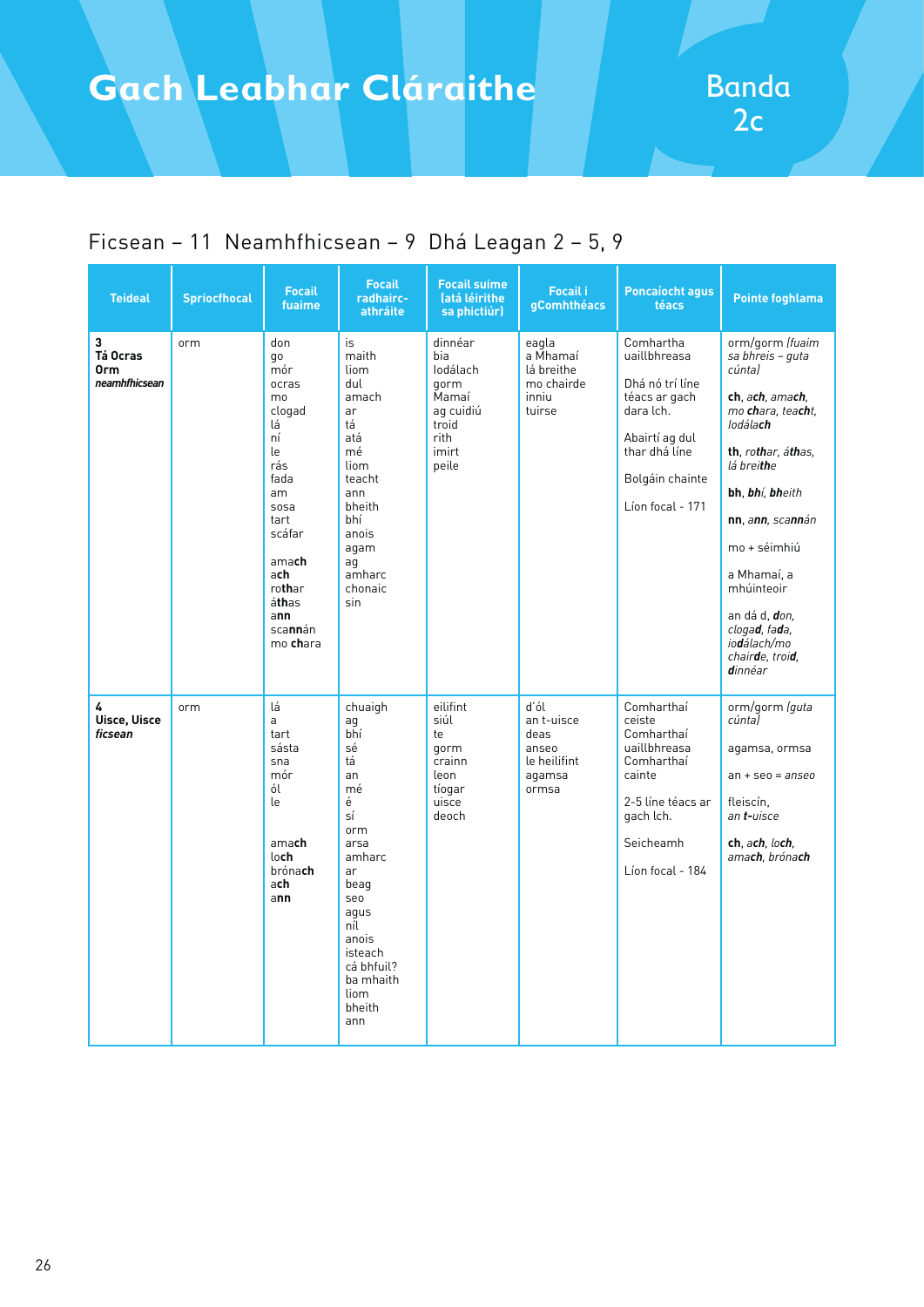| <b>Teideal</b>                                                           | <b>Spriocfhocal</b> | <b>Focail</b><br>fuaime                                                                                                      | <b>Focail</b><br>radhairc-<br>athráite                                                                                                                                                                                            | <b>Focail suime</b><br>latá léirithe<br>sa phictiúr)                             | <b>Focail i</b><br>gComhthéacs                           | <b>Poncaíocht agus</b><br>téacs                                                                                                                                                                                | <b>Pointe foghlama</b>                                                                                                                                                                                                                                                                                               |
|--------------------------------------------------------------------------|---------------------|------------------------------------------------------------------------------------------------------------------------------|-----------------------------------------------------------------------------------------------------------------------------------------------------------------------------------------------------------------------------------|----------------------------------------------------------------------------------|----------------------------------------------------------|----------------------------------------------------------------------------------------------------------------------------------------------------------------------------------------------------------------|----------------------------------------------------------------------------------------------------------------------------------------------------------------------------------------------------------------------------------------------------------------------------------------------------------------------|
| 5<br>Faoin<br>Ghrian/<br>Faoin<br>nGrian<br>ficsean<br><b>Dhá Leagan</b> | faoin               | tar<br>ocras<br>mór<br>cé<br>srón<br>á<br>há<br>slán<br>crann<br>ann<br>nach                                                 | bhí<br>ag<br>sé<br>tá<br>mé<br>atá<br>níl<br>Ĺ<br>arsa<br>chonaic<br>chuaigh<br>nach<br>ar mhaith?<br>leat<br>teacht<br>liom<br>orm<br>eile<br>isteach<br>leis<br>nach<br>níor<br>anois<br>bheith<br>seo<br>ann                   | moncaí<br>siúl<br>te<br>duilleog<br>leon<br>tíogar<br>corrmhíol<br>na hainmhithe | ghrian<br>ngrian<br>mhór<br>anseo<br>liomsa<br>mise      | Comharthaí<br>ceiste<br>Comharthaí<br>uaillbhreasa<br>Comharthaí<br>cainte<br>Dhá líne téacs ar<br>gach lch.<br>Abairtí ag dul<br>thar dhá líne<br>Seicheamh<br>Líon focal - 147                               | ch, chuaigh,<br>chonaic<br>nn, ann, crann<br>bh, bhí, bheith<br>an dá mh, <i>mhór</i> ,<br>mhaith/corrmhíol<br>$an + seo = anseo$<br>liom/liomsa<br>mé/mise<br>s, sé, seo, siúl, leis,<br>anois, mise<br>$ur\acute{u}$ – ng,<br>faoin ngrian                                                                         |
| 6<br>An tlasc<br><b>Beag</b><br>ficsean                                  | faoin               | mór<br>go<br>cróga<br>mara<br>cosa<br>fada<br>tú<br>móra<br>capall<br>ann<br>ochtapas<br>cúrama <b>ch</b><br>amach<br>amharc | chuaigh<br>beag<br>orm<br>arsa<br>ag<br>dul<br>sin<br>an<br>níl<br>atá<br>tá<br>mé<br>sa<br>ar<br>níor mhaith<br>anois<br>an raibh?<br>agus<br>isteach<br>leis<br>cá bhfuil?<br>sé<br>amharc<br>seo<br>chonaic<br>teacht<br>amach | iasc<br>siorc<br>fiacla                                                          | an t-iasc<br>eagla<br>mise<br>liomsa<br>suas<br>sa bhéal | Comharthaí<br>uaillbhreasa<br>Comharthaí<br>ceiste<br>Comharthaí<br>cainte<br>Bearna san<br>insint, léirithe ag<br>poncanna<br>Bolgáin chainte<br>Dhá nó trí líne<br>téacs ar gach<br>lch.<br>Líon focal - 209 | Siollaí a phlé sna<br>focail cróga, fada,<br>cosa, mara<br>ch, ach, ochtapas,<br>cúramach, isteach,<br>amach<br>amharc/amach<br>Focail bheaga i<br>bhfocail, <i>ochtapas</i> ,<br>cúramach, isteach,<br>amach, cróga, beag<br>fleiscín, an t-iasc<br>liom/liomsa<br>mé/mise<br>ia, fiacla, iasc<br>ua, suas, chuaigh |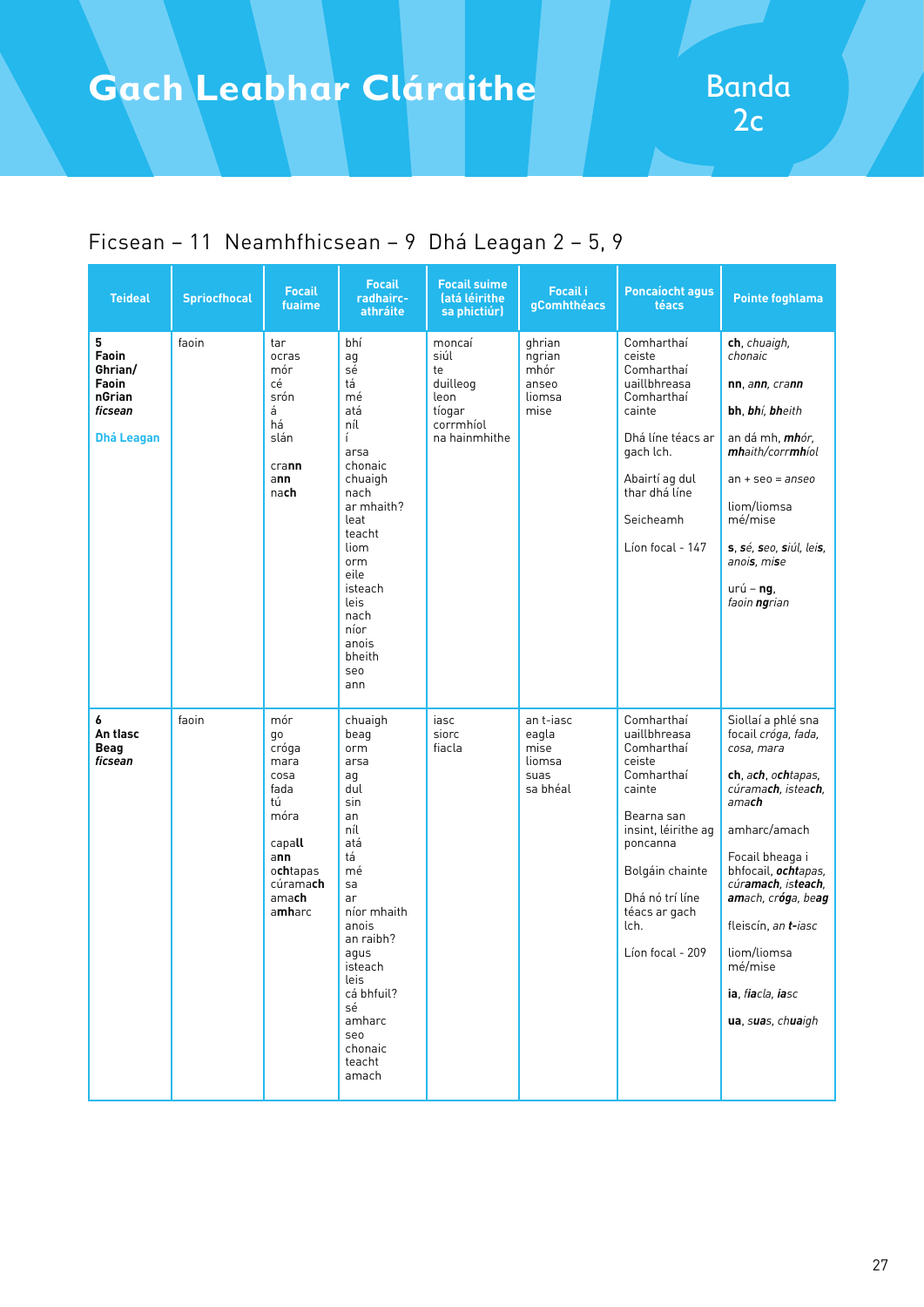| <b>Teideal</b>                                      | <b>Spriocfhocal</b> | <b>Focail</b><br>fuaime                                                                                                                                                                        | <b>Focail</b><br>radhairc-<br>athráite                                                                                                                                                                                                                    | <b>Focail suime</b><br>latá léirithe<br>sa phictiúr)                                                           | <b>Focail i</b><br>gComhthéacs                                                                                                                     | <b>Poncaíocht agus</b><br>téacs                                                                                                                                                                       | <b>Pointe foghlama</b>                                                                                                                                                                                                                                                                                                                             |
|-----------------------------------------------------|---------------------|------------------------------------------------------------------------------------------------------------------------------------------------------------------------------------------------|-----------------------------------------------------------------------------------------------------------------------------------------------------------------------------------------------------------------------------------------------------------|----------------------------------------------------------------------------------------------------------------|----------------------------------------------------------------------------------------------------------------------------------------------------|-------------------------------------------------------------------------------------------------------------------------------------------------------------------------------------------------------|----------------------------------------------------------------------------------------------------------------------------------------------------------------------------------------------------------------------------------------------------------------------------------------------------------------------------------------------------|
| 7<br><b>Fiacla</b><br>neamhfhicsean                 | aige                | mór<br>na<br>fada<br>frog<br>turtar<br>móra<br>amharc<br>mhór<br>crogall<br>capall<br>ach                                                                                                      | ag<br>seo<br>aqus<br>is<br>amharc<br>ar<br>an bhfuil?<br>iad<br>tá<br>an<br>Ĺ<br>níl<br>é<br>atá                                                                                                                                                          | béal<br>leon<br>fiacla<br>laghairt<br>tíogar<br>seilide<br>teanga<br>dobhareach<br>siorc<br>míol mór<br>blaosc | géar<br>qéara<br>a dhroim<br>ar bith<br>na hainmhithe                                                                                              | Comharthaí<br>ceiste<br>Lipéid<br>Dhá líne téacs ar<br>gach lch.<br>Abairtí ag dul<br>thar dhá líne<br>Innéacs<br>Líon focal - 132                                                                    | Siollaí sna focail<br>suime<br>Pléigh na siollaí<br>san fhocal turtar<br>II, capall, crogall<br>an dá mh,<br>ain <b>mh</b> ithe/amharc,<br>mhór<br>ia, fiacla, iad<br>(fia, bia)                                                                                                                                                                   |
| 8<br>Is maith<br>liom bheith<br>ag<br>neamhfhicsean | aige                | camán<br>le<br>Túra<br>bróga<br>Tomás<br>naprún<br>clogad<br>fidil<br>Micí<br>hata<br>ardán<br>rothar                                                                                          | seo<br>is<br>tá<br>an<br>maith<br>bheith<br>ag<br>iomáint<br>agus<br>aqam<br>damhsa<br>air<br>bheith                                                                                                                                                      | Liam<br>sliotar<br>speisialta<br>scuab<br>péinteáil<br>Fionntán<br>nua<br>Colm<br>ceol<br>script               |                                                                                                                                                    | Líne nó dhá líne<br>téacs ar gach<br>lch.<br>Abairtí ag dul<br>thar dhá líne<br>Bolgáin chainte<br>Líon focal - 126                                                                                   | Siollaí sna focail<br>suime/fuaime<br>Siollaí sna focail<br>clogad, naprún,<br>camán<br>An dá t, Tomás,<br>Fionntán, Túra,<br>hata.<br>sliotar/iomáint,<br>péin <b>t</b> eáil<br>ia, Liam, speisialta,<br>ua, scuab, nua                                                                                                                           |
| 9<br>Cóisir<br>ficsean<br><b>Dhá Leagan</b>         | beidh               | go<br>sona<br>sásta<br>mo<br>brón<br>ábalta<br>rud<br>as<br>qasta<br>Rónán<br>Satharn<br>thóg<br>roth<br>rothar<br>mo charr<br>sa <b>ch</b> ófra<br>$3a$ chlog<br>a <b>ch</b><br>amach<br>mall | fuair<br>chuig<br>ag<br>mé<br>arsa<br>an<br>níl<br>tá<br>sa<br>dul<br>arsa<br>chuaigh<br>sé<br>thig/féidir<br>liom<br>ba mhaith<br>bhí<br>air<br>chonaic<br>ar<br>eile<br>agam<br>isteach<br>leis<br>cá bhfuil?<br>sin<br>anois<br>thóg<br>amach<br>chuir | cóisir<br>fear grinn<br>cuireadh<br>briste<br>teach<br>scátaí                                                  | Dé Sathairn<br>Sráid an<br>Bhlátha<br>inniu<br>chuig an<br>gharáiste<br>ngaráiste<br>anseo<br>chuig an chóisir<br>qcóisir<br>d'amharc<br>ní bheidh | Comharthaí<br>ceiste<br>Comharthaí<br>uaillbhreasa<br>Comharthaí<br>cainte<br>Dhá nó trí líne<br>téacs ar gach<br>lch.<br>Abairtí ag dul<br>thar dhá líne<br>Cuireadh le<br>léamh<br>Líon focal - 209 | Siollaí agus an<br>síneadh fada san<br>fhocal ábalta<br>th, Satharn, roth,<br>rothar<br>ch, ach, amach, a<br>chlog, sa chófra,<br>mo charr, chuig an<br>chóisir, isteach<br>ch mar<br>thúsfhuaim, chuig,<br>chonaic, chuaigh,<br>chuir<br>an dá t, isteach,<br>briste/gasta,<br>scátaí<br>urú – $ng$ , $gc$ , ag an<br>ngaráiste, ag an<br>gcóisir |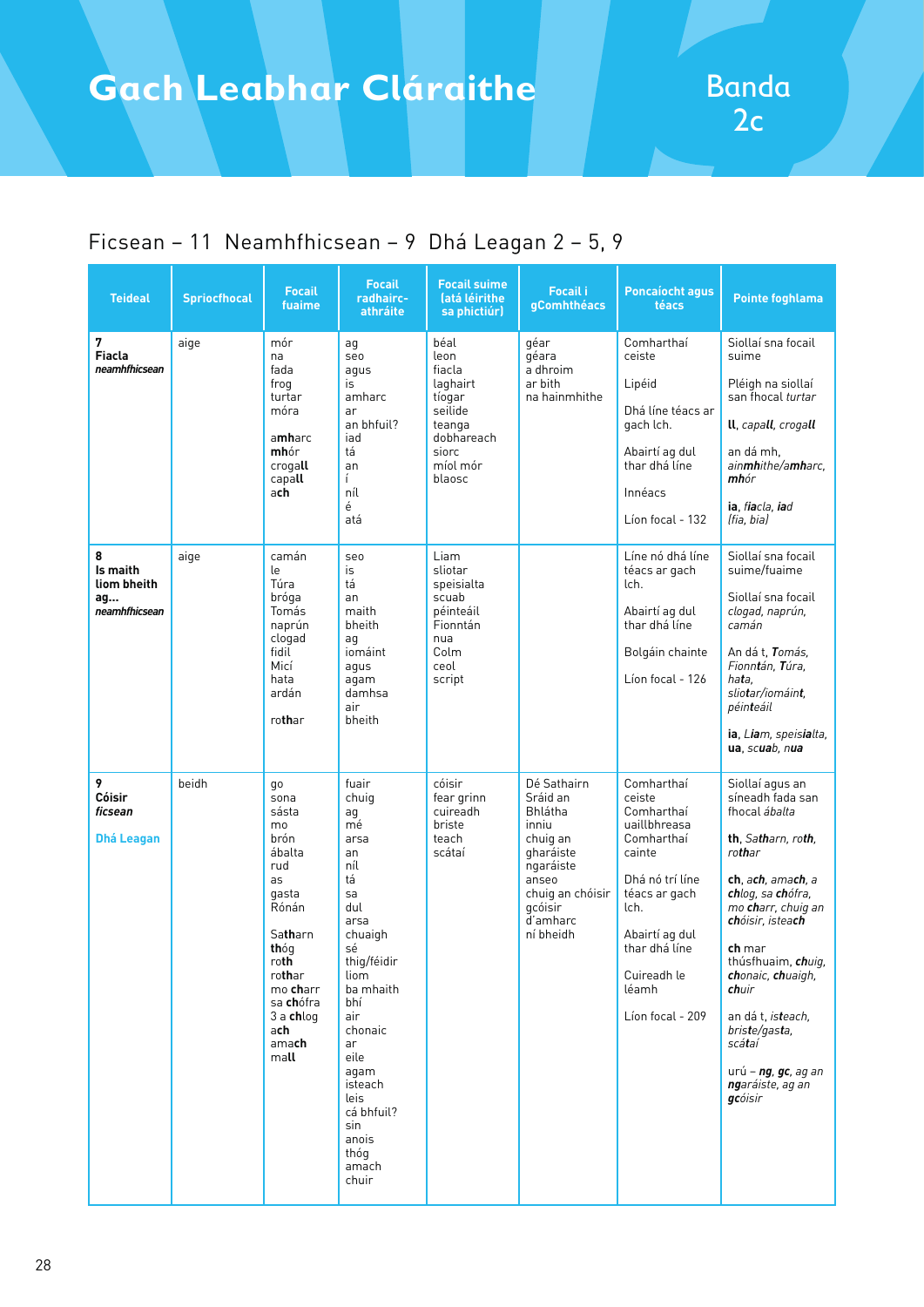| <b>Teideal</b>                                            | <b>Spriocfhocal</b> | <b>Focail</b><br>fuaime                                                                                                                                          | <b>Focail</b><br>radhairc-<br>athráite                                                                                                                          | <b>Focail suime</b><br>latá léirithe<br>sa phictiúr)                                                                                        | <b>Focail i</b><br>gComhthéacs                                                                                                | <b>Poncaíocht agus</b><br>téacs                                                                                                                                  | <b>Pointe foghlama</b>                                                                                                                                                                                                                                                                            |
|-----------------------------------------------------------|---------------------|------------------------------------------------------------------------------------------------------------------------------------------------------------------|-----------------------------------------------------------------------------------------------------------------------------------------------------------------|---------------------------------------------------------------------------------------------------------------------------------------------|-------------------------------------------------------------------------------------------------------------------------------|------------------------------------------------------------------------------------------------------------------------------------------------------------------|---------------------------------------------------------------------------------------------------------------------------------------------------------------------------------------------------------------------------------------------------------------------------------------------------|
| 10<br>Sailéad<br><b>Torthaí</b><br>neamhfhicsean          | beidh               | clár<br>don<br>blasta<br>sú<br>tóg<br>banana<br>cur<br>na<br>tábla<br>qo<br>mór<br>úlla<br>linn<br>sú <b>th</b> a talún<br>don chorp                             | ag<br>is<br>an<br>sa<br>tá<br>arsa<br>maith<br>liom<br>siad<br>aqus<br>ba mhaith<br>dul<br>chuig<br>seo<br>isteach<br>arsa<br>anois<br>leis<br>eile<br>ar<br>le | sailéad torthaí<br>siopa<br>scipéad<br>ithe<br>Mamaí<br>oráistí<br>cíobhaí<br>piorraí<br>bananaí<br>fíonchaora<br>sú torthaí<br>obair       | roghnú<br>a dhéanamh<br>réidh<br>le hithe<br>mise<br>leo<br>milis<br>sa chiseán<br>sa chistin<br>sa bhabhla<br>siopadóireacht | Comharthaí<br>cainte<br>Camóga le liosta<br>lipéid<br>Dhá nó trí líne<br>téacs ar gach<br>lch.<br>Abairtí ag dul<br>thar dhá líne<br>Innéacs<br>Líon focal - 181 | Siollaí sna focail<br>suime<br>Pléigh na siollaí<br>sna torthaí,<br>banana, piorraí,<br>sútha talún,<br>fíonchaora<br>lolra - torthaí,<br>bananaí, piorraí,<br>oráistí<br>leo/seo<br>sa + séimhiú<br>scipéad/sailéad<br>bh, sa <b>bh</b> abhla,<br>cío <b>bh</b> aí<br>ú, sú, roghnú,<br>dhéanamh |
| 11<br><b>Is Maith</b><br><b>Liom Bia</b><br>neamhfhicsean | aici                | arán<br>rósta<br>cén<br>am<br>spúnóg<br>am sosa<br>Tomás<br>práta<br>lón<br>le<br>ól<br>ná<br>pasta<br>blasta<br>grána <b>ch</b><br>ann<br>úll<br>Barra<br>pizza | ann<br>seo<br>sí<br>é<br>atá<br>tá<br>an<br>ag<br>sé<br>ar<br>sa<br>aqam<br>anois<br>aqus<br>aige<br>is<br>maith<br>níl<br>bheith                               | ubh<br>bricfeasta<br>ithe<br>iógart<br>císte<br>scoil<br>dearg<br>ceapaire<br>teach<br>briosca<br>bainne<br>ispíní<br>curaí<br>deoch<br>bia | t-am<br>Máire<br>Seán<br>Fionnuala<br>deas<br>am lóin<br>am dinnéir<br>luí<br>liomsa                                          | Comharthaí<br>uaillbhreasa<br>Bolgáin chainte<br>Trí nó ceithre<br>líne téacs ar<br>gach dara lch.<br>Lipéid<br>Líon focal - 177                                 | Siollaí sna focail<br>suime<br>Béilí agus<br>cineálacha bia<br>Clár ama lae<br>Litreacha dúbailte<br>– ll, nn, rr, <i>zz</i><br>d caol, deas, dearg,<br>deoch, am dinnéir                                                                                                                         |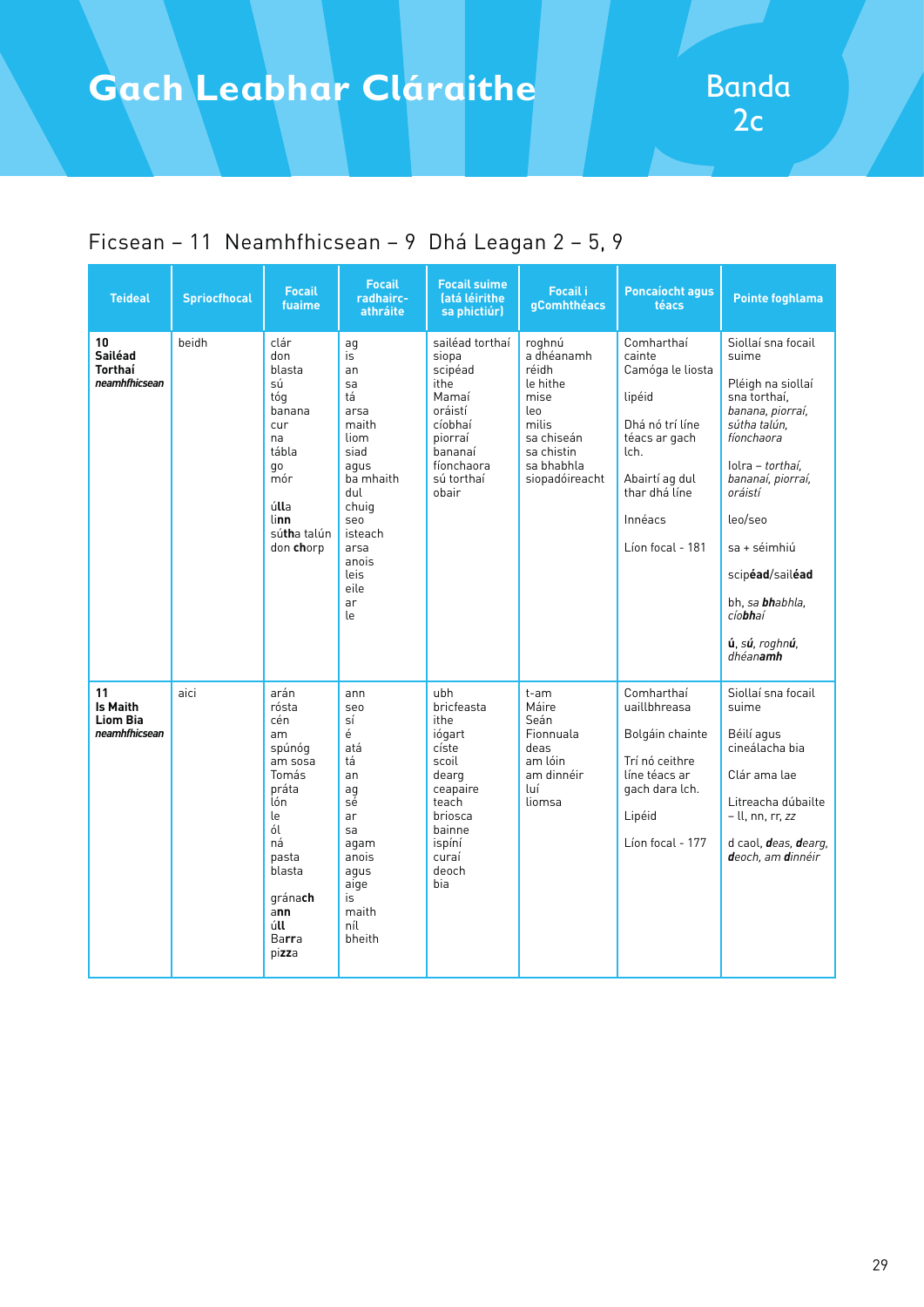| <b>Teideal</b>                               | <b>Spriocfhocal</b> | <b>Focail</b><br>fuaime                                                                                                                        | <b>Focail</b><br>radhairc-<br>athráite                                                                                                                                                                                                | <b>Focail suime</b><br>latá léirithe<br>sa phictiúr)                                                                    | <b>Focail i</b><br>gComhthéacs                                                                     | <b>Poncaíocht agus</b><br>téacs                                                                                                                                                                                                                            | <b>Pointe foghlama</b>                                                                                                                                                                                                                                                                                      |
|----------------------------------------------|---------------------|------------------------------------------------------------------------------------------------------------------------------------------------|---------------------------------------------------------------------------------------------------------------------------------------------------------------------------------------------------------------------------------------|-------------------------------------------------------------------------------------------------------------------------|----------------------------------------------------------------------------------------------------|------------------------------------------------------------------------------------------------------------------------------------------------------------------------------------------------------------------------------------------------------------|-------------------------------------------------------------------------------------------------------------------------------------------------------------------------------------------------------------------------------------------------------------------------------------------------------------|
| 12<br>Teach<br>do Lúsaí<br>Luchóg<br>ficsean | aici                | zú<br>le<br>cé<br>do<br>ocras<br>lón<br>tú<br>mo<br>ná<br>trunc<br>spórt<br>mór<br>tábla<br>ach<br>amach<br><b>bhocht</b><br>luchóg<br>folctha | chuaigh<br>chuig<br>ba mhaith<br>an bhfuil<br>arsa<br>chonaic<br>sí<br>ar<br>an<br>níl<br>atá<br>sa<br>is<br>maith<br>liom<br>seo<br>sin<br>teacht<br>bhí<br>thóg<br>amach<br>anois<br>déan<br>leat<br>chuir<br>isteach<br>ar mhaith? | teach<br>eilifint<br>léim<br>seomra suí<br>seomra leapa<br>seomra folctha<br>cistin<br>luascadh                         | anseo<br>ansin<br>suas<br>mo cheann<br>mo chluas<br>imigh<br>síos<br>a chodladh                    | Comharthaí<br>ceiste<br>Comharthaí<br>uaillbhreasa<br>Comharthaí<br>cainte<br>Camóg le sos<br>Dhá nó trí líne<br>téacs ar gach<br>lch.<br>Abairtí ag dul<br>thar dhá líne<br>Plean tí le lipéid<br>Líon focal - 224                                        | Siollaí sna focail<br>suime<br>teach/teacht<br>seo/seonra<br>ch, chuaigh, chuig,<br>chonaic, luchóg<br>$an + sin = ansin$<br>$an + seo = anseo$<br>ua, suas, cluas,<br>chuaigh, luascadh<br>an dá s, sa, suas,<br>spórt, cluas/seo,<br>anois, sí, seomra,<br><b>s</b> íos<br>ú, zú, luascadh, a<br>chodladh |
| 13<br>Páistí sa<br>Chistin<br>ficsean        | sibh                | ocras<br>na<br>blasta<br>mór<br>san<br>don<br>сé<br>qo<br>crosta<br>le<br>tóq<br>ba<br>fásta<br>pizza<br>amach<br>linn<br>a <b>ch</b> ur       | ag<br>arsa<br>tá<br>mé<br>sa<br>an<br>é<br>orm<br>ba mhaith<br>ar mhaith?<br>teacht<br>isteach<br>níor<br>liom<br>bheith<br>beidh<br>seo<br>air<br>anois<br>agam<br>amach<br>leis<br>bhí<br>cá bhfuil?<br>raibh<br>sé<br>tháinig      | Daidí<br>páistí<br>cáis<br>caoineadh<br>trátaí<br>oigheann<br>dinnéar<br>cócaireacht<br>Mamaí<br>oideas<br>na hoinniúin | déanamh<br>imígí<br>libh<br>sa chistin<br>ar ais<br>na hoinniúin<br>arís<br>cuir<br>abair<br>duine | Comharthaí<br>ceiste<br>Comharthaí<br>uaillbhreasa<br>Comharthaí<br>cainte<br>Camóg le sos/<br>liosta<br>Dhá nó trí líne<br>téacs ar gach<br>lch.<br>Abairtí ag dul<br>thar dhá líne<br>Oideas le léamh<br>le liosta agus<br>treoracha<br>Líon focal - 202 | Siollaí sna focail<br>suime<br>sibh/libh<br>déan/déanamh/<br>déanta<br>bh, bhí, bheith,<br>sibh, libh<br>an dá d. Daidí, don/<br>dinnéar, déanamh<br>an dá s, <i>ocra<b>s</b></i> ,<br>crosta, arsa/anois,<br>páistí, ar ais, arís,<br>sa chi <b>s</b> tin                                                  |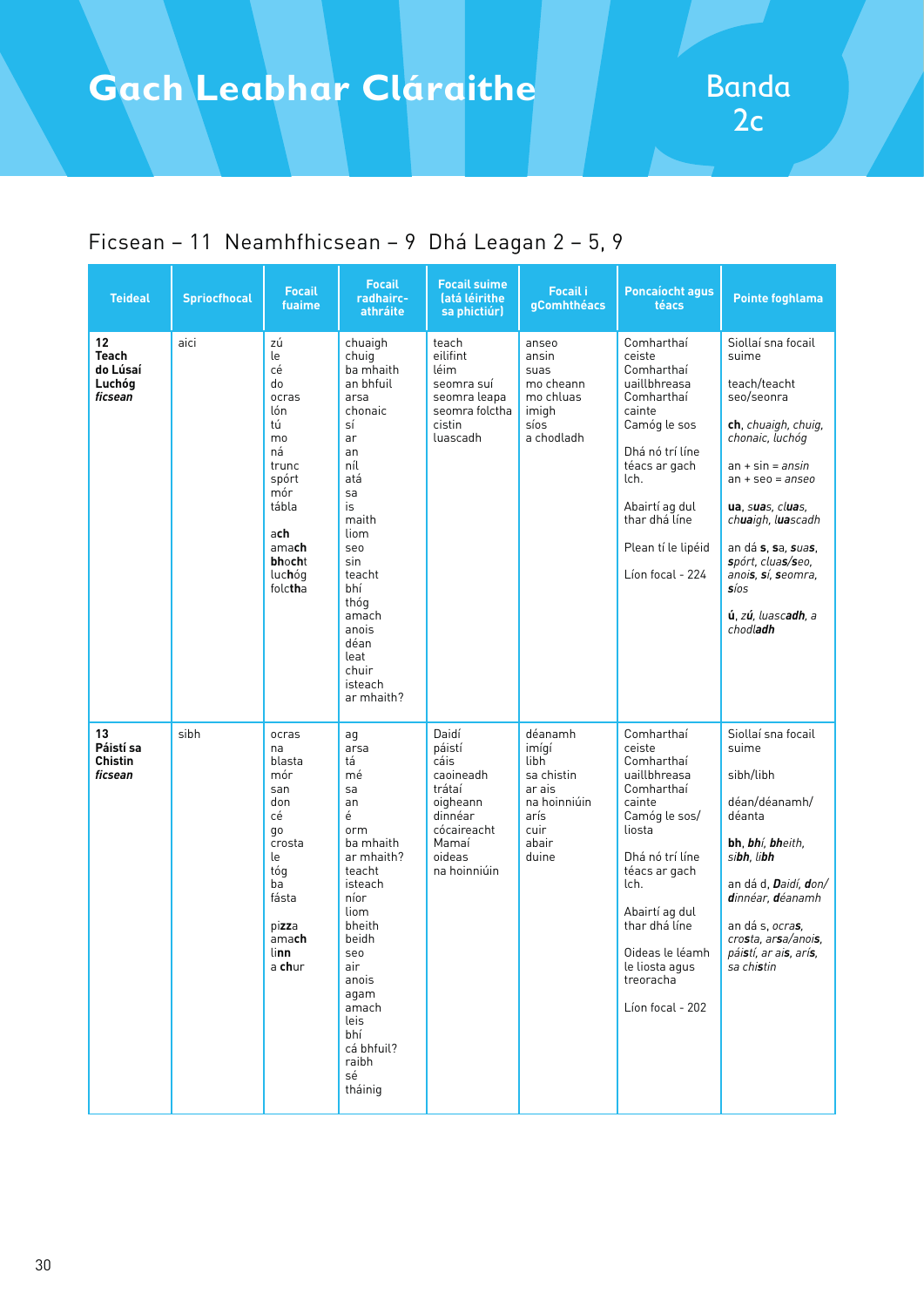| <b>Teideal</b>                        | <b>Spriocfhocal</b> | <b>Focail</b><br>fuaime                                                                                                    | <b>Focail</b><br>radhairc-<br>athráite                                                                                                                                                                             | <b>Focail suime</b><br>latá léirithe<br>sa phictiúr)                  | <b>Focail i</b><br>gComhthéacs                                   | <b>Poncaíocht agus</b><br>téacs                                                                                                                                                                                        | <b>Pointe foghlama</b>                                                                                                                                                                                                                                                                                   |
|---------------------------------------|---------------------|----------------------------------------------------------------------------------------------------------------------------|--------------------------------------------------------------------------------------------------------------------------------------------------------------------------------------------------------------------|-----------------------------------------------------------------------|------------------------------------------------------------------|------------------------------------------------------------------------------------------------------------------------------------------------------------------------------------------------------------------------|----------------------------------------------------------------------------------------------------------------------------------------------------------------------------------------------------------------------------------------------------------------------------------------------------------|
| 14<br>Cá bhfuil an<br>trá?<br>ficsean | sibh                | trá<br>do<br>na<br>ní<br>bóthar<br>thar<br>amharc<br>cúramach<br>poll<br>ann<br>carr<br>sa charr<br>sa pholl<br>sa chlábar | an bhfuil?<br>cá bhfuil?<br>ag<br>an<br>sa<br>teacht<br>liom<br>chuig<br>arsa<br>isteach<br>thug<br>agus<br>chuaigh<br>seo<br>raibh<br>sé<br>ar<br>amharc<br>bhí<br>tá<br>ann<br>dul<br>níl<br>anois               | Daidí<br>léarscáil<br>páistí<br>droichead<br>crainn<br>uachtar reoite | libh<br>síos<br>suas<br>cinnte<br>ansin<br>d'amharc              | Comharthaí<br>ceiste<br>Comharthaí<br>uaillbhreasa<br>Comharthaí<br>cainte<br>Camóg le sos<br>Dhá nó trí líne<br>téacs ar gach<br>lch.<br>Abairtí ag dul<br>thar dhá líne<br>Léarscáil le<br>léamh<br>Líon focal - 179 | th, <b>th</b> ar/bó <b>th</b> ar<br>(rothar)<br>$an + sin = ansin$<br>amharc/d'amharc<br>(d'ól)<br>Litreacha dúbailte,<br>nn, ll, rr<br>An dá s, <i>ar<b>s</b>a</i> ,<br>agu <b>s</b> , léar <b>s</b> cáil,<br>suas/seo, páistí,<br>síos<br>ua, suas, chuaigh                                            |
| 15<br>An Hata is<br>Fearr<br>ficsean  | fearr               | ba<br>le<br>hata<br>glas<br>na<br>ort<br>ní<br>do<br>corcra<br>nach<br>scá <b>th</b> án<br>ann                             | ba mhaith<br>beidh<br>arsa<br>liom<br>thóg<br>sí<br>is<br>é<br>ar<br>sé<br>ann<br>an<br>atá<br>sa<br>níl<br>mé<br>seo<br>ar mhaith?<br>leat<br>nach<br>thug<br>maith<br>an bhfuil?<br>eile<br>sin<br>agat<br>amach | Mamaí<br>hataí<br>fear<br>fógraí<br>aonach<br>bia                     | anseo<br>mise<br>deas<br>do Mhamaí<br>d'amharc<br>cinnte<br>níos | Comharthaí<br>ceiste<br>Comharthaí<br>uaillbhreasa<br>Comharthaí<br>cainte<br>Lipéid<br>Dhá nó trí líne<br>téacs ar gach<br>lch.<br>Abairtí ag dul<br>thar dhá líne<br>Líon focal - 212                                | Iolra - fógraí, hataí<br>fear/fearr<br>níor/níos<br>mh, ar mhaith, do<br>mhamaí, amharc<br><b>d'</b> amharc (d'ól,<br>d'ith)<br>th, scáthán, thug,<br>thóa<br>nach/aonach<br>an dá t, hata, ort,<br>atá, agat,<br>leat/cinnte<br>ia, bia<br>í, ní, sí, Mam <b>a</b> í,<br>hat <b>aí</b> , fógr <b>aí</b> |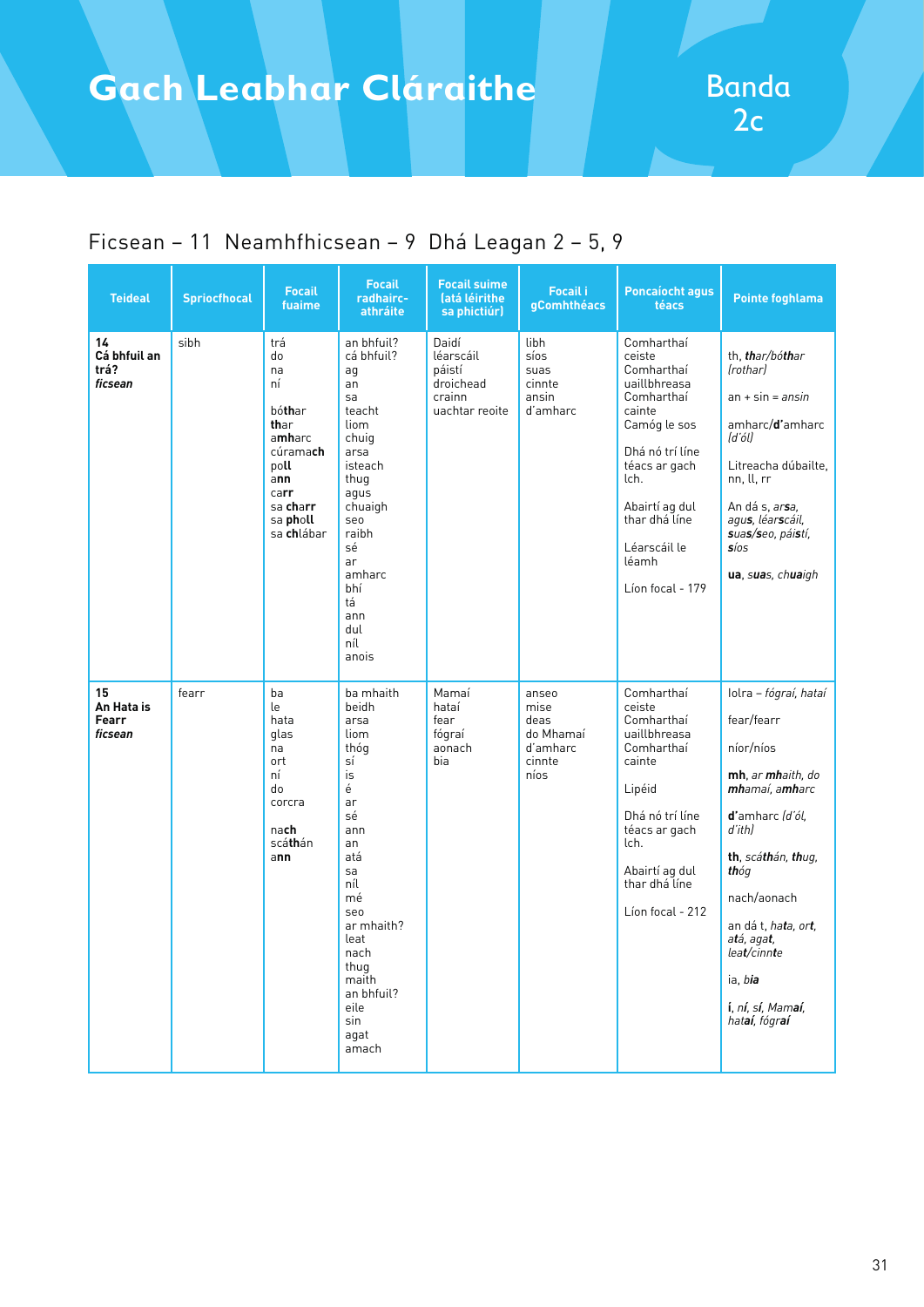| <b>Teideal</b>                                   | <b>Spriocfhocal</b> | <b>Focail</b><br>fuaime                                                                                         | <b>Focail</b><br>radhairc-<br>athráite                                                                                                                                 | <b>Focail suime</b><br>latá léirithe<br>sa phictiúr)                                                               | <b>Focail i</b><br><b>gComhthéacs</b>                                              | <b>Poncaíocht agus</b><br>téacs                                                                                                                                                                                                                | <b>Pointe foghlama</b>                                                                                                                                                                                                                           |
|--------------------------------------------------|---------------------|-----------------------------------------------------------------------------------------------------------------|------------------------------------------------------------------------------------------------------------------------------------------------------------------------|--------------------------------------------------------------------------------------------------------------------|------------------------------------------------------------------------------------|------------------------------------------------------------------------------------------------------------------------------------------------------------------------------------------------------------------------------------------------|--------------------------------------------------------------------------------------------------------------------------------------------------------------------------------------------------------------------------------------------------|
| 16<br>Ag Léim<br>ficsean                         | fearr               | froq<br>na<br>cosa<br>móra<br>fada<br>ní<br>tú<br>сé<br>tusa<br>mór<br>lis) mó<br>loch<br>ach<br>amharc<br>thar | bhí<br>aqus<br>aq<br>an<br>atá<br>sa<br>amharc<br>agam<br>is<br>iad<br>arsa<br>tháinig<br>chuig<br>sí<br>ar<br>seo<br>tá<br>agat                                       | coinín<br>súgradh<br>léim<br>eilifint<br>splais<br>thit                                                            | thíos<br>mise<br>an t-ainmhí<br>agatsa<br>leo<br>níos<br>cinnte<br>suas<br>síos    | Comharthaí<br>ceiste<br>Comharthaí<br>uaillbhreasa<br>Comharthaí<br>cainte<br>Camóg le sos<br>Dhá nó trí líne<br>téacs ar gach<br>lch.<br>Abairtí ag dul<br>thar dhá líne<br>Bearna san<br>insint, léirithe ag<br>poncanna<br>Líon focal - 200 | Breischéim- mór,<br>níos mó, is mó/<br>maith, níos fearr,<br>is fearr<br>agat/agatsa<br>mé/mise<br>fleiscín-<br>an <b>t</b> -ainmhí<br>th, thar, tháinig,<br>thit, thios<br>an dá t, <i>tú</i> ,<br>tusa, agatsa, an<br>t-ainmhí/cinnte,<br>thit |
| 17<br>Cá bhfuil<br>siad ag dul?<br>neamhfhicsean | bíonn               | san<br>cá<br>turas<br>fada<br>na<br>amharc                                                                      | is<br>seo<br>aqus<br>ag<br>é<br>tá<br>na<br>an<br>sa<br>cá bhfuil?<br>anois<br>rinne<br>amharc<br>beidh<br>dul<br>maith<br>leis<br>teacht<br>sé<br>siad<br>ar<br>chuig | míol mór<br>sneachta<br>fuar<br>snámh<br>léim<br>uisce<br>te<br>féileacáin<br>spéir<br>eitilt<br>crainn<br>na héin | anseo<br>an t-uisce<br>níos teo<br>nuair<br>leo<br>a bhíonn<br>beidh<br>fuar<br>te | Dhá nó trí líne<br>téacs ar gach<br>lch.<br>Abairtí ag dul<br>thar dhá líne<br>Lipéid<br>Léaráidí<br>leantacha<br>Innéacs<br>Líon focal - 154                                                                                                  | te/níos teo<br>seo/leo/teo<br>fleiscín - an<br>t-uisce<br>$an + seo = anseo$<br>an dá t, turas,<br>sneach <b>t</b> a, an<br>t-uisce/te, teo,<br>eitilt, teacht<br>ua, fuar, nuair                                                                |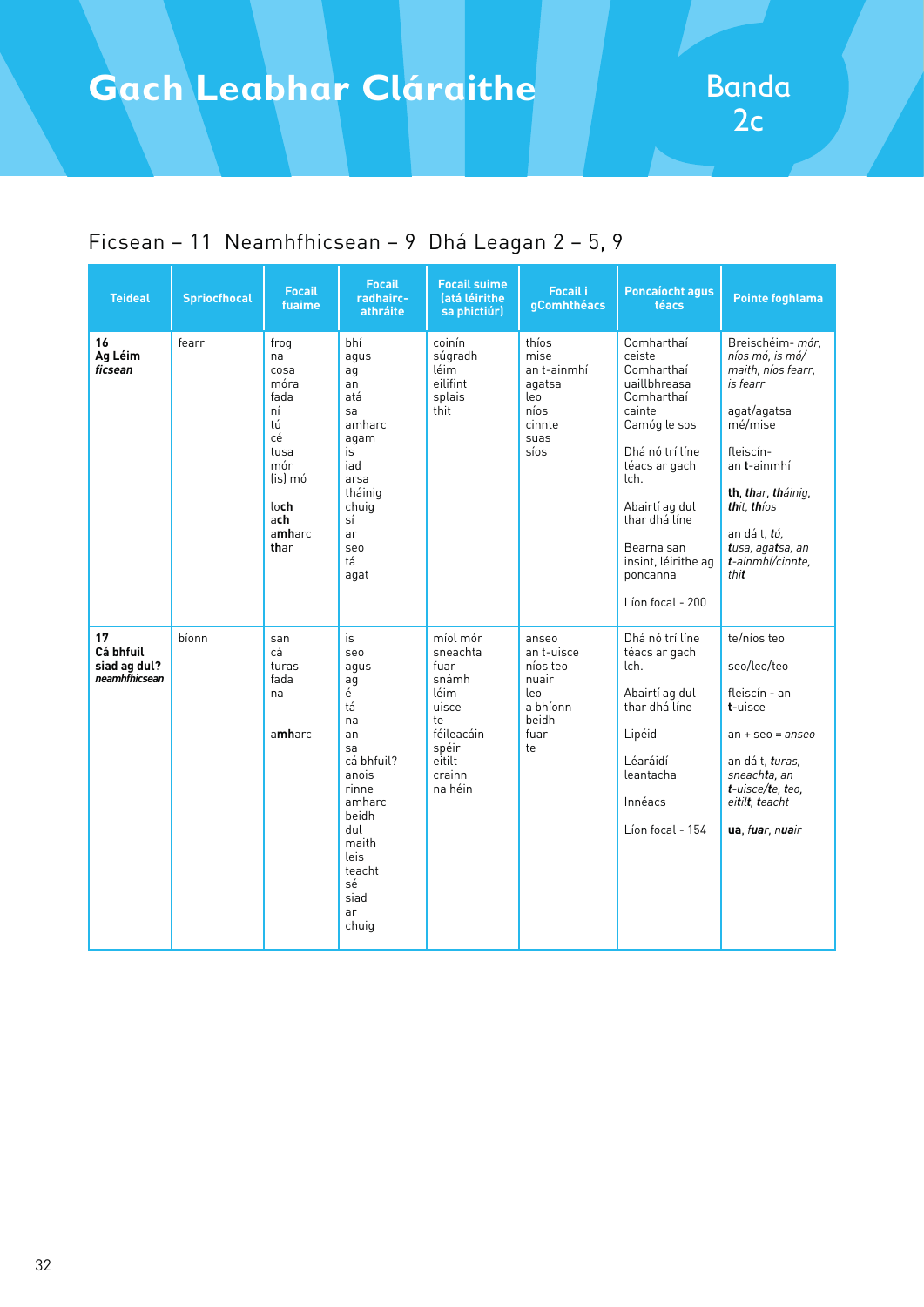| <b>Teideal</b>                                                            | <b>Spriocfhocal</b> | <b>Focail</b><br>fuaime                                                                                                                                                                                          | <b>Focail</b><br>radhairc-<br>athráite                                                                                                                                                   | <b>Focail suime</b><br>latá léirithe<br>sa phictiúr)                                                                                                                 | <b>Focail i</b><br>gComhthéacs                                                                                                                                                                                                            | <b>Poncaíocht agus</b><br>téacs                                                                                                                                                                                                                                                    | <b>Pointe foghlama</b>                                                                                                                                                                                                                                                                                                                                     |
|---------------------------------------------------------------------------|---------------------|------------------------------------------------------------------------------------------------------------------------------------------------------------------------------------------------------------------|------------------------------------------------------------------------------------------------------------------------------------------------------------------------------------------|----------------------------------------------------------------------------------------------------------------------------------------------------------------------|-------------------------------------------------------------------------------------------------------------------------------------------------------------------------------------------------------------------------------------------|------------------------------------------------------------------------------------------------------------------------------------------------------------------------------------------------------------------------------------------------------------------------------------|------------------------------------------------------------------------------------------------------------------------------------------------------------------------------------------------------------------------------------------------------------------------------------------------------------------------------------------------------------|
| 18<br><b>Seachtain</b><br>ag Obair<br>agus ag<br>Súgradh<br>neamhfhicsean | bíonn               | na<br>tábla<br>Lapa<br>ní<br>le<br>folcadán<br>bosca<br>lofa<br>Mamó<br>pasta<br>rud<br>urlár<br>ón<br>lá<br>qa <b>ch</b><br>amach<br>cúramach<br>salach<br>bhalla<br>ann<br>amharc<br>Satharn<br>a <b>ch</b> ur | agam<br>rinne<br>aqus<br>chuir<br>ar<br>mé<br>an<br>Ĺ<br>sa<br>orm<br>liom<br>bheith<br>maith<br>seo<br>is<br>dul<br>fearr                                                               | cairt<br>plátaí<br>Daidí<br>ag cuidiú<br>bosca bruscair<br>obair<br>boladh<br>dinnéar<br>prátaí<br>glanadh<br>leabhar<br>leabharlann<br>ag léamh<br>teach<br>súgradh | rudaí<br>le déanamh<br>seachtain<br>Dé Luain<br>Dé Máirt<br>Dé Céadaoin<br>Déardaoin<br>Dé hAoine<br>Dé Sathairn<br>Dé Domhnaigh<br>Luan<br>Mháirt<br>Chéadaoin<br>Aoine<br>Domhnach<br>sa bhialann<br>agamsa<br>mo sheomra<br>mo chairde | Comharthaí<br>uaillbhreasa<br>Dhá nó trí líne<br>téacs ar gach<br>lch.<br>Abairtí ag dul<br>thar dhá líne<br>Bolgáin chainte<br>Líon focal - 204                                                                                                                                   | Laethanta na<br>seachtaine Idhá<br>leagan)<br>leabhar/<br>leabharlann<br>bia/bialann<br>mo + séimhiú<br>Focail bheaga i<br>bhfocail, tábla,<br>folcadán, urlár,<br>teach, cúramach,<br>seachtain<br>ch, salach, amach,<br>cúrama <b>ch</b> , ga <b>ch</b><br>ua, Luan<br>ia, bia, bialann<br>ú, boladh, glanadh,<br>súgradh, déanamh,<br>ag cuid <b>iú</b> |
| 19<br>Muc agus<br>Lacha<br>ficsean                                        | uirthi              | muc.<br>Lára<br>clábar<br>tar<br>ní<br>mar<br>sásta<br>le<br>san<br>glan<br>ba<br>sa chlábar<br>ach<br>salach<br>nach<br>áthas<br>ann                                                                            | bhí<br>bheith<br>aq<br>tháinig<br>chonaic<br>sí<br>sa<br>Ĺ<br>isteach<br>arsa<br>chuaigh<br>ní raibh<br>ar mhaith<br>ba mhaith<br>leat<br>teacht<br>liom<br>aqus<br>chuig<br>is<br>fearr | Mollaí<br>Lacha<br>eagla<br>gáire<br>bia<br>fearg<br>uisce<br>léim<br>súgradh                                                                                        | sa bhia<br>d'amharc<br>deas<br>síos<br>suas<br>arís                                                                                                                                                                                       | Comharthaí<br>ceiste<br>Comharthaí<br>uaillbhreasa<br>Comharthaí<br>cainte<br>Camóg le sos<br>Bolgáin chainte<br>Dhá, trí nó<br>ceithre líne<br>téacs ar gach<br>lch.<br>Abairtí ag dul<br>thar dhá líne<br>Abairtí níos faide<br>le focail naisc.<br>ach, mar<br>Líon focal - 210 | san/glan<br>bh, bhí, bheith, sa<br>bhia<br>an dá s, <i>ar<b>s</b>a</i> ,<br>sásta, súgradh,<br>suas, deas/síos,<br>arís, uisce<br>ua, suas, chuaigh<br>ia. bia<br>Spriocfhocail<br>le túsfhuaim<br>chéanna, chuaigh,<br>chonaic, tháinig,<br>chuig                                                                                                         |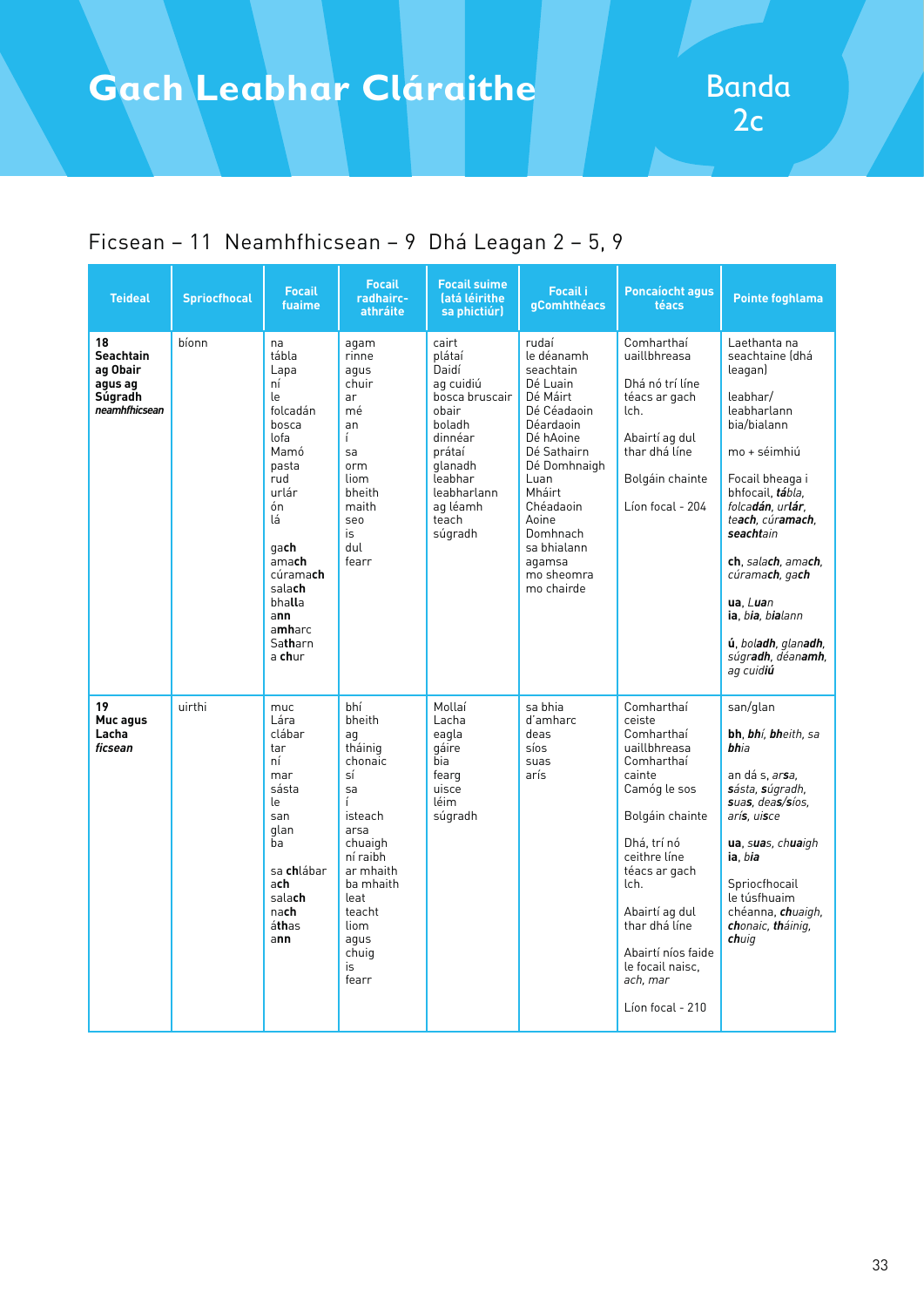| <b>Teideal</b>                       | <b>Spriocfhocal</b> | <b>Focail</b><br>fuaime                                                                                                                                               | <b>Focail</b><br>radhairc-<br>athráite                                                                                                                                             | <b>Focail suime</b><br>latá léirithe<br>sa phictiúr) | <b>Focail i</b><br>gComhthéacs                                                    | <b>Poncaíocht agus</b><br>téacs                                                                                                                  | <b>Pointe foghlama</b>                                                                                                                                                                                                                         |
|--------------------------------------|---------------------|-----------------------------------------------------------------------------------------------------------------------------------------------------------------------|------------------------------------------------------------------------------------------------------------------------------------------------------------------------------------|------------------------------------------------------|-----------------------------------------------------------------------------------|--------------------------------------------------------------------------------------------------------------------------------------------------|------------------------------------------------------------------------------------------------------------------------------------------------------------------------------------------------------------------------------------------------|
| 20<br><b>Damhsa</b><br>neamhfhicsean | uirthi              | le<br>Lára<br>qúna<br>bróga<br>don<br>Mamó<br>go<br>na<br>lá<br>lena<br>a dó<br>comórtas<br>mór<br>qach<br>nach<br>fonn<br>ann<br>amharc<br>thart<br>áthas<br>a Mhamó | is<br>maith<br>bheith<br>ag<br>tá<br>é<br>atá<br>sa<br>agus<br>liom<br>sin<br>anois<br>rinne<br>raibh<br>maith<br>agat<br>seo<br>iad<br>siad<br>orm<br>bíonn<br>ar<br>aqus<br>nach | damhsa<br>teach<br>scoil<br>múinteoir<br>cleachtadh  | speisialta<br>a Mhamó<br>mo bhróga<br>déanann<br>a haon<br>a trí<br>arís<br>inniu | Comharthaí<br>uaillbhreasa<br>Bolgáin chainte<br>Dhá nó trí líne<br>téacs ar gach<br>lch.<br>Abairtí ag dul<br>thar dhá líne<br>Líon focal - 174 | gach/nach<br>déan/déanann<br>mo + séimhiú<br>siad/iad<br>th, thart, áthas<br>Focail bheag i<br>bhfocail, comórtas,<br>Bróga, Lára, thart,<br>damhsa, déanann<br>An dá d, <b>d</b> amhsa,<br>don, a dó/ déanann<br>ia, siad, iad,<br>speisialta |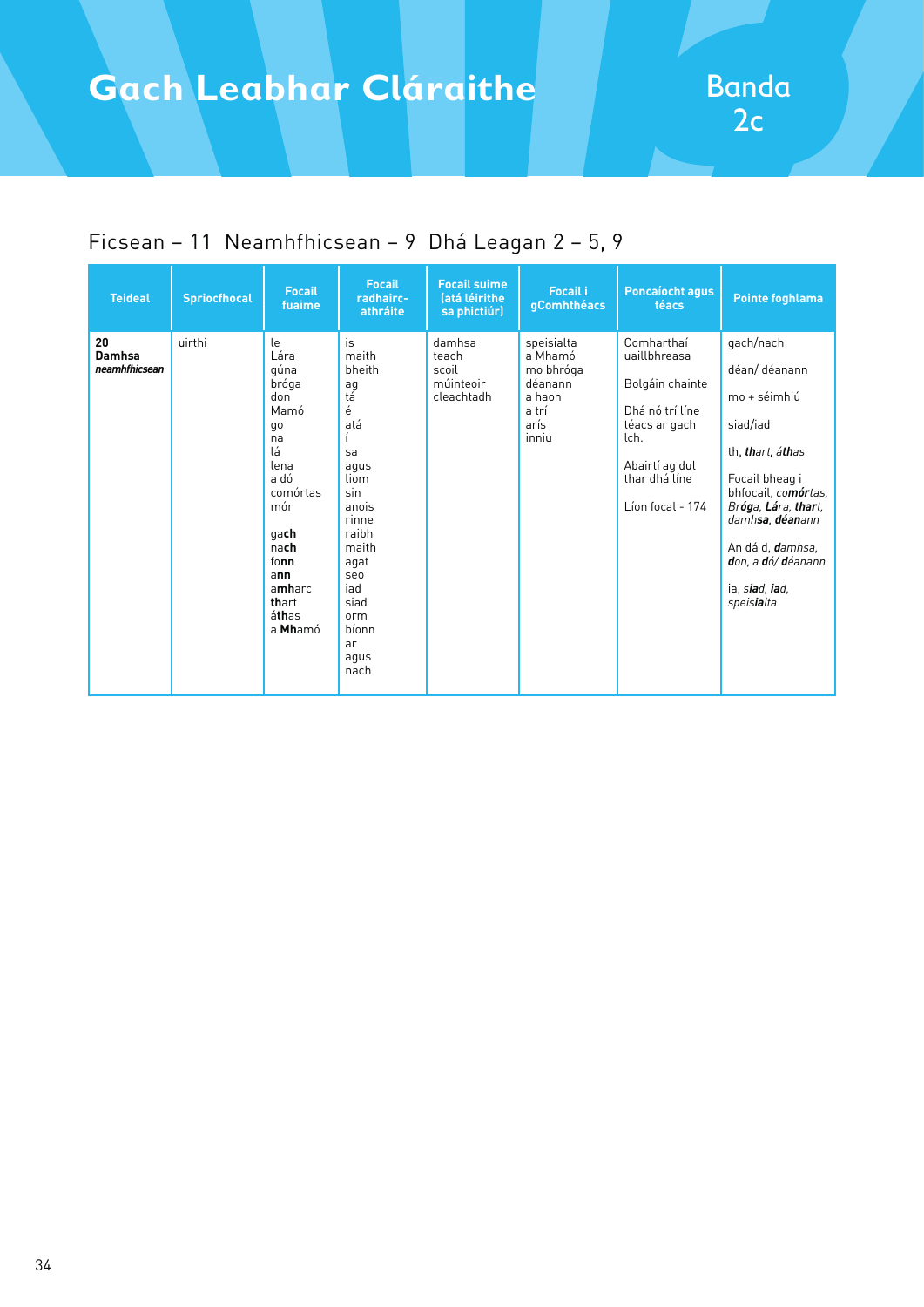| Ficsean - 37 Neamhfhicsean - 23 | $\mathbf{z}$  | orm<br>bheith<br>amach | Tá Ocras Orm<br>Uisce, Uisce<br>$\frac{1}{2}$<br>Daidí ag Súgradh<br>Béil<br>$\div \infty$<br>An Ubh Bheag Bhán<br>Ag Dul Amach   | aige<br>faoin<br>thig/féidir | Is maith liom bheith<br>Fiacla<br>ag<br>ri si<br>Faoin Ghrian/Faoin<br>nGrian (x2 leagan)<br>An tlasc Beag<br>.<br>دی<br>ò.<br>Lámha (x2 leagan) | ici<br>beidh<br>air | Is Maith Liom Bia<br>Teach do Lúsaí<br>Luchóg<br>$\frac{1}{1}$ $\frac{1}{2}$<br>Cóisir (x2 leagan)<br>Sailéad Torthaí<br>$\Xi$<br>$\sim$<br>Conall<br>Cá bhfuil an cat? | fearr<br>sibh<br>teacht | An Hata is Fearr<br>Ag Léim<br>$\frac{15}{16}$<br>Cá bhfuil an trá?<br>Páistí sa Chistin<br>14.<br>$\overline{3}$ .<br>Turtar i bhFolach | uirthi<br>bíonn<br>ي<br>آه | Mucagus Lacha<br><b>Damhsa</b><br>19.<br>20.<br>Seachtain ag Obair<br>agus ag Súgradh<br>Cá bhfuil siad ag<br>dul?<br>17.<br>$\frac{\infty}{2}$<br>Thig Liom Léim/Is<br>Féidir Liom Léim | $\sim$<br>Ficsean - 11 Neamhthicsean - | Pointí Teagaisc | faoin+séimhiú/urú<br>oll roimh fhocail<br>an fhuaim ú/í<br>orm/gorm<br>iolraí eile<br>teach/teacht/isteach<br>fearr/fear<br>béar/féar<br>sibh/libh<br>leo/seo |
|---------------------------------|---------------|------------------------|-----------------------------------------------------------------------------------------------------------------------------------|------------------------------|--------------------------------------------------------------------------------------------------------------------------------------------------|---------------------|-------------------------------------------------------------------------------------------------------------------------------------------------------------------------|-------------------------|------------------------------------------------------------------------------------------------------------------------------------------|----------------------------|------------------------------------------------------------------------------------------------------------------------------------------------------------------------------------------|----------------------------------------|-----------------|---------------------------------------------------------------------------------------------------------------------------------------------------------------|
|                                 | $\frac{1}{2}$ | chuaigh                | $\omega$ 4<br>Tá Teach ag an Chat/<br>Tá Teach ag an gCat<br><i>(rím) <b>(x2 leagan)</b></i><br>Cá bhfuil mo<br>theach?<br>$\sim$ | thóg                         | An tSeachtain<br>(x2 leagan)<br>$\infty$<br>An Fear Grinn<br>Déan Dráma<br>ن<br>ف                                                                | chonaic             | Seachtain le<br>(x2 leagan)<br>12.<br>Turas sa Charr<br>Na Péisteanna<br>$\overline{0}$<br>o.                                                                           | níor                    | 16. Mo Theach<br>15.<br>Barra agus an Císte<br>An Rás Sneachta<br>14.<br>്                                                               | thug                       | Mo Leabhar<br>(x2 leagan)<br>20.<br>19.<br>Mo Lá Breithe<br><b>Bronntanas</b><br>$\frac{8}{10}$<br>17.                                                                                   | Ficsean - 13 Neamhthicsean - 7         | Pointí Teagaisc | an tuiseal gairmeach<br>bh caol agus leathan<br>an fhuaim<br>iolraí eile<br>gach/nach/ach<br>teacht/teach<br>liom+sa<br>fleiscín<br>fh, th                    |
|                                 | 2a            | beag                   | Mór agus Beag<br>Na Gabhair<br>$\vec{c}$                                                                                          | chuir                        | Barra agus an<br>Bruscar<br>An Teach Nua<br>$\vec{r}$ $\vec{\omega}$                                                                             | tháinig             | Luchóga sa Teach<br>An Turtar<br>$\overline{12}$<br>$\overline{11}$                                                                                                     | chuig                   | Cara ag Cuidiú<br>Go Mall san Oíche<br><i>(rim)</i><br>$\frac{15}{16}$                                                                   | muid                       | Ag Athchúrsáil<br>Micí<br>20.<br>19.                                                                                                                                                     | $\overline{ }$                         | Pointí Teagaisc | ch, ph, bh, mh<br>s, t, d caol agus leathan<br>mo/do + séimhiú<br>d'roimh ghuta<br>ua agus ia                                                                 |
| Gorm – neamhfhicsean            |               | agus                   | Ag Cuidiú le Daidí<br>Am Luí <i>(rím)</i><br>$\div \infty$                                                                        | rinne                        | Barra agus an Poll<br>Tá Nead ag an Éan<br>io io                                                                                                 | fuair               | Rinne mé Cístí<br>Sa Siopa<br>$\ddot{a}$<br>$\alpha$                                                                                                                    | déan                    | Déan Pictiúr<br>Mac<br>$\frac{1}{2}$                                                                                                     | nach                       | Ag lascaireacht<br>Rudaí Móra<br>$\frac{8}{18}$<br>17.                                                                                                                                   | Ficsean - 13 Neamhfhicsean -           |                 | Cá mhéad?<br>fuair/nuair<br>chuir/cuir<br>Cá raibh?<br>nn, ll, rr                                                                                             |

## **Spriocfhocail agus Leabhair**

# Banda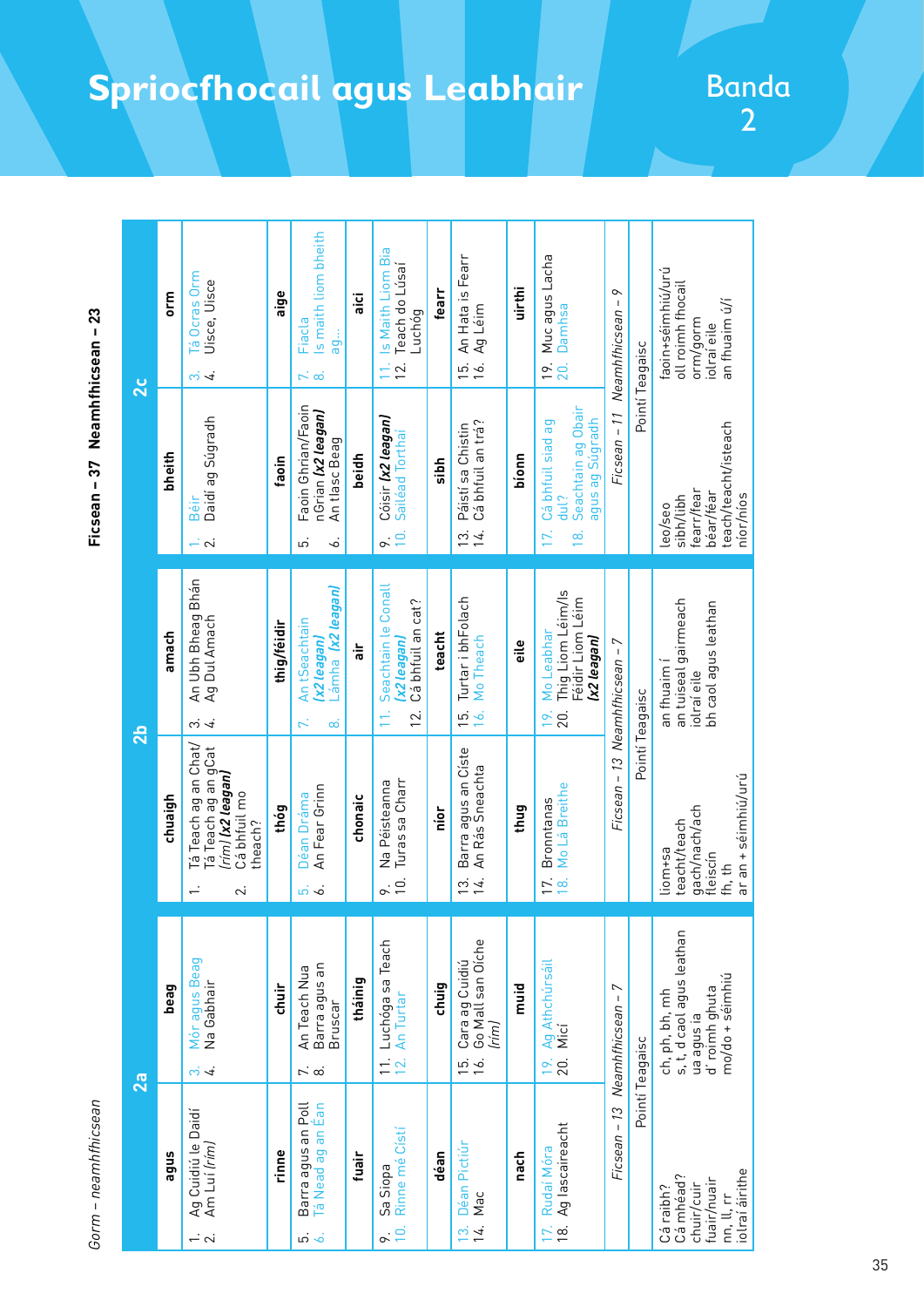## **Spriocfhocail Athráite Bhanda 1 agus 2**

*Léirítear thíos an líon uaireanta a úsáidtear na spriocfhocail i mBandaí 1 agus 2. Déantar cinnte de go bhfuil na focail athráite agus mar sin, daingnithe ag na léitheoirí.*

| <b>Spriocfhocail 1a</b> | 2a  | 2 <sub>b</sub> | 2 <sub>c</sub> |
|-------------------------|-----|----------------|----------------|
| seo                     | 53  | 37             | 76             |
| tá                      | 61  | 60             | 140            |
| mé                      | 42  | 81             | 23             |
| is                      | 19  | 31             | 85             |
| an                      | 123 | 206            | 206            |
| ag                      | 57  | 50             | 110            |
| ar                      | 24  | 49             | 61             |
| sé                      | 21  | 53             | 28             |
| sí                      | 16  | 9              | 20             |
| sa                      | 57  | 49             | 51             |

| <b>Spriocfhocail 1b</b> | 2a | 2 <sub>b</sub> | 2c  |  |
|-------------------------|----|----------------|-----|--|
| agam                    | 5  | 13             | 18  |  |
| siad                    | 14 | 3              | 10  |  |
| arsa                    | 44 | 52             | 104 |  |
| dul                     | 11 | 23             | 20  |  |
| amharc                  | 13 | 8              | 25  |  |
| liom                    | 14 | 37             | 42  |  |
| maith                   | 8  | 31             | 52  |  |
| $\acute{\text e}$       | 29 | 22             | 26  |  |
|                         | 11 | 8              | 10  |  |
| níl                     | 10 | 5              | 12  |  |
| Cá bhfuil               | 14 | 18             |     |  |
| An bhfuil               |    |                | 24  |  |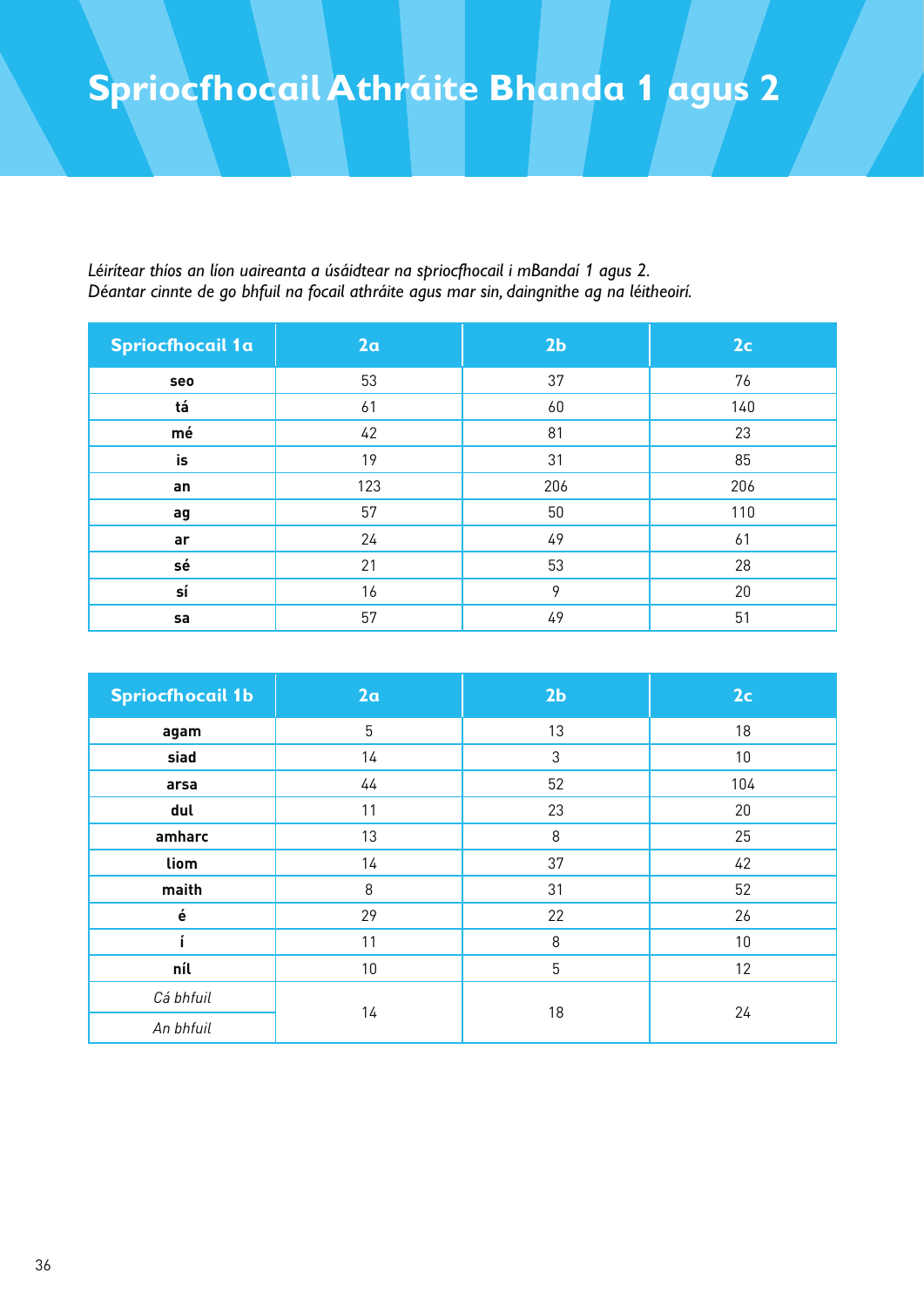## **Spriocfhocail Athráite Bhanda 1 agus 2**

| <b>Spriocfhocail 1c</b> | 2a | 2 <sub>b</sub> | 2 <sub>c</sub>  |
|-------------------------|----|----------------|-----------------|
| leis                    | 4  | 20             | 10 <sup>°</sup> |
| isteach                 | 19 | 9              | 13              |
| ann                     | 12 | 5              | 15              |
| atá                     | 9  | 8              | 17              |
| leat                    | 3  | 13             | 9               |
| anois                   | 14 | 14             | 40              |
| agat                    | 6  | 7              | 5               |
| sin                     | 10 | 6              | 11              |
| iad                     | 9  | 14             | 10 <sup>°</sup> |
| bhí                     | 42 | 14             | 10              |
| cá/an bhfuil            | 14 | 11             | 25              |
| mo+séimhiú              | 9  | 26             | 10 <sup>°</sup> |
| sa+séimhiú              | 35 | 30             | 31              |
| ar/ba/níor mhaith       | 8  | 20             | 29              |

| <b>Spriocfhocail 2a</b> | 2a | 2 <sub>b</sub> | 2 <sub>c</sub> |
|-------------------------|----|----------------|----------------|
| agus                    | 40 | 40             | 49             |
| beag                    | 17 | 6              | 23             |
| rinne                   | 21 | 0              | 5              |
| chuir                   | 32 | 25             | 5              |
| fuair                   | 27 | 13             | 4              |
| tháinig                 | 31 | 12             | 6              |
| déan                    | 27 | 7              | 5              |
| chuig                   | 18 | 20             | 19             |
| nach                    | 14 | 7              | 9              |
| muid                    | 26 | 19             | $\overline{2}$ |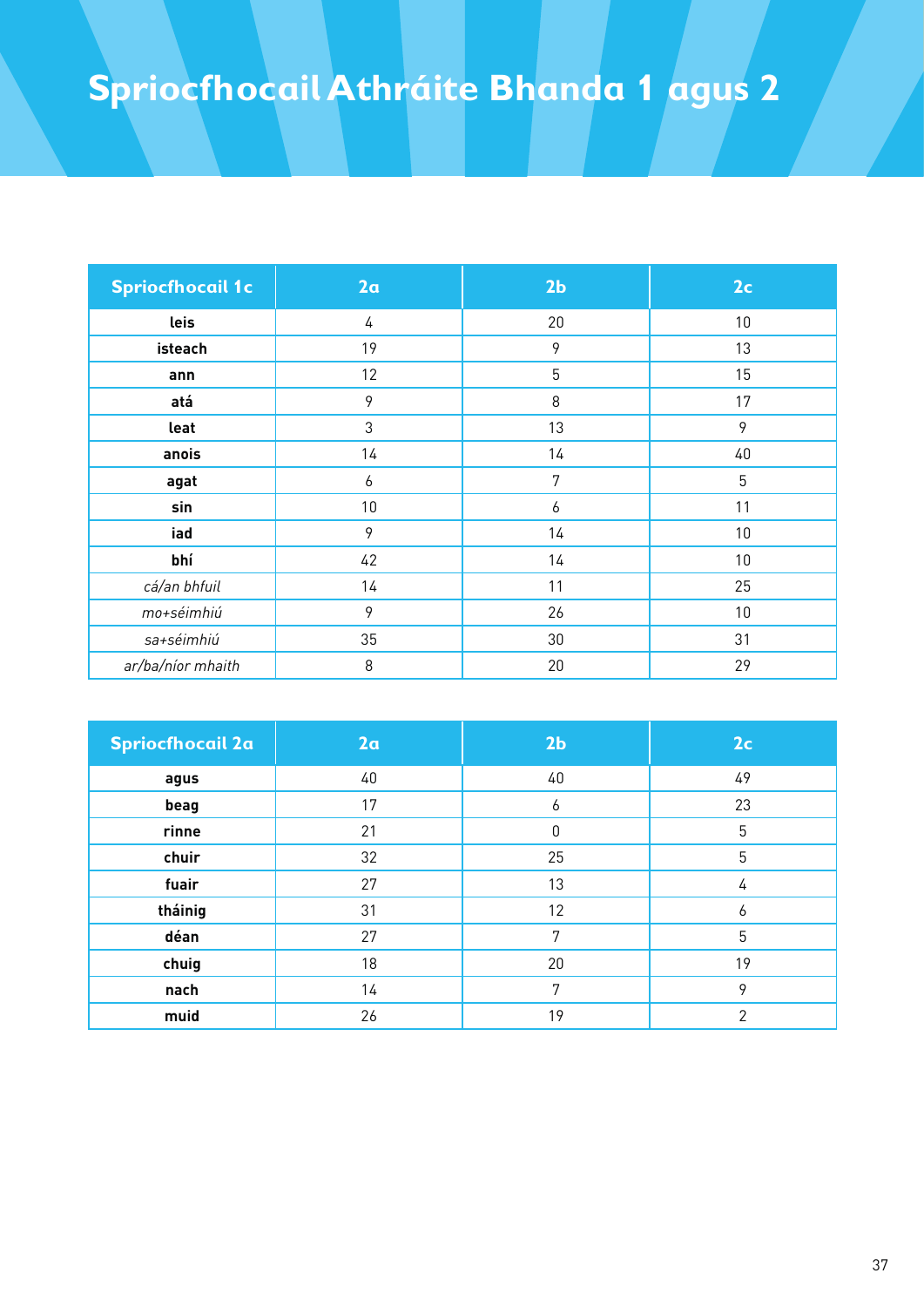## **Spriocfhocail Athráite Bhanda 1 agus 2**

| <b>Spriocfhocail 2b</b> | 2 <sub>b</sub> | 2 <sub>c</sub> |
|-------------------------|----------------|----------------|
| chuaigh                 | 39             | 27             |
| amach                   | 45             | 15             |
| thóg                    | 15             | 5              |
| thig/féidir             | 39             | 5              |
| chonaic                 | 29             | 10             |
| air                     | 17             | 6              |
| níor                    | 19             | 7              |
| teacht                  | 19             | 11             |
| thug                    | 17             | 3              |
| eile                    | 16             | 4              |

| <b>Spriocfhocail 2c</b> | 2 <sub>c</sub> |
|-------------------------|----------------|
| bheith                  | 45             |
| orm                     | 35             |
| faoin                   | 29             |
| aige                    | 26             |
| beidh                   | 27             |
| aici                    | 18             |
| sibh                    | 17             |
| fearr                   | 27             |
| bíonn                   | 33             |
| uirthi                  | 25             |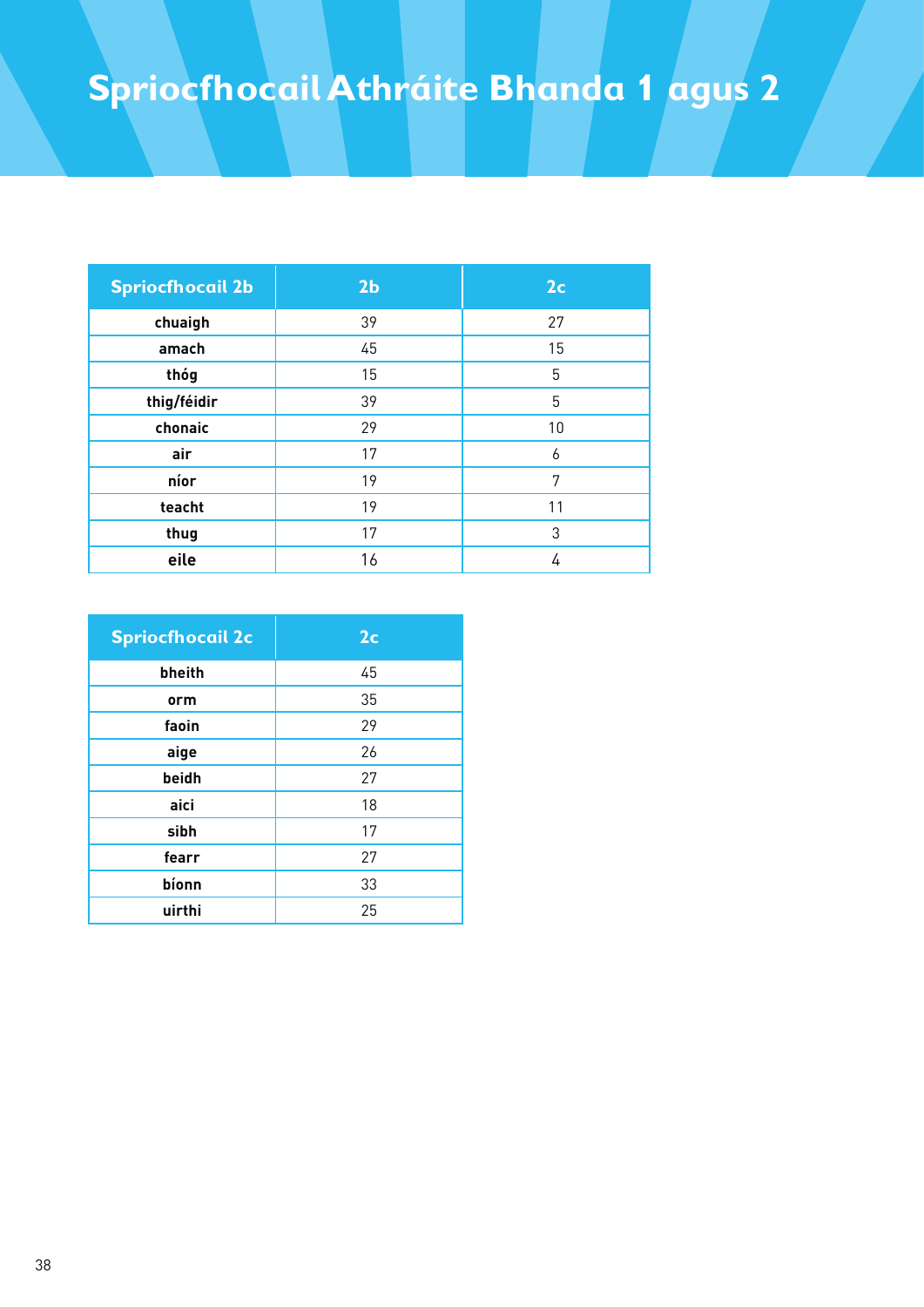

2(a) Ainm \_\_\_\_\_\_\_\_\_\_\_\_\_\_\_ Rang \_\_\_\_\_\_\_\_\_\_ Dáta \_\_\_\_\_\_\_\_\_\_\_\_\_\_ Léigh na focail seo. Dathaigh an eitleog má tá an focal agat. agus agam chuir ₩ nach arsa muid beag liom fuair siad chuig rinne déan tháinigdul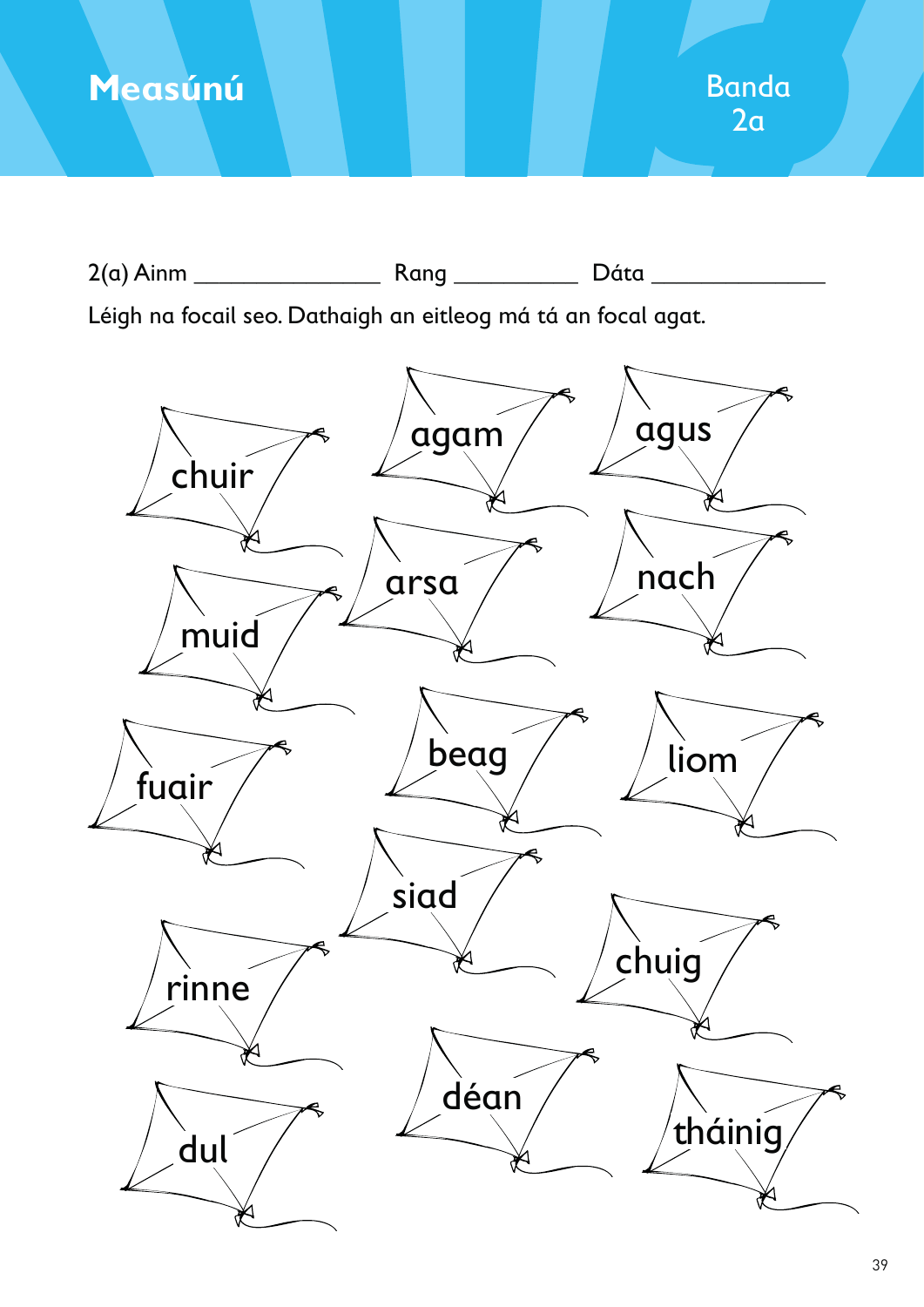

2(b) Ainm \_\_\_\_\_\_\_\_\_\_\_\_\_\_\_\_ Rang \_\_\_\_\_\_\_\_\_\_\_ Dáta \_\_\_\_\_\_\_\_\_\_\_\_ Léigh na focail seo. Dathaigh an bus má tá an focal agat. thóg leis chonaic  $\overline{e}$ ile chuaial amach níl thig níor, isteach air  $\overline{a}$ nn maith teacht thug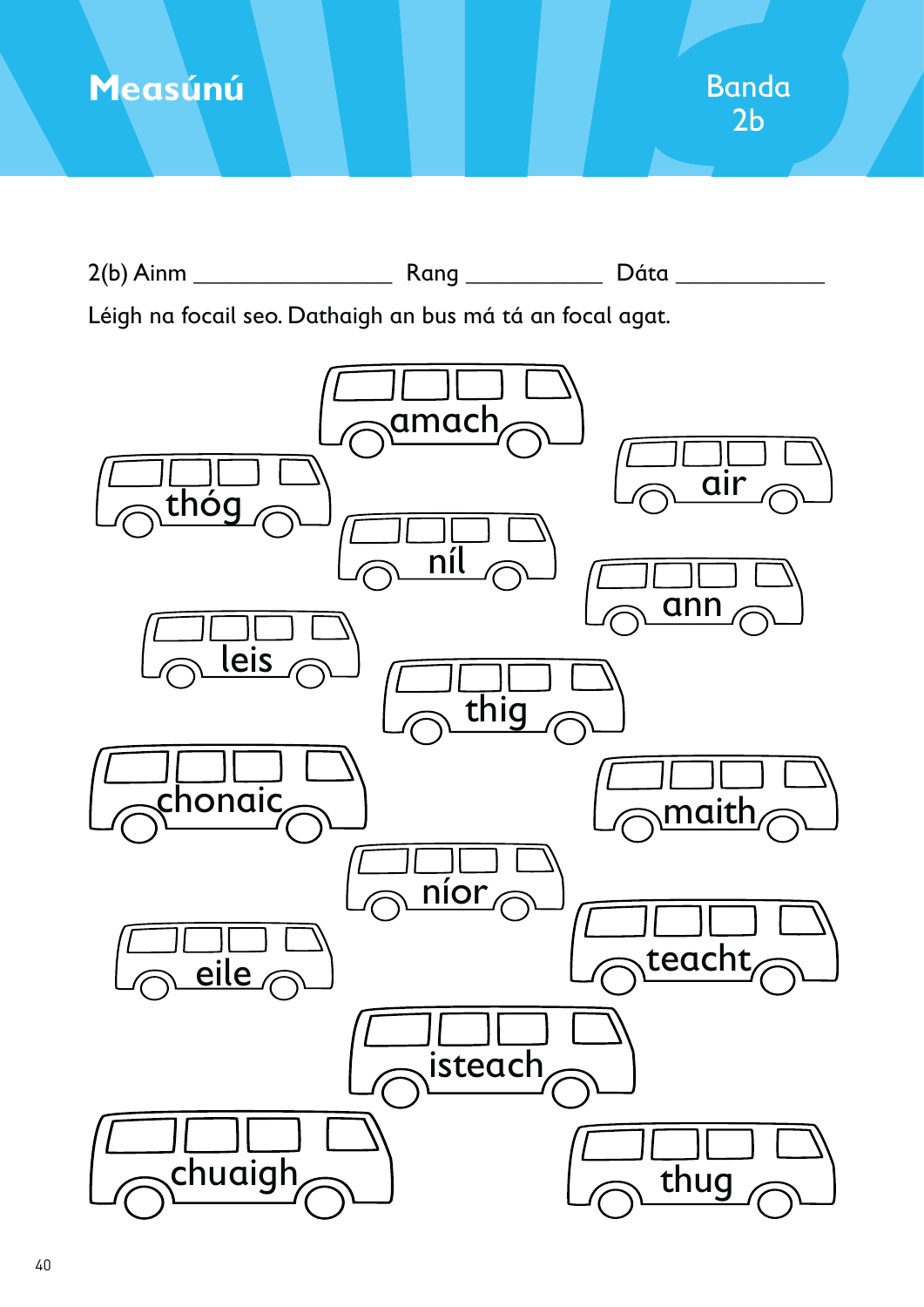

### **Leagan Comhroghnach**

2(b) Ainm \_\_\_\_\_\_\_\_\_\_\_\_\_\_\_\_ Rang \_\_\_\_\_\_\_\_\_\_\_ Dáta \_\_\_\_\_\_\_\_\_\_\_\_

Léigh na focail seo. Dathaigh an bus má tá an focal agat.

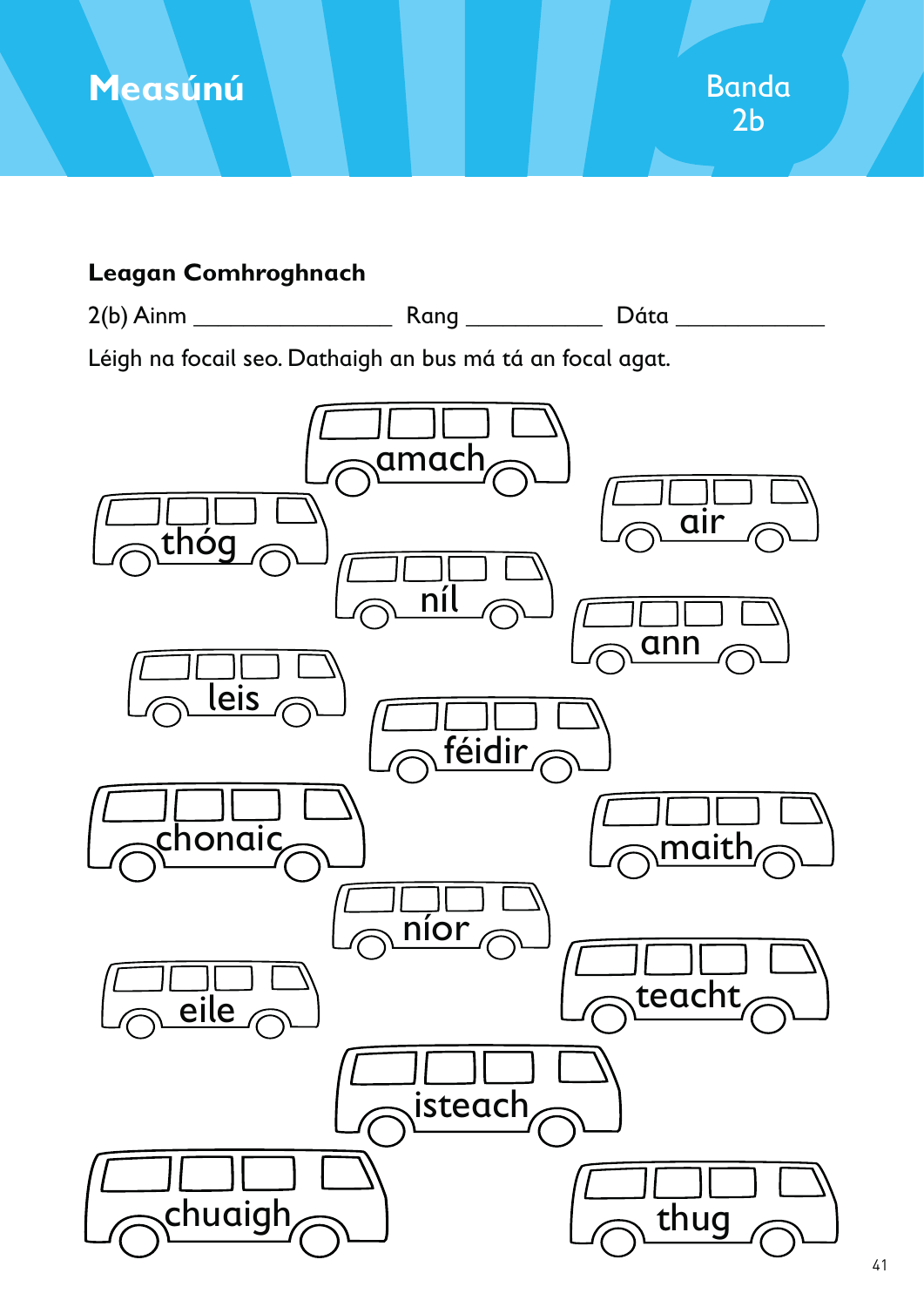2(c) Ainm \_\_\_\_\_\_\_\_\_\_\_\_\_\_\_\_ Rang \_\_\_\_\_\_\_\_\_\_ Dáta \_\_\_\_\_\_\_\_\_\_\_\_\_\_

Léigh na focail seo. Dathaigh an béar má tá an focal agat.

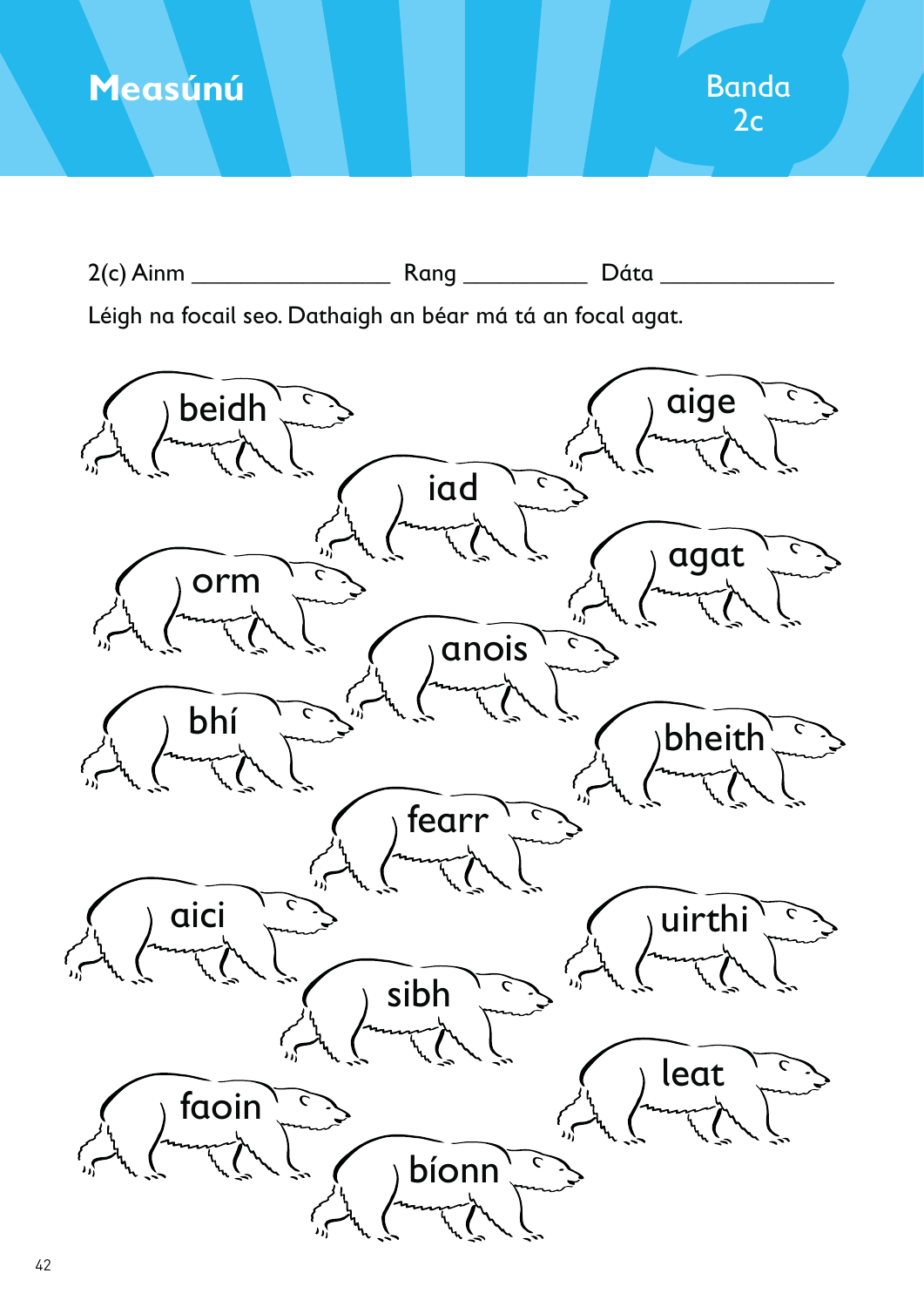## **Taifead Measúnaithe**

| <b>Ainm</b>                                                                                                                             |                                                                          | Rang/Grúpa _____ |
|-----------------------------------------------------------------------------------------------------------------------------------------|--------------------------------------------------------------------------|------------------|
| <b>Scil</b>                                                                                                                             | <b>Scór</b><br>ag streachailt<br>dul chun cinn déanta<br>scil daingnithe | Le déanamh       |
| Tuigeann go léitear leathanaigh agus téacs ó chlé<br>go deas.                                                                           |                                                                          |                  |
| Daingniú ar smacht ar mheaitseáil aon go haon<br>ar mheascán de théacsanna.                                                             |                                                                          |                  |
| Ábalta roinnt focal radhairc a léamh go líofa.                                                                                          |                                                                          |                  |
| Focail atá ar eolas a úsáid leis an léitheoireacht a<br>chinntiú agus a sheiceáil.                                                      |                                                                          |                  |
| Focail shimplí CGC a léamh trí fhóinéimí a<br>nascadh ó chlé go deas - iad a chinntiú maidir le<br>comhréir agus comhthéacs.            |                                                                          |                  |
| Tosú ar aithint agus ar fhuaimniú roinnt<br>fuaimeanna coitianta sa Ghaeilge.                                                           |                                                                          |                  |
| Leideanna a úsáid le focail suime a léamh;<br>pictiúrleid, túsfhuaim, fuaim ag an deireadh, focail<br>bheaga ann, cosúil le focal eile. |                                                                          |                  |
| Ábalta focail nua sa téacs a thriail, ag brath ar<br>chomhthéacs agus eolas ar theanga labhartha.                                       |                                                                          |                  |
| Tosú ar léamh le rithim nó ar úsáid frásaí agus an<br>téacs á leanúint.                                                                 |                                                                          |                  |
| Léiríonn tuiscint ar phoncaíocht sa téacs.                                                                                              |                                                                          |                  |
| Focail/frásaí/abairtí a athrá le léitheoireacht a<br>chinntiú nó le féincheartú a dhéanamh.                                             |                                                                          |                  |
| Léiríonn tuiscint ar an mhéid atá léite.                                                                                                |                                                                          |                  |
| Ábalta scéal nó eolas a athinsint ina f(h)ocail féin<br>ag úsáid comhréir agus teanga chuí.                                             |                                                                          |                  |
| Léiríonn tuiscint ar thréithe an téacs; carachtair,<br>imeachtaí, eolas agus ord.                                                       |                                                                          |                  |

Banda<br>2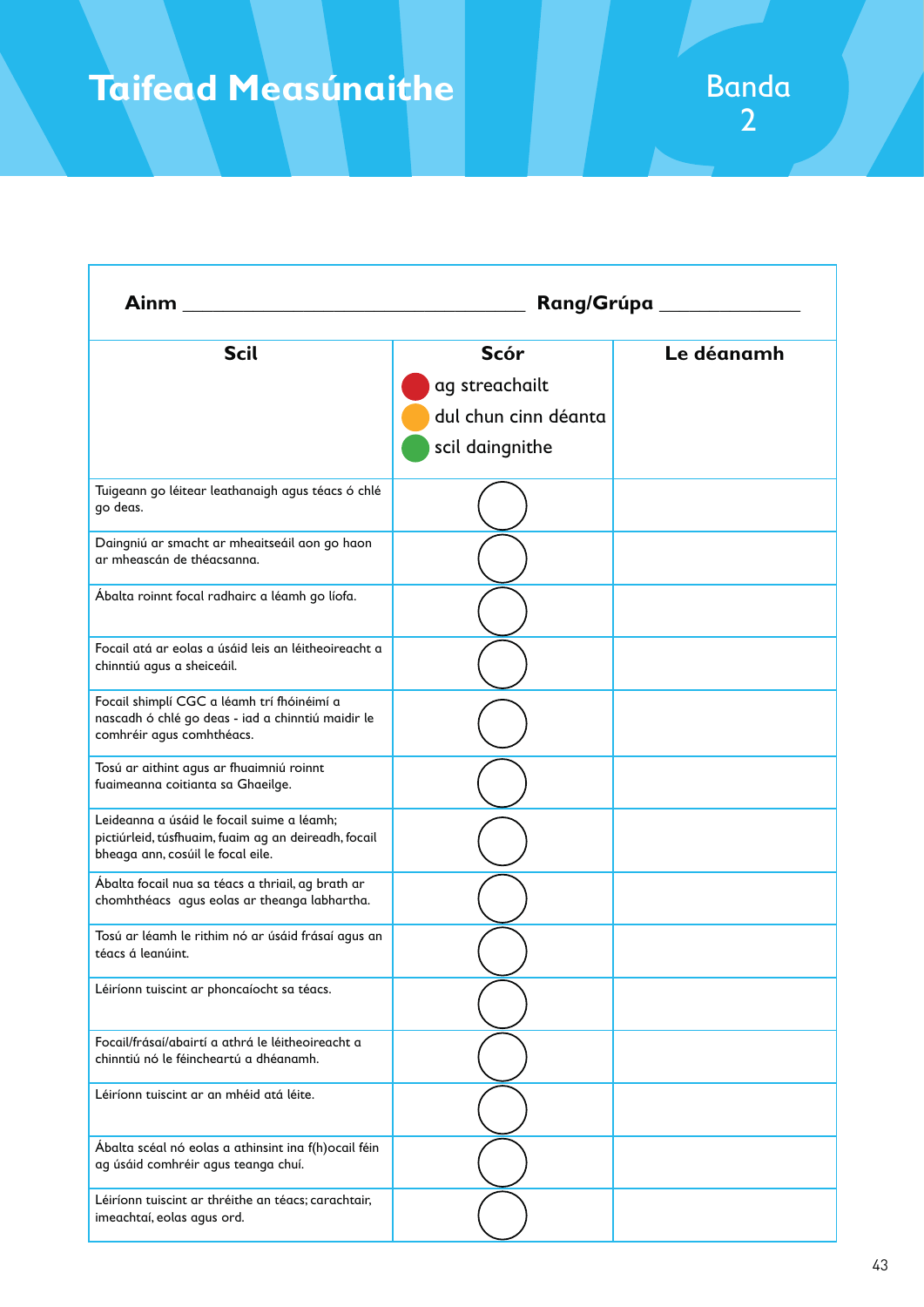### **CLEITE Reading Scheme – Parents Notes**

Tá trí chineál focal in úsáid sa scéim léitheoireachta seo sa dóigh is gur féidir leis na páistí réimse scileanna a fhorbairt.

#### **•** Spriocfhocail

 Tá na focail seo léirithe i gciorcal ar chlúdach cúil an leabhair. Stór focal súilaithne atá le foghlaim ó mheabhair. Ba cheart go mbeifí in ann na focail seo a léamh go líofa.

#### x **Focail Fuaime**

Déantar na focail seo 'a fhuaimniú amach'. Feicfear forbairt anseo de réir mar a chuirfidh na páistí aithne ar phatrúin fónaice na Gaeilge.

#### x **Focail Suime**

Baineann na páistí úsáid as leideanna ón téacs agus ón phictiúr le tabhairt faoi na focail seo. Ní bheifeá ag súil leo na focail seo a léamh go líofa ach a gcuid scileanna a léiriú. *m.sh.*

> Amharc ar an chéad litir Amharc an an phictiúr Amharc ar an litir dheireanach An bhfuil focail bheaga ar bith ann m.sh. tábla Déan na fuaimeanna Smaoinigh faoin scéal

Tá nótaí ag cúl gach leabhair faoin dóigh le tacaíocht a thabhairt do pháistí leis na focail seo.

.................................................................................................................................................................................

*There are three types words used in this scheme to help children develop a range of reading skills.*

#### x *Target words*

*These are found in a circle at the back of the book. Sight vocabulary to be learnt off by heart. These words should be read fluently.*

#### x *Sound words*

*The children 'sound out' the word. This skill will develop with their growing knowledge of phonics patterns in Irish.*

#### x *Interest words*

*children use clues from the text/picture to work out these words. The children are not expected to read these words fluently but will display their developing skills. eg.*

> Look at the first letter Look at the picture Look at the last letter Are there any small words inside this word? e.g. tábla Sound out the word Think about the story

*Notes on how to help your child with these words are found at the back of each reading book.*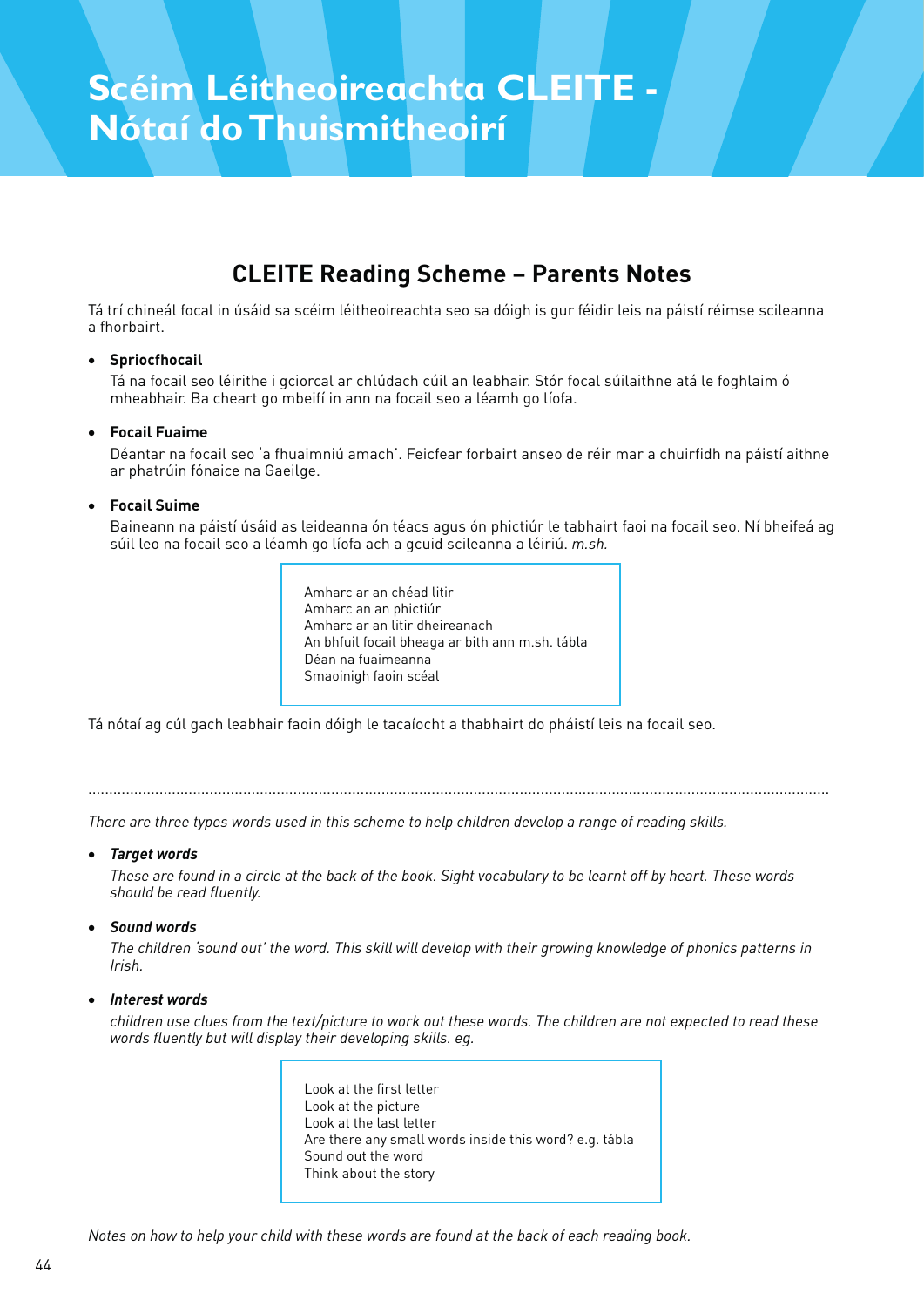# Intreoir do na Gníomhaíochtaí

Le tacú le sealbhú na léitheoireachta, mheas an grúpa go mbeadh áiseanna cuí ina gcuidiú ag múinteoirí agus iad ag tabhairt faoin chlár seo. Níl sna háiseanna seo ach treoir. Tá dhá ghníomhaíocht le gach leabhar. Ní gá iad a úsáid agus is cinnte nach gá gach uile cheann acu a úsáid. Tá gach rud ag brath ar chumas an léitheora agus cé acu atá tacaíocht sa bhreis de dhíth nó nach bhfuil. Tá réimse de scileanna léitheoireachta sna gníomhaíochtaí seo agus rinneadh iarracht é sin a dhéanamh chomh leathan agus ab fhéidir; **Forbairt Teanga, Aithint Focal, Feasacht Fhóineolaíoch, Coincheapa Cló, Scileanna Smaointeoireachta agus Cumais Phearsanta**. Tá cuid de na gníomhaíochtaí le déanamh faoi stiúir an mhúinteora agus cuid acu le déanamh ag an pháiste go neamhspleách. Tá béim faoi leith ar na spriocfhocail sna bandaí agus tá dul chun cinn trí na bandaí ar theagasc na spriocfhocal. Tá cluichí biongó ann do na spriocfhocail a bhain le Banda 1 mar dhul siar agus athchleachtadh ar na focail sin a rinne na páistí roimhe. Tá cleachtadh ar scríobh na spriocfhocal mar ghníomhaíocht ag deireadh gach banda chomh maith. Is focail iad seo ar cheart iad a bheith ag na páistí ó radharc.

Is iad seo na múinteoirí a rinne na gníomhaíochtaí seo:

**Dolores Barnes, Bunscoil Phobal Feirste**

**Deirdre Uí Choisneacháin, Bunscoil an tSléibhe Dhuibh**

**Orla Flanagan, Gaelscoil na bhFál Seosaimhín Ní Ghribín, Bunscoil Bheann Mhadagáin**

**Clare O'Loughlin, Bunscoil Naomh Bríd**

**Joanne Uí Luachráin, Bunscoil Naomh Proinsias**

**Aoife Ní Phóilin, Gaelscoil na bhFál**

**Máiréad Nig Uaid, Scoil na Fuiseoige**

Táimid an-bhuíoch de **CCEA** as na gníomhaíochtaí agus na nótaí seo a fhoilsiú ar ardchaighdeán. Táimid an-bhuíoch de **Mháiréad Nig Uaid** as an obair seo a stiúradh le CCEA.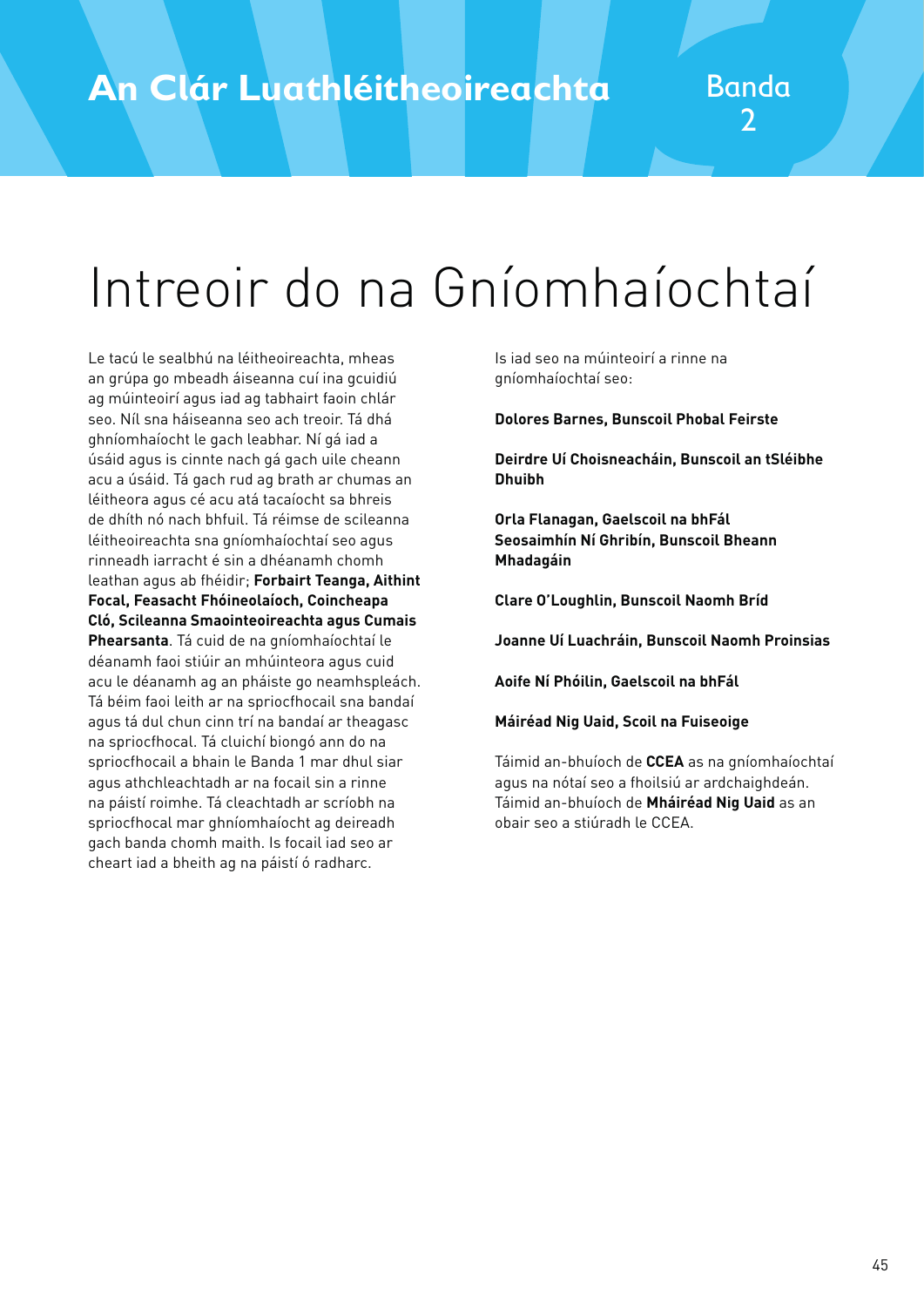### **Gníomhaíochtaí Cláraithe Handa**

*Tá na gníomhaíochtaí ag teacht le moltaí an Bhosca Chorcra (Language and Literacy in the Foundation Stage, CCEA agus na Boird Oideachais agus Leabharlainne, 2006).*

| ٠<br>I<br>$\sim$ |
|------------------|
|------------------|

- **AF Aithint Focal**
- **FF Feasacht Fhóineolaíoch**
- **FT Forbairt Teanga**
- **SSCP Scileanna Smaointeoireachta agus Cumais Phearsanta**

#### **1. TEIDEAL AN LEABHAIR: Ag Cuidiú le Daidí**

| <b>Scileanna</b> | <b>GNÍOMHAÍOCHTAÍ</b>                                              |
|------------------|--------------------------------------------------------------------|
| AF               | Abairtí leis an spriocfhocal agus ar iarraidh, le scríobh isteach. |
| AF FT            | Focail le gearradh agus le cur in ord, le habairt a dhéanamh.      |

#### **2. TEIDEAL AN LEABHAIR: Am Luí**

| <b>Scileanna</b> | <b>GNÍOMHAÍOCHTAÍ</b>                                                                                   |
|------------------|---------------------------------------------------------------------------------------------------------|
| FT AF SSCP       | Pictiúr a dhéanamh de chomhthéacs an pháiste féin, abairt le críochnú ag leanúint<br>patrún sa leabhar. |
| FT AF            | Pictiúir le déanamh ag léiriú caint Dhaidí.                                                             |

#### **3. TEIDEAL AN LEABHAIR: Mór agus Beag**

| <b>Scileanna</b> | <b>GNÍOMHAÍOCHTAÍ</b>                                           |
|------------------|-----------------------------------------------------------------|
| SSCP FT AF       | Pictiúr d'ainmhithe a shórtáil de réir méide ar thábla sórtála. |
| AF FT            | Abairtí le rianú agus le críochnú leis na focail mór agus beag. |

#### **4. TEIDEAL AN LEABHAIR: Na Gabhair**

| <b>Scileanna</b> | <b>GNÍOMHAÍOCHTAÍ</b>                                                                     |
|------------------|-------------------------------------------------------------------------------------------|
| AF FT            | Abairtí le críochnú faoi ainmhithe atá níos mó agus níos lú, focail suime le cur isteach. |
| AF FT            | Pictiúir ón scéal le gearradh amach lena gcur in ord leis an scéal a léiriú.              |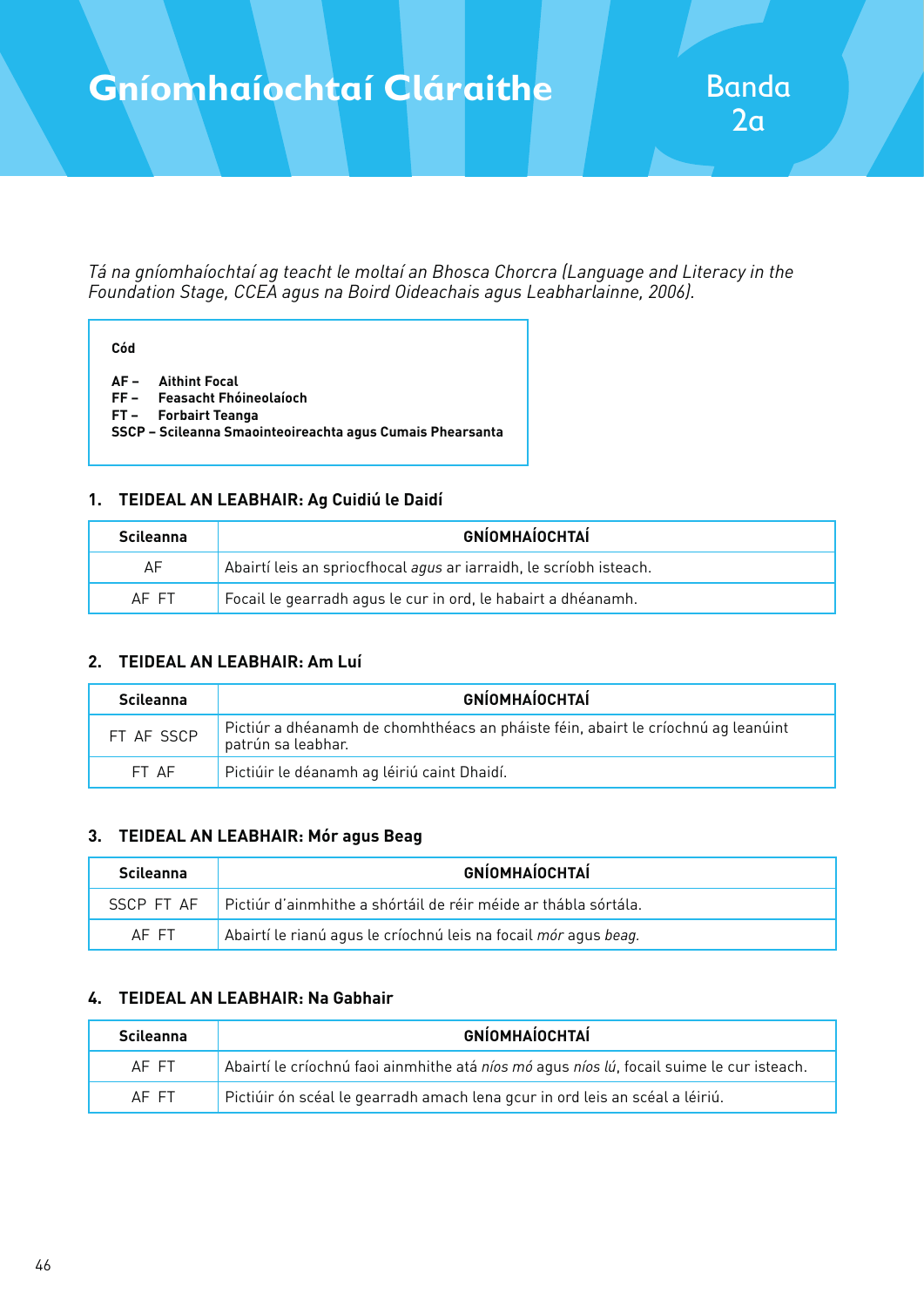#### **5. TEIDEAL AN LEABHAIR: Barra agus an Poll**

| <b>Scileanna</b> | <b>GNÍOMHAÍOCHTAÍ</b>                                                                                |
|------------------|------------------------------------------------------------------------------------------------------|
| FT AF            | Eolas agus na ceisteanna Cé a rinne é? le léamh. Ainm an charachtair le cur isteach mar<br>fhreagra. |
| FT AF            | Ceist agus freagra, Cé leis é? An freagra Is liomsa é le scríobh.                                    |

#### **6. TEIDEAL AN LEABHAIR: Tá Nead ag an Éan**

| <b>Scileanna</b> | <b>GNÍOMHAÍOCHTAÍ</b>                                                  |
|------------------|------------------------------------------------------------------------|
| AF FT SSCP       | Liosta a scríobh le pictiúir agus focail ón leabhar.                   |
| AF FT            | Ceist agus freagra le Cá mhéad? Freagra le bearnaí le scríobh isteach. |

#### **7. TEIDEAL AN LEABHAIR: An Teach Nua**

| <b>Scileanna</b> | <b>GNÍOMHAÍOCHTAÍ</b>                                                                                      |
|------------------|------------------------------------------------------------------------------------------------------------|
| SSCP FT AF       | Imlíne de theach le seomraí éagsúla. Pictiúir le focail fúthu le cur sna seomraí cearta,<br>focail fuaime. |
| AF FT            | Na focail chuir, an, sa le cur isteach in abairtí ón leabhar.                                              |

#### **8. TEIDEAL AN LEABHAIR: Barra agus an Bruscar**

| <b>Scileanna</b> | <b>GNÍOMHAÍOCHTAÍ</b>                                                           |
|------------------|---------------------------------------------------------------------------------|
| FT AF            | Pictiúir ón leabhar, abairtí le gearradh agus le meaitseáil leis na pictiúir.   |
| FT AF            | Ceisteanna le freagairt, frásaí tugtha le cuidiú <i>(leagan comhroghnach)</i> . |

#### **9. TEIDEAL AN LEABHAIR: Sa Siopa**

| <b>Scileanna</b> | <b>GNÍOMHAÍOCHTAÍ</b>                                                           |
|------------------|---------------------------------------------------------------------------------|
| SSCP FT AF       | Treoracha le léamh agus pictiúr a dhéanamh de, ansin, abairt le scríobh faoi.   |
| SSCP AF FT       | Pictiúir de thorthaí agus rudaí nach torthaí iad le sórtáil ar Léaráid Chrainn. |

#### **10. TEIDEAL AN LEABHAIR: Rinne mé Cístí**

| <b>Scileanna</b> | <b>GNÍOMHAÍOCHTAÍ</b>                                                                                                                  |
|------------------|----------------------------------------------------------------------------------------------------------------------------------------|
| FF AF            | An fhuaim ú le cur isteach i bhfocail, ú le rianú.                                                                                     |
| AF FT            | $\mid$ Pictiúir ón leabhar agus abairtí le bearnaí fúthu. Bearnaí le líonadh agus gach rud le<br>gearradh le scéal/leabhar a dhéanamh. |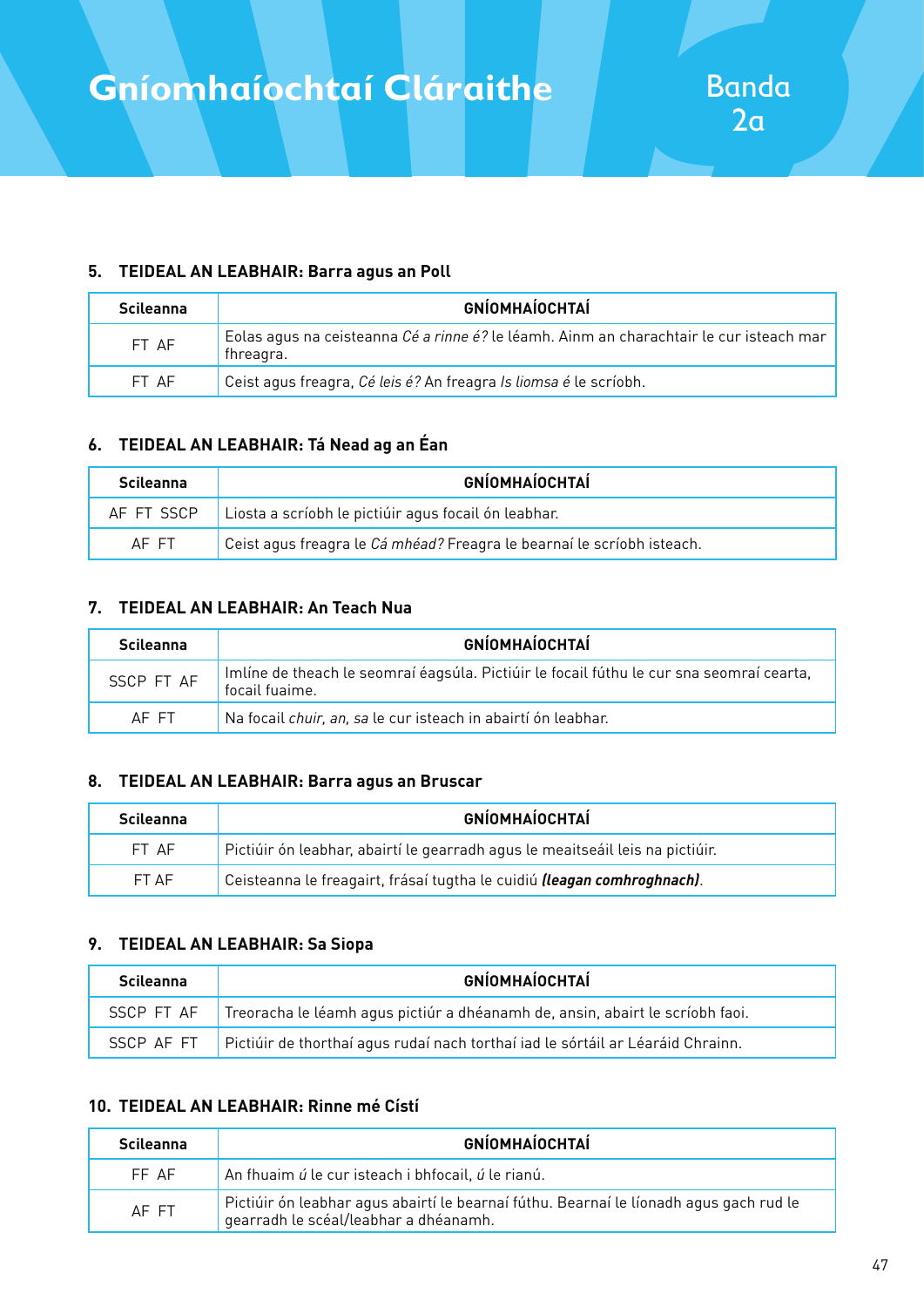#### **11. TEIDEAL AN LEABHAIR: Luchóga sa Teach**

| <b>Scileanna</b> | <b>GNÍOMHAÍOCHTAÍ</b>                                                                                                   |
|------------------|-------------------------------------------------------------------------------------------------------------------------|
| SSCP AF FT       | Pictiúr de theach ag léiriú seomraí ina bhfuil na luchóga. Bolgáin cainte le cur isteach<br>san áit cheart sna seomraí. |
| FF FT            | $\mid$ Focail a léiríonn líon éagsúla siollaí. Drumaí le dathú le líon na siollaí a léiriú.                             |

#### **12. TEIDEAL AN LEABHAIR: An Turtar**

| <b>Scileanna</b> | <b>GNÍOMHAÍOCHTAÍ</b>                                                                         |
|------------------|-----------------------------------------------------------------------------------------------|
| SSCP FT          | Ainmhithe le gearradh agus le cur ar Léaráid Venn, an snámhann siad nó nach<br>snámhann siad? |
| SSCP FT          | Focail leis an dá fhuaim s a ghearradh agus a ghreamú de léaráid Venn.                        |

#### **13. TEIDEAL AN LEABHAIR: Déan Pictiúr**

| <b>Scileanna</b> | <b>GNÍOMHAÍOCHTAÍ</b>                                                  |
|------------------|------------------------------------------------------------------------|
| AF FT SSCP       | Pictiúr agus scéal le scríobh faoin Fhómhar. Foclóir tugtha le cuidiú. |
| AF FT            | Duilleoga le spriocfhocail orthu le dathú de réir cód dathanna.        |

#### **14. TEIDEAL AN LEABHAIR: Mac**

| <b>Scileanna</b> | <b>GNÍOMHAÍOCHTAÍ</b>                                                                |
|------------------|--------------------------------------------------------------------------------------|
| AF FT            | Na focail sé, an, na le líonadh isteach in abairtí.                                  |
| AF FT            | An spriocfhocal arsa agus ainm an charachtair le líonadh isteach ag deireadh cainte. |

#### **15. TEIDEAL AN LEABHAIR: Cara ag Cuidiú**

| <b>Scileanna</b> | <b>GNÍOMHAÍOCHTAÍ</b>                                                                        |
|------------------|----------------------------------------------------------------------------------------------|
| SSCP FT          | Pictiúir le meaitseáil, duine a bhfuil post áirithe aige/aici le meaitseáil le gníomhaíocht. |
| AF FT            | Abairtí le bearnaí le líonadh, ainmhithe ón leabhar le scríobh isteach.                      |

#### **16. TEIDEAL AN LEABHAIR: Go Mall san Oíche**

| <b>Scileanna</b> | <b>GNÍOMHAÍOCHTAÍ</b>                                                   |
|------------------|-------------------------------------------------------------------------|
| FF FT            | Pictiúr aqus focal tugtha, poncanna le dathú ag léiriú líon na siollaí. |
| AF FT            | Na spriocfhocail chuig, sa, na, tháinig a chur isteach in abairtí.      |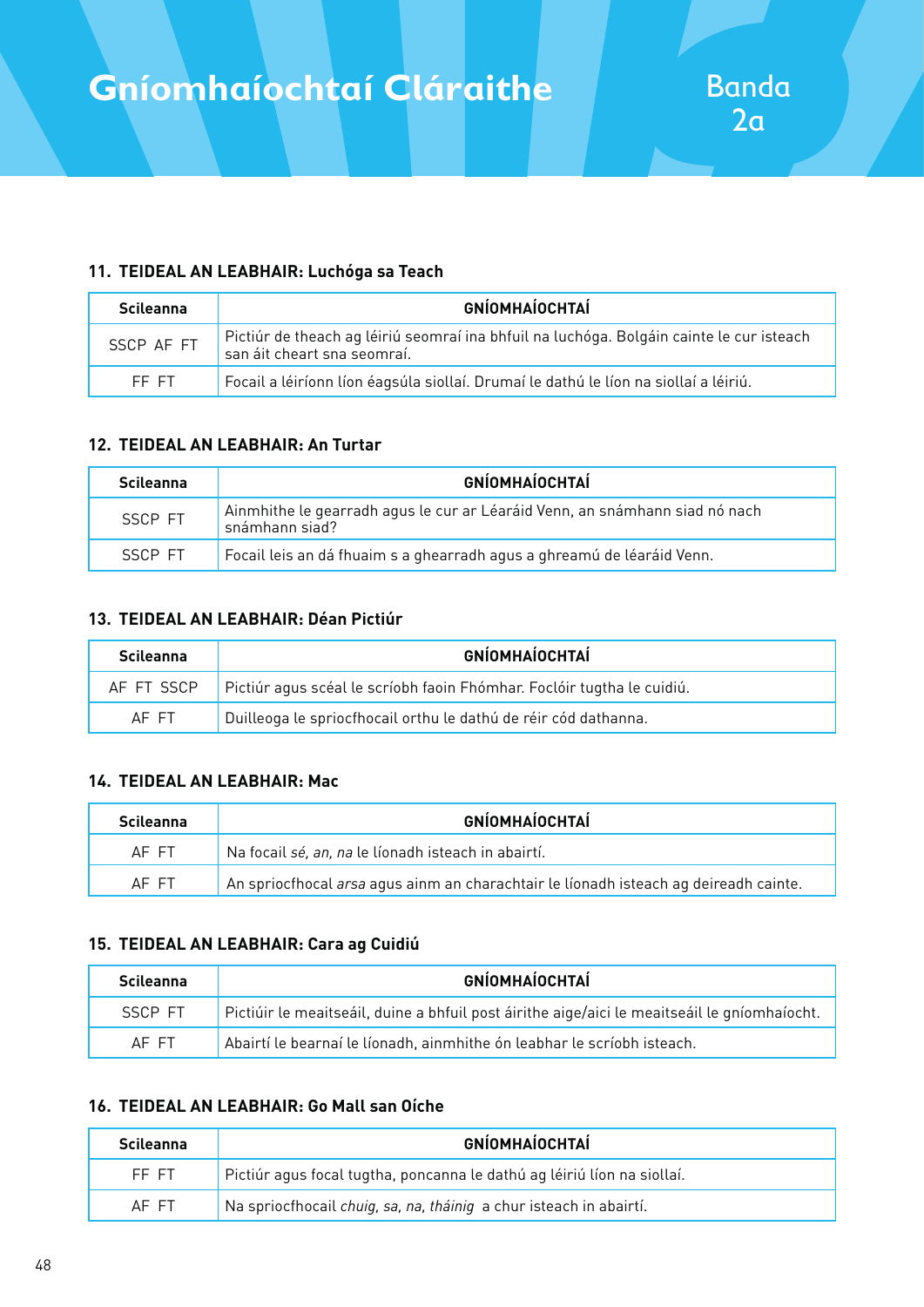#### **17. TEIDEAL AN LEABHAIR: Rudaí Móra**

| <b>Scileanna</b> | <b>GNÍOMHAÍOCHTAÍ</b>                                                                                                  |
|------------------|------------------------------------------------------------------------------------------------------------------------|
| AF FT            | Focail le gearradh agus le cur in ord le habairt a dhéanamh.                                                           |
| SSCP FT AF       | Pictiúir d'fheithiclí éagsúla le gearradh agus le cur ar Léaráid Carroll - bíonn siad ar an<br>fharraige nó ní bhíonn. |

#### **18. TEIDEAL AN LEABHAIR: Ag Iascaireacht**

| <b>Scileanna</b> | <b>GNÍOMHAÍOCHTAÍ</b>                                                                            |
|------------------|--------------------------------------------------------------------------------------------------|
| FT AF SSCP       | $\mid$ Na héisc a fuair na carachtair sa leabhar le gearradh agus le cur in ord méide ar thábla. |
| FT AF            | Pictiúr d'iasc le maisiú, scéal le scríobh faoi.                                                 |

#### **19. TEIDEAL AN LEABHAIR: Ag Athchúrsáil**

| <b>Scileanna</b> | <b>GNÍOMHAÍOCHTAÍ</b>                                                     |
|------------------|---------------------------------------------------------------------------|
| SSCP FT AF       | Pictiúir d'ábhair éagsúla athchúrsála le sórtáil i mboscaí bruscair.      |
| AF FT            | An fhuaim <i>ach</i> a ghearradh agus a ghreamú le focail úra a dhéanamh. |

#### **20. TEIDEAL AN LEABHAIR: Micí**

| <b>Scileanna</b> | <b>GNÍOMHAÍOCHTAÍ</b>                                                                     |
|------------------|-------------------------------------------------------------------------------------------|
| FT AF            | Abairtí ón leabhar a chur in ord agus pictiúir le déanamh.                                |
| FT AF            | Scéal eile faoi Mhicí a scríobh agus pictiúr a dhéanamh, ag leanúint phatrún an leabhair. |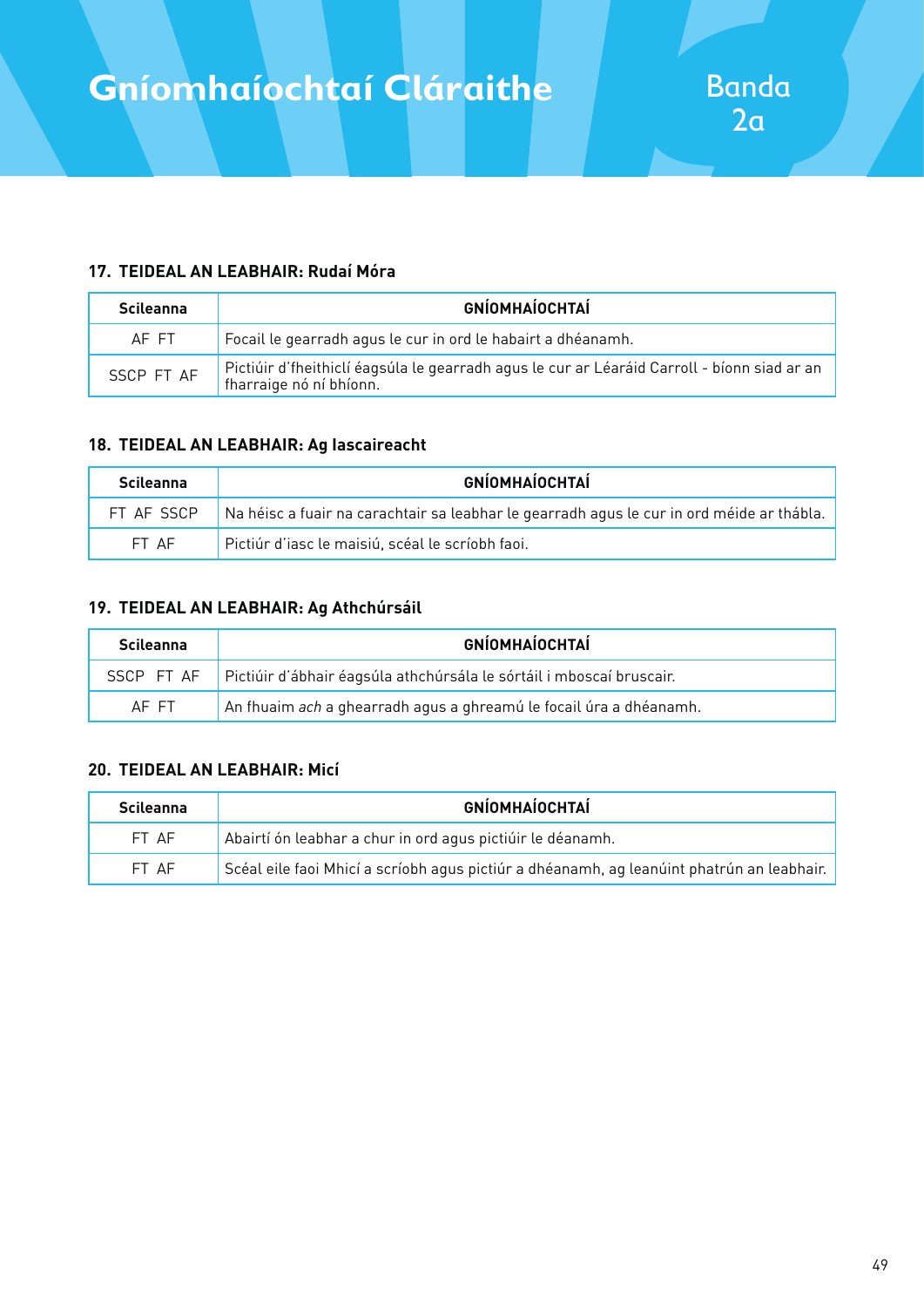### **Gníomhaíochtaí Cláraithe**

*Tá na gníomhaíochtaí ag teacht le moltaí an Bhosca Chorcra (Language and Literacy in the Foundation Stage, CCEA agus na Boird Oideachais agus Leabharlainne, 2006).*

| ٧<br>-<br>×<br>۰.<br>×<br>٧<br>$\sim$ |  |
|---------------------------------------|--|
|                                       |  |

- **AF Aithint Focal**
- **FF Feasacht Fhóineolaíoch**
- **FT Forbairt Teanga**
- **SSCP Scileanna Smaointeoireachta agus Cumais Phearsanta**

#### **1. TEIDEAL AN LEABHAIR: Tá Teach ag an Chat/Tá Teach ag an gCat**

| <b>Scileanna</b> | <b>GNÍOMHAÍOCHTAÍ</b>                                                                 |
|------------------|---------------------------------------------------------------------------------------|
| FF.              | Fuaim dheireanach a aimsiú i bhfocail.                                                |
| AF.              | Focail le gearradh le habairt a dhéanamh san ord ceart <i>(leagan comhroghnach)</i> . |

#### **2. TEIDEAL AN LEABHAIR: Cá bhfuil mo theach?**

| <b>Scileanna</b> | <b>GNÍOMHAÍOCHTAÍ</b>                                            |
|------------------|------------------------------------------------------------------|
| AF               | Pictiúr a dhéanamh d'abairtí. Abairtí a scríobh go neamhspleách. |
| <b>SSCP</b>      | Pictiúir le meaitseáil, áiteanna cónaithe.                       |

#### **3. TEIDEAL AN LEABHAIR: An Ubh Bheag Bhán**

| Scileanna | <b>GNÍOMHAÍOCHTAÍ</b>                                              |
|-----------|--------------------------------------------------------------------|
| AF SSCP   | Cluiche le himirt le licíní agus le dísle. Spriocfhocail le léamh. |
| FF AF     | An fhuaim í le cur isteach i bhfocail.                             |

#### **4. TEIDEAL AN LEABHAIR: Ag Dul Amach**

| <b>Scileanna</b> | <b>GNÍOMHAÍOCHTAÍ</b>                                              |
|------------------|--------------------------------------------------------------------|
| AF FT            | Fuaimeanna le gearradh agus le cur san ord ceart leis an phictiúr. |
| FT SSCP          | An fhuaim ua a ghearradh agus a ghreamú le focail nua a dhéanamh.  |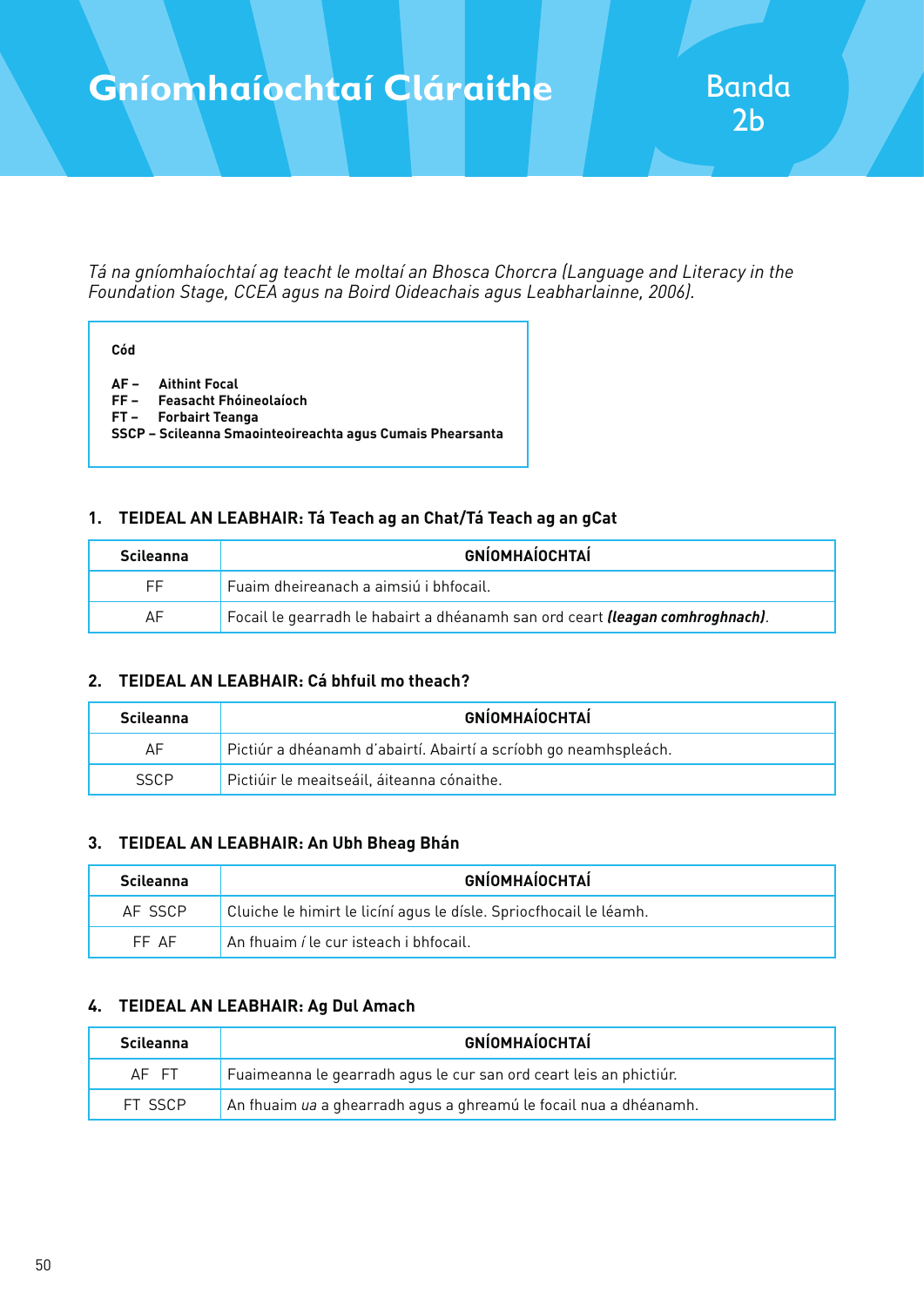#### **5. TEIDEAL AN LEABHAIR: Déan Dráma**

| <b>Scileanna</b> | <b>GNÍOMHAÍOCHTAÍ</b>                                                         |
|------------------|-------------------------------------------------------------------------------|
| FF AF            | An fhuaim á le cur isteach i bhfocail. Focail a scríobh le fuaimeanna tugtha. |
| FT SSCP          | Puipéid le gearradh le dráma a dhéanamh den scéal.                            |

#### **6. TEIDEAL AN LEABHAIR: An Fear Grinn**

| <b>Scileanna</b> | <b>GNÍOMHAÍOCHTAÍ</b>                                                                |
|------------------|--------------------------------------------------------------------------------------|
| FF AF FT         | Túsfhuaim le cur isteach i bhfocail. Abairt le scríobh.                              |
| FT AF            | l Ceisteanna le freagairt. Cuid de na focail tugtha, na focail radhairc ar iarraidh. |

#### **7. TEIDEAL AN LEABHAIR: An tSeachtain**

| <b>Scileanna</b> | <b>GNÍOMHAÍOCHTAÍ</b>                                    |
|------------------|----------------------------------------------------------|
|                  | SSCP AF FT   Pictiúr agus scéal le scríobh faoin aimsir. |
| SSCP FT          | l Pictiúir le cur ar Léaráid Venn faoin aimsir.          |

#### **8. TEIDEAL AN LEABHAIR: Lámha**

| <b>Scileanna</b> | <b>GNÍOMHAÍOCHTAÍ</b>                                                             |
|------------------|-----------------------------------------------------------------------------------|
| AF SSCP          | Pictiúir a dhéanamh d'abairtí. Lipéid a chur orthu <i>(leagan comhroghnach)</i> . |
| AF SSCP          | Rudaí le meaitseáil agus focail suime le scríobh isteach.                         |

#### **9. TEIDEAL AN LEABHAIR: Na Péisteanna**

| <b>Scileanna</b> | <b>GNÍOMHAÍOCHTAÍ</b>                                             |
|------------------|-------------------------------------------------------------------|
| FT AF            | Seicheamh scéil. Abairt le greamú agus le cur in ord.             |
| AF FT            | Pictiúir agus abairtí le meaitseáil, ansin, le cur san ord ceart. |

#### **10. TEIDEAL AN LEABHAIR: Turas sa Charr**

| <b>Scileanna</b> | GNÍOMHAÍOCHTAÍ                                                         |
|------------------|------------------------------------------------------------------------|
| AF FT            | Focail radhairc le cur isteach in abairtí.                             |
| FF AF            | Fuaimeanna tugtha le gearradh agus le cur in ord le focail a dhéanamh. |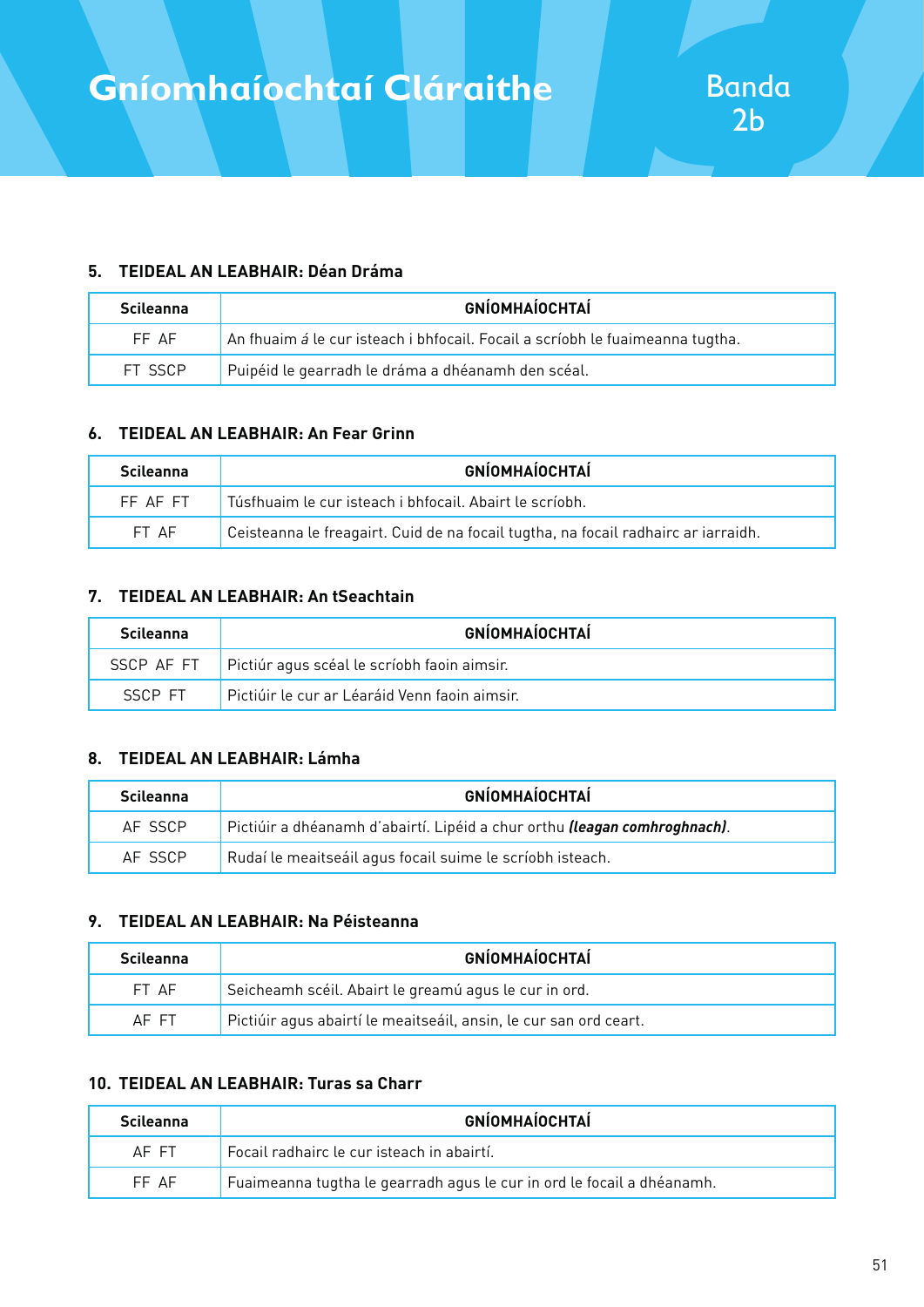#### **11. TEIDEAL AN LEABHAIR: Seachtain le Conall**

| <b>Scileanna</b> | <b>GNÍOMHAÍOCHTAÍ</b>                                                                                                 |
|------------------|-----------------------------------------------------------------------------------------------------------------------|
| SSCP AF          | Rannóg amháin a roghnú - laethanta, mothúcháin, áiteanna, imeachtaí - agus focail ón<br>Leabhar a rangú isteach inti. |
| SSCP AF          | Abairtí a scríobh faoi mhothúcháin atá léirithe i bpictiúir.                                                          |

#### **12. TEIDEAL AN LEABHAIR: Cá bhfuil an cat?**

| <b>Scileanna</b> | <b>GNÍOMHAÍOCHTAÍ</b>                                                       |
|------------------|-----------------------------------------------------------------------------|
| <b>SSCP</b>      | Abairtí a léiríonn mothúcháin a mheaitseáil le pictiúir de chait.           |
| FT AF            | Scéal le scríobh ina bhfuil tús, lár agus deireadh faoi chleas na luchóige. |

#### **13. TEIDEAL AN LEABHAIR: Barra agus an Císte**

| <b>Scileanna</b> | <b>GNÍOMHAÍOCHTAÍ</b>                                        |
|------------------|--------------------------------------------------------------|
| AF FT            | Abairtí le spriocfhocail ar iarraidh, le líonadh isteach.    |
| SSCP FT          | Scéal faoi ainmhí eile bunaithe ar an sampla atá sa leabhar. |

#### **14. TEIDEAL AN LEABHAIR: An Rás Sneachta**

| <b>Scileanna</b> | <b>GNÍOMHAÍOCHTAÍ</b>                                                                                 |
|------------------|-------------------------------------------------------------------------------------------------------|
| SSCP AF          | Cluiche le trí dhísle agus focail orthu, abairtí le déanamh leo ag leanúint struchtúr an<br>leabhair. |
| FF SSCP          | Siollaí i bhfocail, le sórtáil ar Léaráid Venn.                                                       |

#### **15. TEIDEAL AN LEABHAIR: Turtar i bhFolach**

| <b>Scileanna</b> | <b>GNÍOMHAÍOCHTAÍ</b>                                 |
|------------------|-------------------------------------------------------|
| FF AF            | Focail bheaga le haimsiú i bhfocail níos mó.          |
| FT AF            | Scéal a scríobh bunaithe ar struchtúr atá sa leabhar. |

#### **16. TEIDEAL AN LEABHAIR: Mo Theach**

| <b>Scileanna</b> | <b>GNÍOMHAÍOCHTAÍ</b>                                                      |
|------------------|----------------------------------------------------------------------------|
| SSCP AF FT       | Déan pictiúr de do theach féin, abairt le scríobh faoi.                    |
| SSCP AF FT       | Pictiúir de thithe d'ainmhithe áirithe a dhéanamh, abairt a scríobh fúthu. |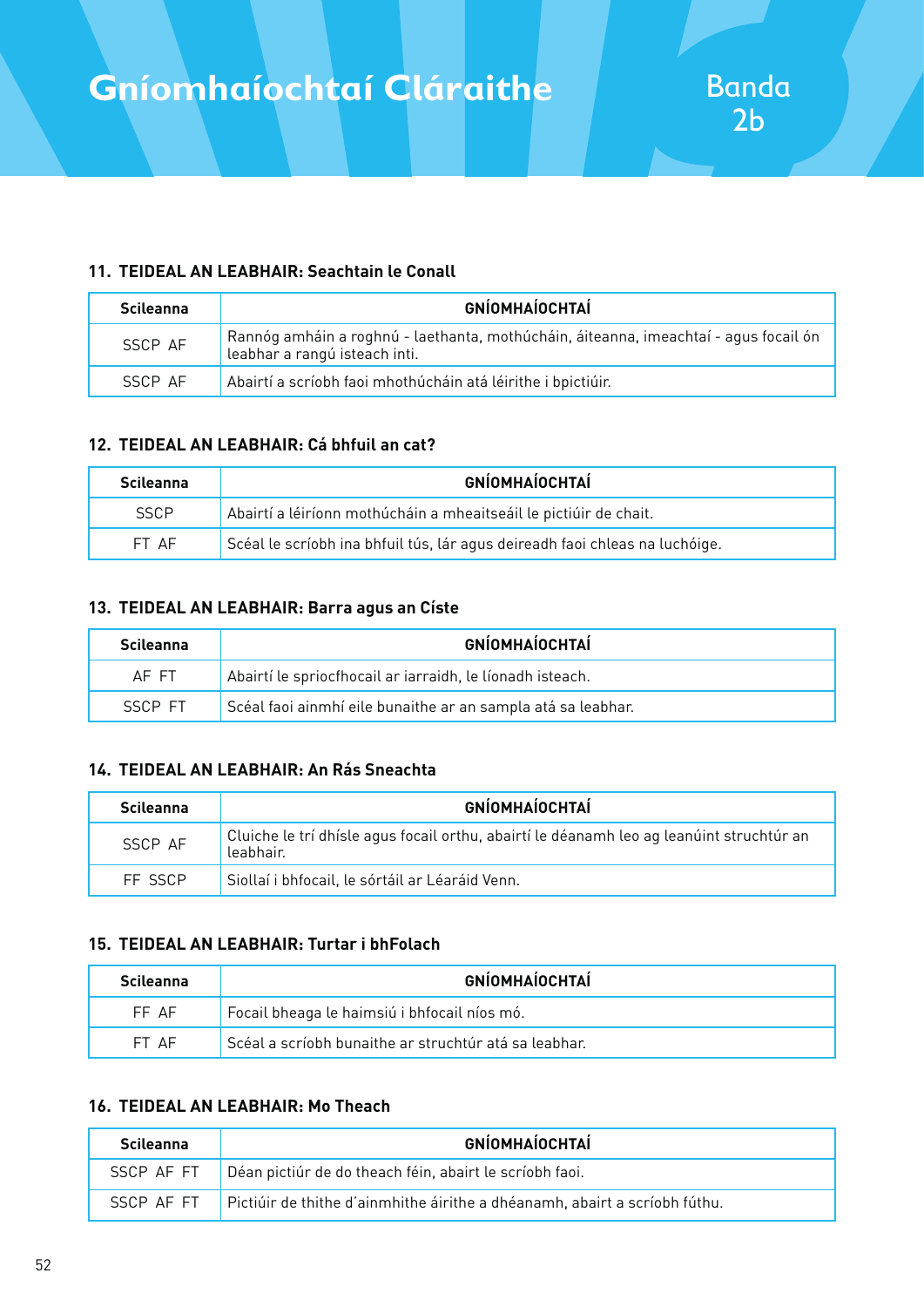#### **17. TEIDEAL AN LEABHAIR: Bronntanas**

| <b>Scileanna</b> | <b>GNÍOMHAÍOCHTAÍ</b>                                                          |
|------------------|--------------------------------------------------------------------------------|
| FT AF            | Ceisteanna agus freagraí le focail ar iarraidh. Carachtair le cur isteach.     |
| FF AF            | An fhuaim o ar iarraidh i bhfocail, le scríobh isteach. Focail eile le liostú. |

#### **18. TEIDEAL AN LEABHAIR: Mo Lá Breithe**

| <b>Scileanna</b> | <b>GNÍOMHAÍOCHTAÍ</b>                                                           |
|------------------|---------------------------------------------------------------------------------|
| SSCP AF FT       | Cuireadh a dhéanamh do chóisir breithlae, tús curtha leis, le maisiú.           |
| SSCP AF FT       | Liosta siopadóireachta le déanamh do chóisir, foclóir agus pictiúir le déanamh. |

#### **19. TEIDEAL AN LEABHAIR: Mo Leabhar**

| <b>Scileanna</b> | <b>GNÍOMHAÍOCHTAÍ</b>                                                           |
|------------------|---------------------------------------------------------------------------------|
| FT AF            | Abairt/scéal a scríobh agus pictiúr a dhéanamh ag leanúint shampla an leabhair. |
| FT AF            | Pictiúr le plé, focail le gearradh agus le cur in ord faoin phictiúr.           |

#### **20. TEIDEAL AN LEABHAIR: Thig Liom Léim/Is Féidir Liom Léim**

| <b>Scileanna</b> | <b>GNÍOMHAÍOCHTAÍ</b>                                                                       |
|------------------|---------------------------------------------------------------------------------------------|
| FT AF            | Pictiúir ón leabhar. Abairtí le gearradh agus le meaitseáil leis an phictiúr cheart.        |
| FT AF            | Pictiúir de charachtair ón leabhar. Pictiúir eile le déanamh agus abairtí le scríobh fúthu. |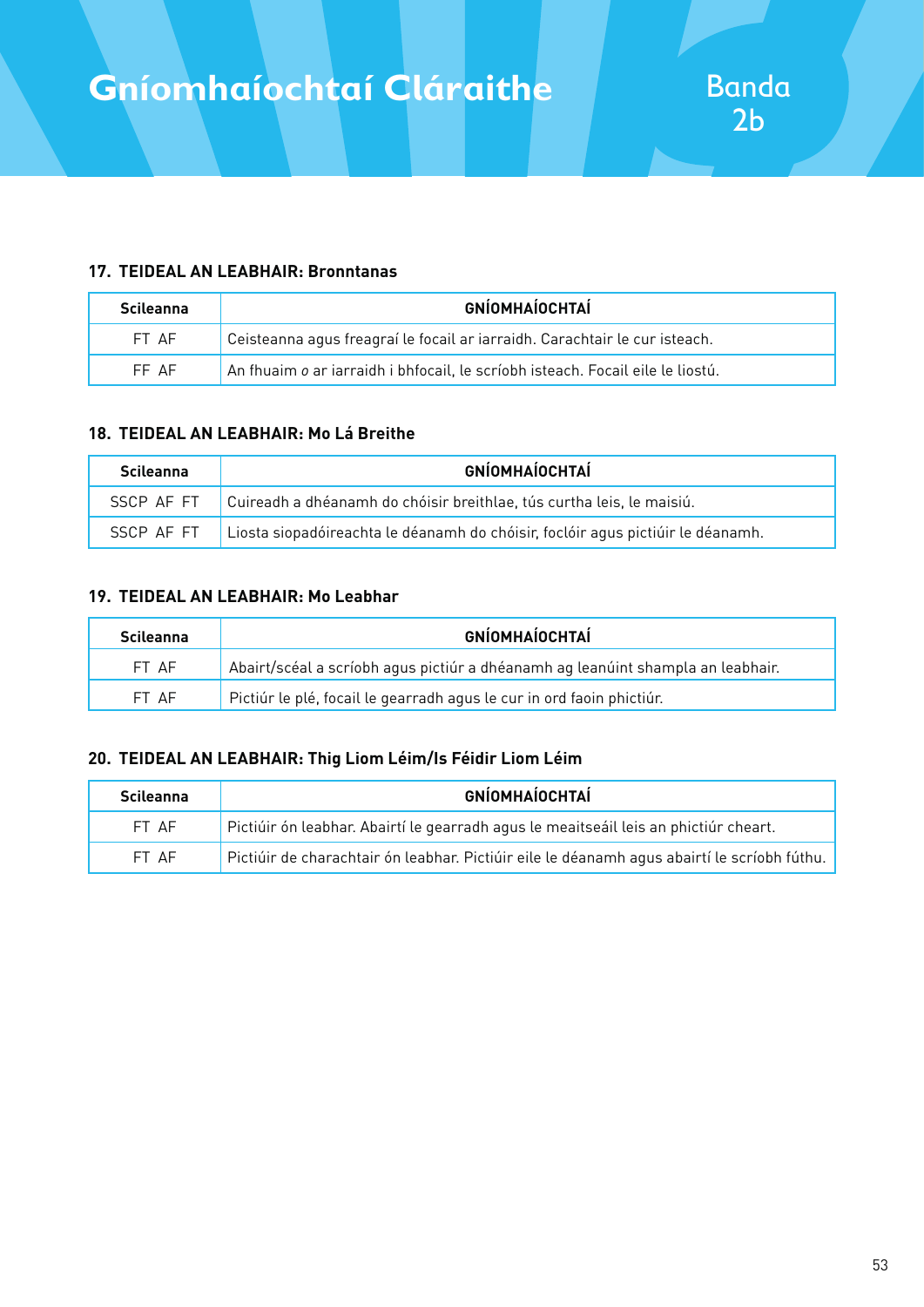### **Gníomhaíochtaí Cláraithe**

*Tá na gníomhaíochtaí ag teacht le moltaí an Bhosca Chorcra (Language and Literacy in the Foundation Stage, CCEA agus na Boird Oideachais agus Leabharlainne, 2006).*

| Cód |                                                                                                                                     |
|-----|-------------------------------------------------------------------------------------------------------------------------------------|
|     | AF- Aithint Focal<br>FF- Feasacht Fhóineolaíoch<br>FT- Forbairt Teanga<br>SSCP - Scileanna Smaointeoireachta agus Cumais Phearsanta |

#### **1. TEIDEAL AN LEABHAIR: Béir**

| <b>Scileanna</b> | <b>GNÍOMHAÍOCHTAÍ</b>                                             |
|------------------|-------------------------------------------------------------------|
| AF. FT           | Abairtí ón leabhar le críochnú. Focail tugtha.                    |
| FT. AF. SSCP     | Pictiúr le déanamh agus abairtí le scríobh faoin ainmhí is fearr. |

#### **2. TEIDEAL AN LEABHAIR: Daidí ag Súgradh**

| <b>Scileanna</b> | <b>GNÍOMHAÍOCHTAÍ</b>                                                       |
|------------------|-----------------------------------------------------------------------------|
| AF. FT           | Bolgáin chainte le habairtí ón leabhar le greamú ar phictiúir.              |
| FF. FT. AF       | Plean den pháirc le túslitreacha agus an chuid eile den fhocal le críochnú. |

#### **3. TEIDEAL AN LEABHAIR: Tá Ocras Orm**

| <b>Scileanna</b> | <b>GNÍOMHAÍOCHTAÍ</b>                                           |
|------------------|-----------------------------------------------------------------|
|                  | $AF$ , FT, SSCP $\Box$ Cluiche péirí le habairtí agus pictiúir. |
| FF. AF. FT       | Fuaimeanna measctha le gearradh agus le cur san ord ceart.      |

#### **4. TEIDEAL AN LEABHAIR: Uisce, Uisce**

| <b>Scileanna</b> | <b>GNÍOMHAÍOCHTAÍ</b>                                                              |
|------------------|------------------------------------------------------------------------------------|
| FF. AF. FT       | Focail le gearradh agus le sórtáil de réir líon siollaí.                           |
| AF. FT           | An frása 'Tá  orm.' a scríobh faoi na pictiúir chuí <b>(leagan comhroghnach)</b> . |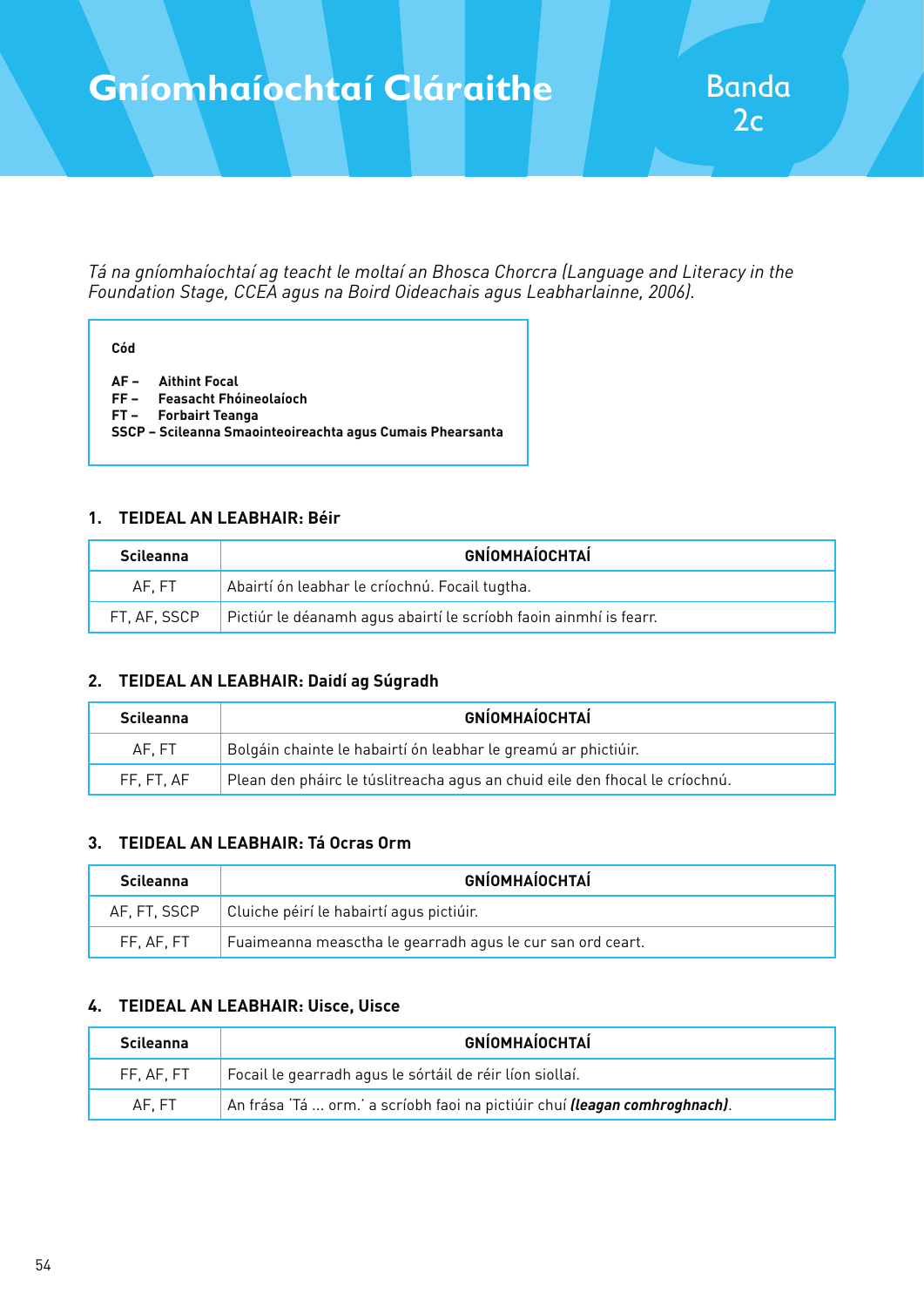#### **5. TEIDEAL AN LEABHAIR: Faoin Ghrian/Faoin nGrian**

| <b>Scileanna</b> | <b>GNÍOMHAÍOCHTAÍ</b>                                   |
|------------------|---------------------------------------------------------|
| AF. FT           | Abairtí ón leabhar a mheaitseáil leis an phictiúr chuí. |
| AF. FT           | An frása, 'Tá  orm.' a chur i mbolgáin chainte.         |

#### **6. TEIDEAL AN LEABHAIR: An tIasc Beag**

| <b>Scileanna</b> | <b>GNÍOMHAÍOCHTAÍ</b>                                             |
|------------------|-------------------------------------------------------------------|
| SSCP. FT. AF     | An fhuaim ia a ghearradh agus a ghreamú le focail nua a dhéanamh. |
| AF. FT           | Ceisteanna le freagairt le frásaí ón leabhar.                     |

#### **7. TEIDEAL AN LEABHAIR: Fiacla**

| <b>Scileanna</b> | <b>GNÍOMHAÍOCHTAÍ</b>                                   |
|------------------|---------------------------------------------------------|
| AF. FT. SSCP     | Pictiúr a dhéanamh d'ainmhí agus abairt a scríobh faoi. |
| AF. FT           | Ceist agus freagra, 'Cé leis ?' 'Is le  é.' le scríobh. |

#### **8. TEIDEAL AN LEABHAIR: Is maith liom bheith ag...**

| <b>Scileanna</b> | <b>GNÍOMHAÍOCHTAÍ</b>                                                                                   |
|------------------|---------------------------------------------------------------------------------------------------------|
| AF. FT           | Abairtí le scríobh, 'Tá  aige.' Focail suime tugtha.                                                    |
| FT, SSCP         | Cluiche le hataí cóisire. Pictiúr a ghreamú díobh agus páiste le cur síos a dhéanamh ar<br>an phictiúr. |

#### **9. TEIDEAL AN LEABHAIR: Cóisir**

| <b>Scileanna</b> | <b>GNÍOMHAÍOCHTAÍ</b>                                                                              |
|------------------|----------------------------------------------------------------------------------------------------|
| AF, FT, SSCP     | Na focail roth agus rothar a aimsiú sa leabhar. Fuaimeanna th a aimsiú agus a scríobh<br>i liosta. |
| AF. SSCP         | Cluiche leis na spriocfhocail.                                                                     |

#### **10. TEIDEAL AN LEABHAIR: Sailéad Torthaí**

| <b>Scileanna</b> | <b>GNÍOMHAÍOCHTAÍ</b>                                                |
|------------------|----------------------------------------------------------------------|
| AF. FT. SSCP     | Liosta siopadóireachta a dhéanamh do shailéad torthaí.               |
| AF.FT            | Seicliosta don sailéad torthaí. Abairtí le críochnú le focail suime. |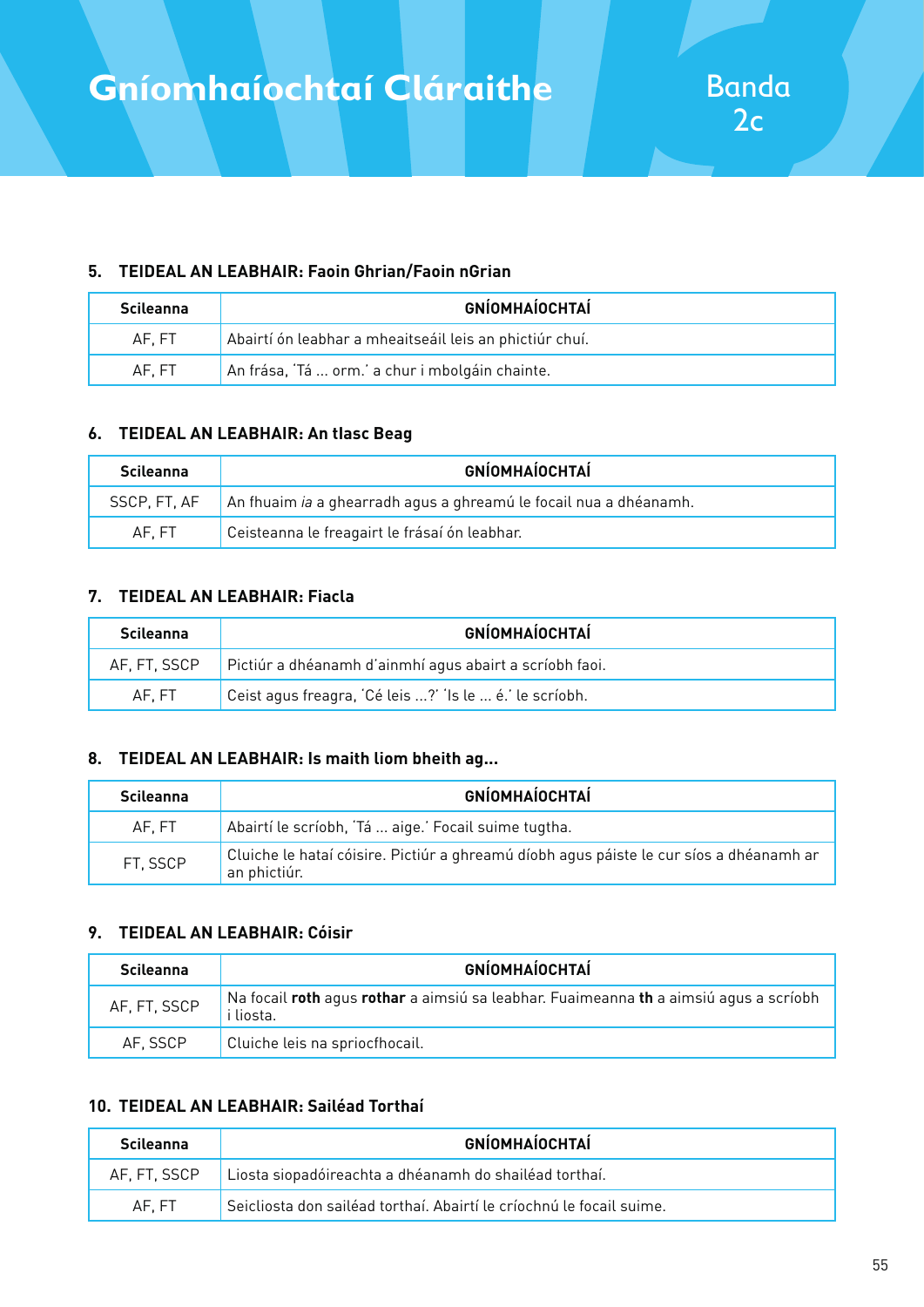#### **11. TEIDEAL AN LEABHAIR: Is Maith Liom Bia**

| <b>Scileanna</b> | <b>GNÍOMHAÍOCHTAÍ</b>                                                |
|------------------|----------------------------------------------------------------------|
| AF. FT           | Abairtí le scríobh, 'Tá  aici.' Pictiúir tugtha de na focail suime.  |
| SSCP. FT         | Fuaimeanna II, nn, rr a aimsiú agus ansin a chur isteach i bhfocail. |

#### **12. TEIDEAL AN LEABHAIR: Teach do Lúsaí Luchóg**

| <b>Scileanna</b> | <b>GNÍOMHAÍOCHTAÍ</b>                                                        |
|------------------|------------------------------------------------------------------------------|
| FT. SSCP         | Pictiúir ón scéal le gearradh agus le cur in ord.                            |
| AF. FT. SSCP     | Troscán a tharraingt do theach luchóige. Lipéid le gearradh agus le cur air. |

#### **13. TEIDEAL AN LEABHAIR: Páistí sa Chistin**

| <b>Scileanna</b> | <b>GNÍOMHAÍOCHTAÍ</b>                                  |
|------------------|--------------------------------------------------------|
| AF.FT            | Bearnaí le líonadh le habairtí a dhéanamh.             |
| AF. FT. SSCP     | Liosta siopadóireachta a dhéanamh le pizza a dhéanamh. |

#### **14. TEIDEAL AN LEABHAIR: Cá bhfuil an trá?**

| <b>Scileanna</b> | <b>GNÍOMHAÍOCHTAÍ</b>                                       |
|------------------|-------------------------------------------------------------|
| AF. FT. SSCP     | Léarscáil shimplí. Lipéid le gearradh agus le greamú di.    |
| FT. SSCP         | An fhuaim th a aimsiú agus ansin a chur isteach i bhfocail. |

#### **15. TEIDEAL AN LEABHAIR: An Hata is Fearr**

| <b>Scileanna</b> | <b>GNÍOMHAÍOCHTAÍ</b>                                  |
|------------------|--------------------------------------------------------|
| AF. SSCP         | Cluiche tábla leis na focail suime.                    |
| AF               | Pictiúr a dhéanamh de hata Mhamaí. Abairt le cóipeáil. |

#### **16. TEIDEAL AN LEABHAIR: Ag Léim**

| <b>Scileanna</b> | <b>GNÍOMHAÍOCHTAÍ</b>                                                          |
|------------------|--------------------------------------------------------------------------------|
| FT. SSCP         | Cluiche agus clárú. Páistí ag léim agus ansin an léim a thomhas agus a chlárú. |
| AF. FT. SSCP     | Abairtí a bhaineann le mór/níos mó/is mó a mheaitseáil leis an ainmhí.         |